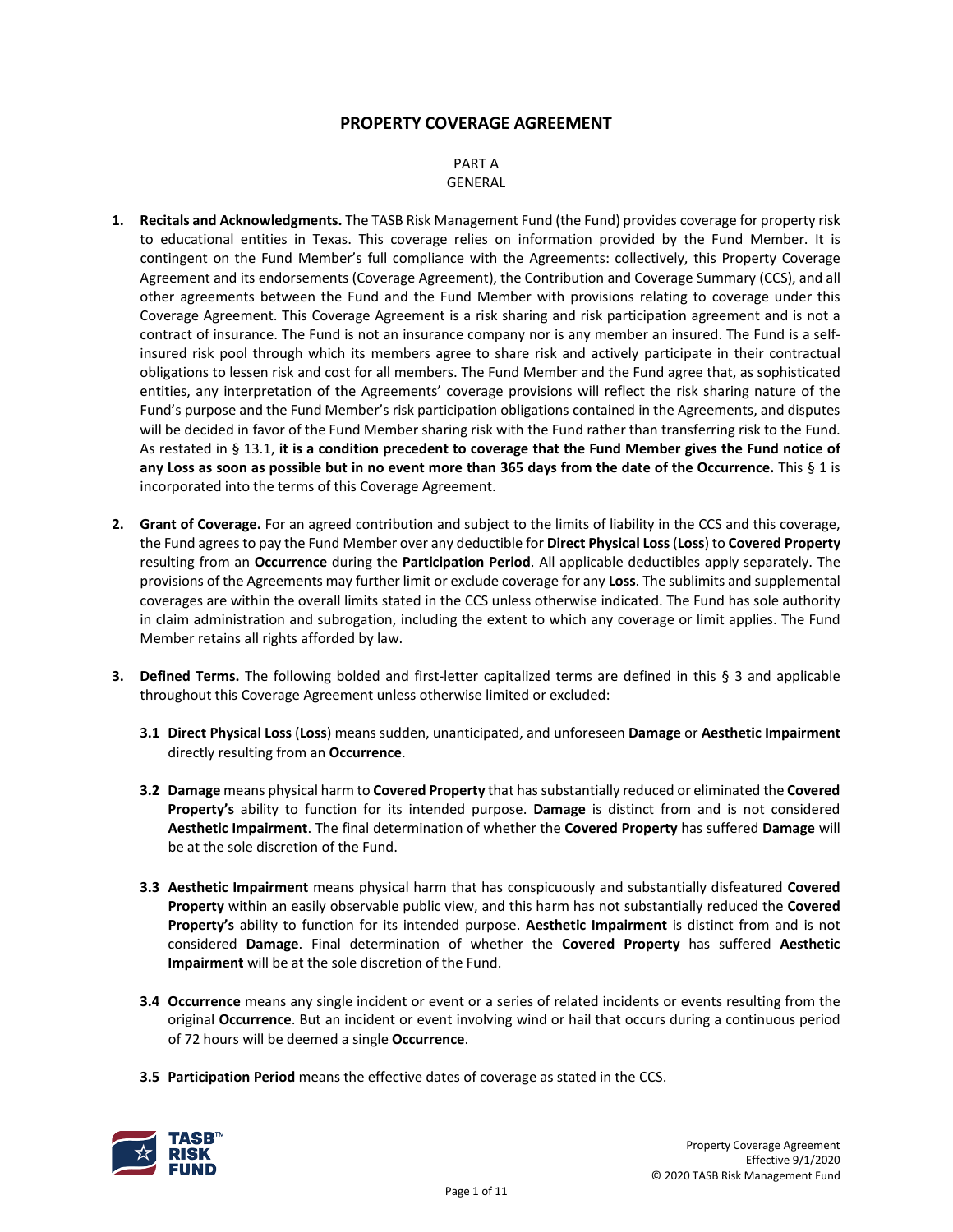- **3.6 Covered Property** means the Fund Member's legal interest in **Buildings**, **Personal Property**, and **Other Structures** as outlined below:
	- (A) **Building** means:
		- (1) a permanent building structure;
		- (2) additions and extensions attached to a building; or
		- (3) any fixture, machinery, or equipment that constitutes a permanent part of and is related to the service of a building.
	- (B) **Personal Property** means items or property owned by the Fund Member at any location. **Personal Property** includes:
		- (1) **Building** contents;
		- (2) furniture;
		- (3) books and educational materials or other supplies;
		- (4) tools and sports equipment;
		- (5) landscape and maintenance equipment;
		- (6) electronic data processing equipment and media such as servers, computers, monitors, laptops, tablets, disc drives, discs, and other media on which data is stored;
		- (7) self-propelled motor-driven equipment (such as lawnmowers, golf carts, all-terrain vehicles, forklifts, or tractors) that is not registered for use on public roads; or
		- (8) personal property of others under the Fund Member's care, custody, and control through a written lease or rental agreement.
	- (C) **Other Structures** means a structure, other than a **Building**, that is located outdoors and used in connection with the operations of the Fund Member. **Other Structures** include:
		- (1) portable buildings, sheds, walkway coverings, and awnings;
		- (2) signs, whether or not attached to a **Building** or structure;
		- (3) stadiums and athletic fields, including bleachers, grandstands, tracks, and natural or artificial grass surfaces that serve as playing fields for school events;
		- (4) lights, lighting supports, and flagpoles;
		- (5) radio and television towers and antennas;
		- (6) playground equipment;
		- (7) fences or retaining walls not constituting a part of a **Building**; or
		- (8) swimming pools, including diving platforms and related equipment.

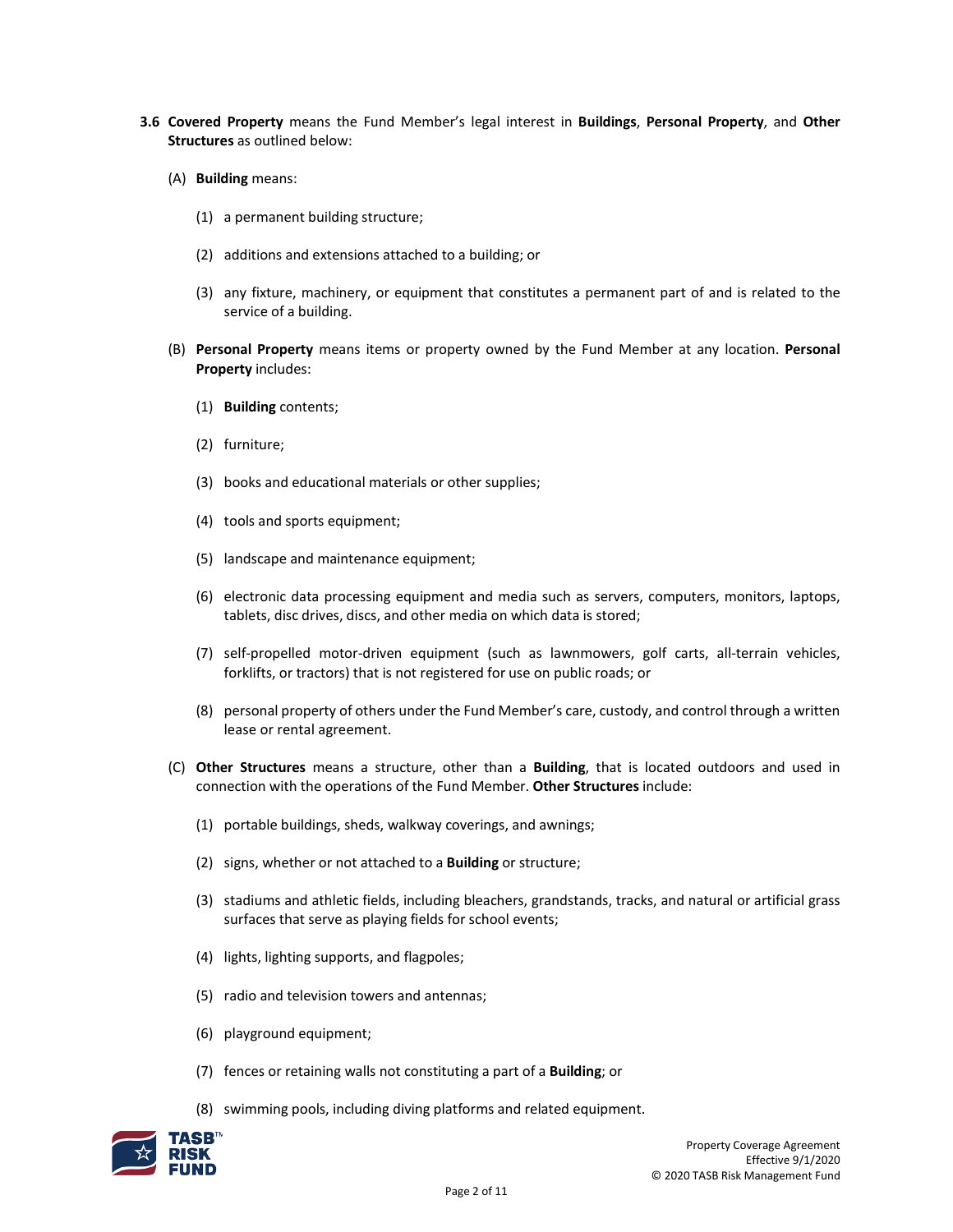- **3.7 Pollutant** means any solid, liquid, gaseous, or thermal irritant or contaminant, including petroleum products, asbestos, smoke, vapor, lead, soot, fumes, acids, alkalis, electromagnetic radiation, **Mold**, chemicals, and waste. Waste includes materials to be recycled, reconditioned, or reclaimed.
- **3.8 Mold** means any type or form of fungus, including mold or mildew, or any mycotoxins, spores, scents, or byproducts produced or released by fungi.
- **3.9 Named or Numbered Windstorm (NWS)** means all **Loss** directly caused by, resulting from, or arising out of any hurricane, typhoon, tropical cyclone, tropical storm, or tropical depression that is designated by name or number by the National Weather Bureau or National Hurricane Center, including **Loss** caused by flood, storm surge, wave wash, surface water, overflow of bodies of water, or spray from any of these.

#### PART B

# PROPERTY COVERAGE PAYMENTS

- **4. Payment for Damage.** If the Fund determines that a **Loss** to **Covered Property** resulted from **Damage**, the Fund Member must notify the Fund in writing of their election to accept a settlement option offered in either § 4.1 *or* § 4.2 related to this **Damage** before being entitled to payment. This election by the Fund Member is mandatory and irrevocable and must occur as soon as practicable but in no event later than 180 days from the date of this **Loss**.
	- **4.1 Repair or replacement payments.** If the Fund Member elects to repair or replace this **Covered Property**, the Fund will make contemporaneous payments, subject to the limitations in this Coverage Agreement, for this **Damage** on a schedule agreed on by the Fund and the Fund Member and related to the Fund Members' contractual obligations for the repair or replacement, and subject to the following:
		- (A) **Completion within 365 days.** Repair or replacement must be completed within 365 days of the above election notice unless an extension is requested in writing by the Fund Member within this same period and granted in writing by the Fund. If the repair or replacement is not completed and an extension is not requested during this period or is not granted, payments made before the end of this period will be the full and final payment for this **Damage**;
		- (B) **Fund liability.** The Fund will pay for the actual and necessary cost (with material of like kind and quality and for the same use and occupancy of the premises) incurred by the Fund Member to repair or replace this **Covered Property**. Any excess payment made by the Fund is immediately due to the Fund. Additionally, the Fund will not pay more than the lowest amount of the following:
			- (1) the applicable limit or sublimit of liability;
			- (2) the actual and necessary costs described above; or
			- (3) the amount the Fund Member spent to repair or replace this **Covered Property**;
		- (C) **Salvage.** The Fund Member must transfer possession and ownership of all or any part of the **Covered Property** subjected to **Damage**, at the Fund's discretion, on payment of the cost to rebuild or replace the **Covered Property** with other material of like kind and quality; and
		- (D) **Abandoned property.** The Fund Member may not abandon **Covered Property** subjected to **Damage** to the Fund.
	- **4.2 Actual cash value payments.** If the Fund Member elects to receive payment for the actual cash value (ACV)

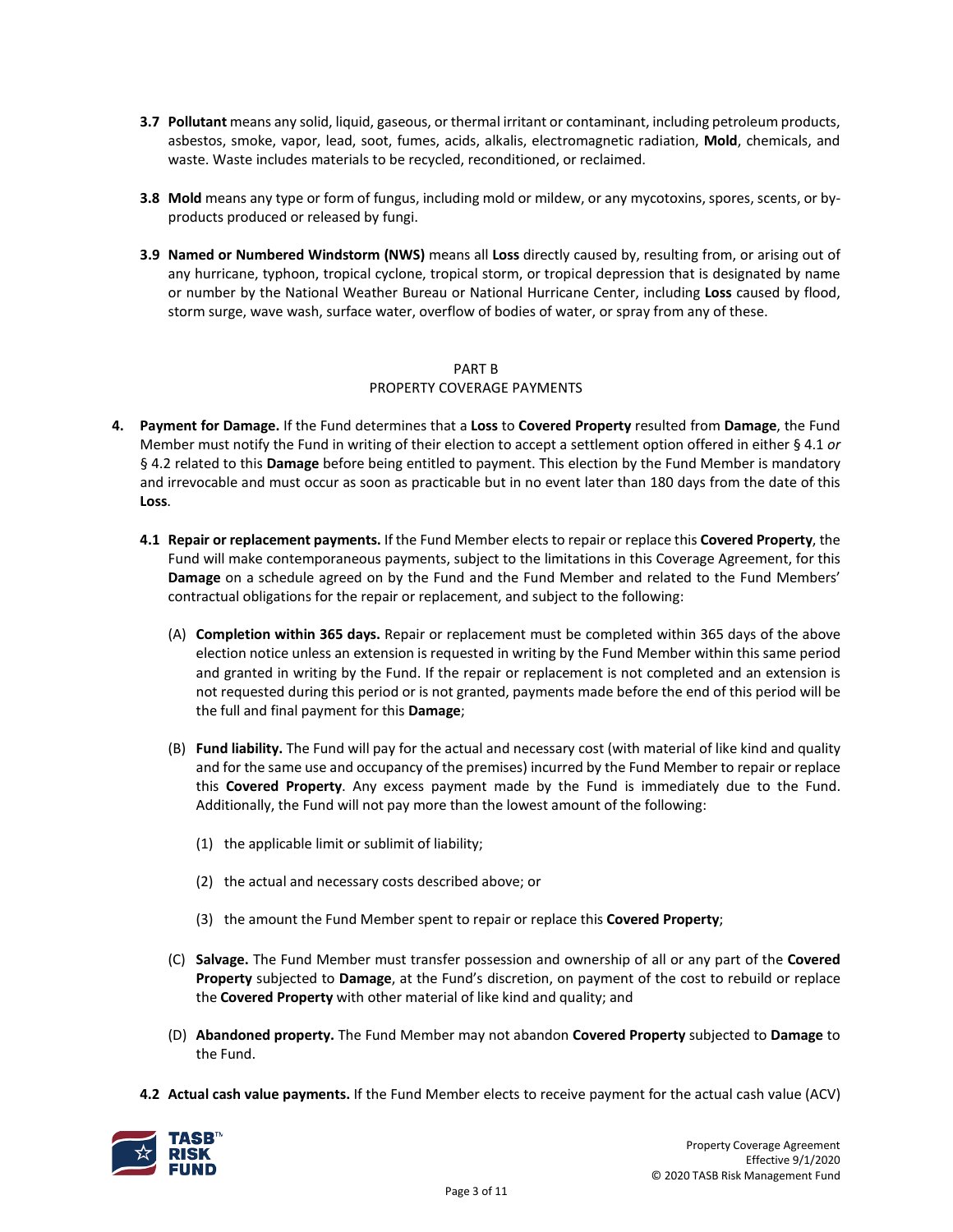of this **Covered Property**, the Fund will pay, subject to the limitations in this Coverage Agreement, based on the valuation of ACV. The Fund will compute this value by determining the actual and necessary replacement cost (with material of like kind and quality and for the same use and occupancy of the premises) at the time of and for this **Damage**, and then subtract the depreciation of this **Covered Property**.

**5. Payment for Aesthetic Impairment.** If the Fund determines that a **Loss** to **Covered Property** resulted from **Aesthetic Impairment**, then the Fund will pay, subject to the limitations in this Coverage Agreement, for this diminution in aesthetic value. Any payment for Aesthetic Impairment will be credited towards any future claim for **Loss** to the same portion of **Covered Property**.

#### PART C

LIMITED COVERAGE, SUPPLEMENTAL COVERAGE, EXCLUDED PROPERTY, AND EXCLUDED **LOSS**

- **6. Limited Coverages.** Unless otherwise excluded or limited, the following coverages for **Loss** are limited as indicated:
	- **6.1 New construction or renovation by employees.** The Fund will pay up to \$1,000,000 per **Occurrence** for **Damage** to **Buildings** and **Other Structures** that are under new construction or renovation by the Fund Member's employees. This sublimit applies to **Damage** arising from the work, materials, and activities related to this new construction or renovation, or any portion of it. Coverage under this § 6.1 does not extend to materials, supplies, tools, and equipment of others while located on the premises unless otherwise covered under § 3.6(B)(8).
	- **6.2 Athletic field surfaces.** The Fund will pay for **Loss** to **Other Structures** that are athletic field surfaces (both natural and artificial) unless caused by disease, drought, heat, freezing, flood, improper maintenance, or lack of maintenance.
	- **6.3 Art, statues, or antiques.** The Fund will pay up to \$100,000 per **Occurrence** for **Loss** to **Personal Property** that is art, statues, antiques, or other items of historical or sentimental value including paintings, etchings, photographs, pictures, tapestries, antique furniture, rare or out-of-print books, antique silver, rare glassware, awards, or other rare or hard to replace items.
	- **6.4 Aesthetic Impairment.** The Fund will pay up to \$100,000 per **Occurrence** for physical harm resulting from a **Loss** due to **Aesthetic Impairment**. Ifthe **Aesthetic Impairment** affects **Covered Property** that is a metal roof, the Fund Member may elect to waive its right to this payment and instead be paid for the **Aesthetic Impairment** at 50% of the final repair or replacement Fund Member incurred cost up to \$1,000,000 per **Occurrence**, with no ACV payment available.
	- **6.5 Vital documents and records.** If appropriate secured and maintained, the Fund will pay up to \$50,000 per **Occurrence** for **Loss** to **Personal Property** that are vital records such as written, printed, or otherwise inscribed documents and records, including books, maps, films, drawings, abstracts, deeds, mortgages, and manuscripts.
- **7. Supplemental Coverages.** Unless otherwise excluded or limited, this coverage extends to the property and costs described below. All of these costs and physical harms must arise from a **Loss**.
	- **7.1 Debris removal.** The Fund will pay for debris removal at the actual cost up to 25 percent of the amount of the **Loss**.

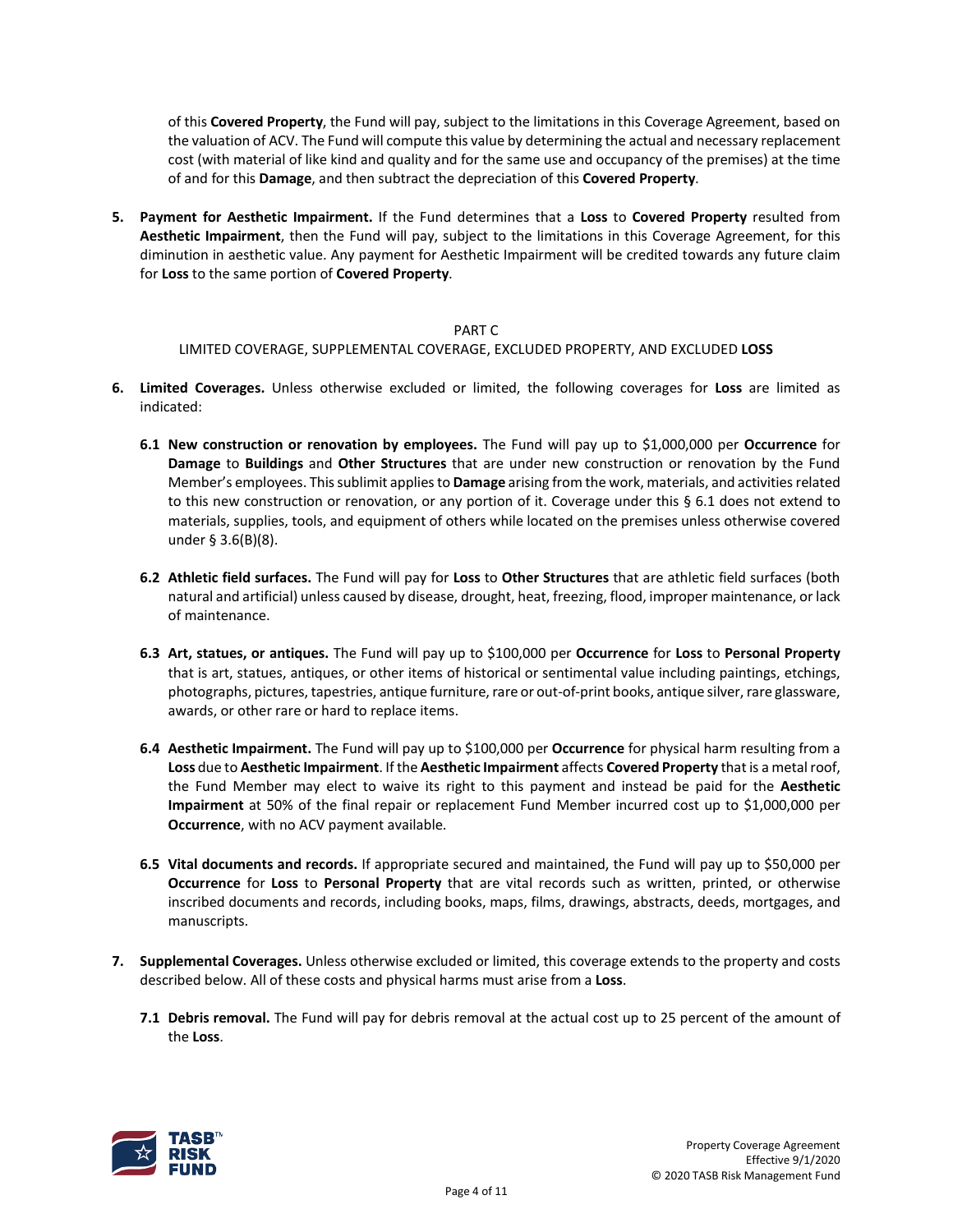- **7.2 Code compliance.** The Fund will pay for cost increases due to compliance with any building or construction code, ordinance, or law regulating repair, reconstruction, or demolition. The limit of coverage is the reimbursement of the actual cost of compliance up to 10 percent of the **Loss** amount per structure and will not exceed \$1,000,000 per **Occurrence**.
- **7.3 Pollutant clean‐up.** The Fund will pay up to \$100,000 per **Occurrence** to extract **Pollutants** from land or water located on Fund Member's premises.
- **7.4 Electronic data replacement.** The Fund will pay up to \$50,000 per **Occurrence** for the cost of replacement or recovery of information stored on electronic data processing equipment and media, such as records, data, or software.
- **7.5 Extra expense and loss in revenue.** The Fund will pay up to \$500,000 per **Occurrence** for the actual cost incurred by the Fund Member for "extra expense" or "loss in revenue" directly resulting from the interruption of their operations. "Extra expense" means the additional cost that the Fund Member incurs to continue operations while its **Covered Property** is being repaired or replaced after a **Loss**. "Loss in revenue" means a reduction in revenue to the Fund Member from any source excluding state or federal funding, taxes, or public or private grants.
- **7.6 Food spoilage.** The Fund will pay up to \$100,000 per **Occurrence** for the actual cost of replacing food or beverage that has been spoiled.
- **7.7 Landscaping and grass surfaces.** The Fund will pay for landscaping and grass surfaces as follows:
	- (A) **Landscaping.** The Fund will pay up to \$1,000 for the removal and replacement cost for the destruction of any single tree, shrub, or landscaping plant caused by vandalism, theft, fire, wind, hail, or other covered weather-related **Occurrence**. The Fund will pay no more than \$25,000 per **Occurrence** under this § 7.7(A), and this coverage does not apply to **Loss** resulting from disease, drought, heat, freezing, flood, improper maintenance, or lack of maintenance; or
	- (B) **Grass surfaces.** The Fund will pay for Loss to grass surfaces unless caused by disease, drought, heat, freezing, flood, improper maintenance, or lack of maintenance.
- **7.8 Animals.** The Fund will pay up to \$25,000 per **Occurrence** for death to livestock owned by the Fund Member. The Fund will not pay for the harm caused by illness or disease, neglectful care, or mysterious disappearance. The amount paid will be based on the fair market value of comparable livestock at the time of **Loss** and not their competitive livestock show value.
- **8. Excluded Property.** The following indicates property for which this coverage is excluded unless an exception is indicated:
	- **8.1 Vacant Buildings or Other Structures**. Coverage is excluded from vacant **Buildings** or vacant **Other Structures** if the **Loss** is caused by arson, vandalism, sprinkler leakage, glass breakage, water, theft, or attempted theft unless the Fund has specifically extended coverage in writing for the vacant **Building** or **Other Structure**. "Vacant" means a **Building** or **Other Structure** that is abandoned, is no longer capable of intended Fund Member operations, or is set for demolishment. **Personal Property** within a vacant **Building** or vacant **Other Structure** is also excluded if a **Loss** is otherwise subject to this § 8.1.
	- **8.2 Property under conditional sale.** Coverage is excluded from any property sold by the Fund Member under a conditional sale, trust agreement, installment plan, or other deferred payment plans after its transfer of care, custody, and control to buyers.

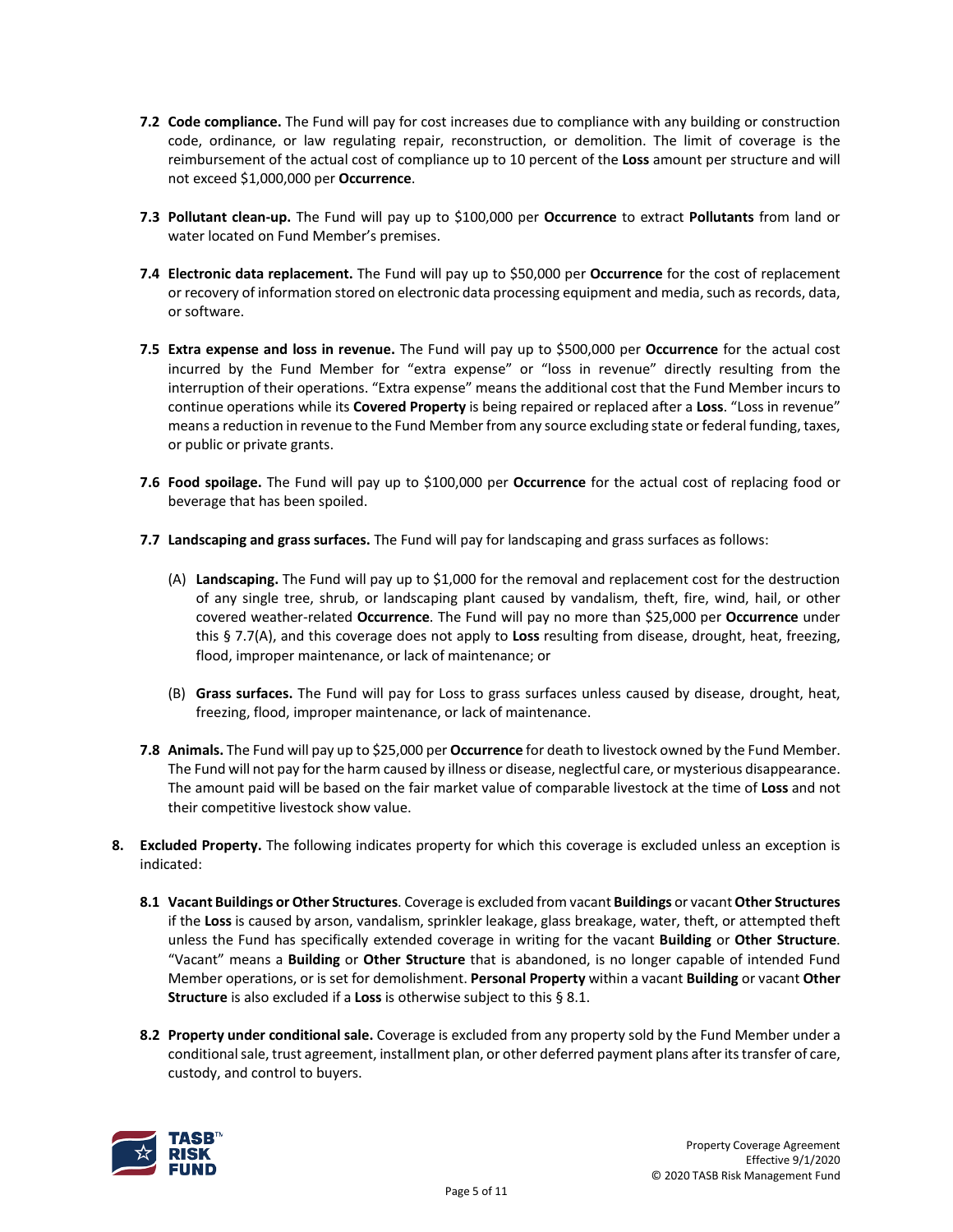- **8.3 Accounts and other valuables.** Coverage is excluded from accounts, bills, currency, evidence of debt, money or securities, furs, jewelry, precious metal, or precious stones, except as otherwise covered under Crime and Employee Dishonesty Endorsement.
- **8.4 Property of others.** Coverage is excluded from the property of others, except personal property under the care, custody, and control of the Fund Member through a written lease or rental agreement.
- **8.5 Vehicles or motorized equipment.** Coverage is excluded from self-propelled motor-driven equipment registered for use on public roads, or any automobiles, motor vehicles, trailers, or semi-trailers, whether registered or not.
- **8.6 Real estate.** Coverage is excluded from land.
- **8.7 Aircraft and watercraft.** Coverage is excluded from aircraft or motorized watercraft, including their motors, equipment, or accessories. Coverage will extend to drones or unmanned aerial vehicles.
- **8.8 Transmission lines.** Coverage is excluded from transmission or distribution lines of every type except for those lines located on the Fund Member's premises.
- **8.9 Oil rigs.** Coverage is excluded from offshore oil rigs, platforms, or any property contained on them.
- **8.10 Dams.** Coverage is excluded from dams or dikes.
- **8.11 Crops.** Coverage is excluded from any crops.
- **9. Excluded Loss**. The following indicates **Loss,** caused directly or indirectly by the described **Occurrence**, from which this coverage is excluded unless an exception is indicated:
	- **9.1 Precipitation or particulates.** Coverage is excluded from **Loss** caused by rain, snow, sand, or dust (whether driven by wind or not) unless the **Building** sustains **Damage** to the roof or walls. Coverage will extend to any ensuing **Loss** only.
	- **9.2 Animals or insects.** Coverage is excluded from **Loss** caused by animals, birds, vermin, or termites or other insects.
	- **9.3 Named or Numbered Windstorm.** Coverage is excluded from **Loss** arising from a **Named or Numbered Windstorm** in counties located in Tier 1, Tier 2, or Harris County.
	- **9.4 Flood.** Coverage is excluded from **Loss** caused by flood, surface water, waves, tidal water or tidal wave, storm surge, overflow of streams or other bodies of water, or spray from any of the foregoing, all whether driven by wind or not.
	- **9.5 Subsurface water.** Coverage is excluded from **Loss** caused by water below the surface of the ground, including water that exerts pressure on, or flows, seeps, or leaks through, any sidewalks, driveways, foundations, walls, basements, pavement, or windows, doors or any other openings, in or on **Covered Property**. Coverage will extend to any ensuing **Loss** to the interior of a **Building** or any **Personal Property** within that **Building.**
	- **9.6 Water or steam leakage.** Coverage is excluded from **Loss** caused by continuous or repeated seepage, leakage, penetration, transpiration, or intrusion of water or steam from any system of heating, air conditioning, automatic fire protective sprinkler, or plumbing, or any appliance or equipment.

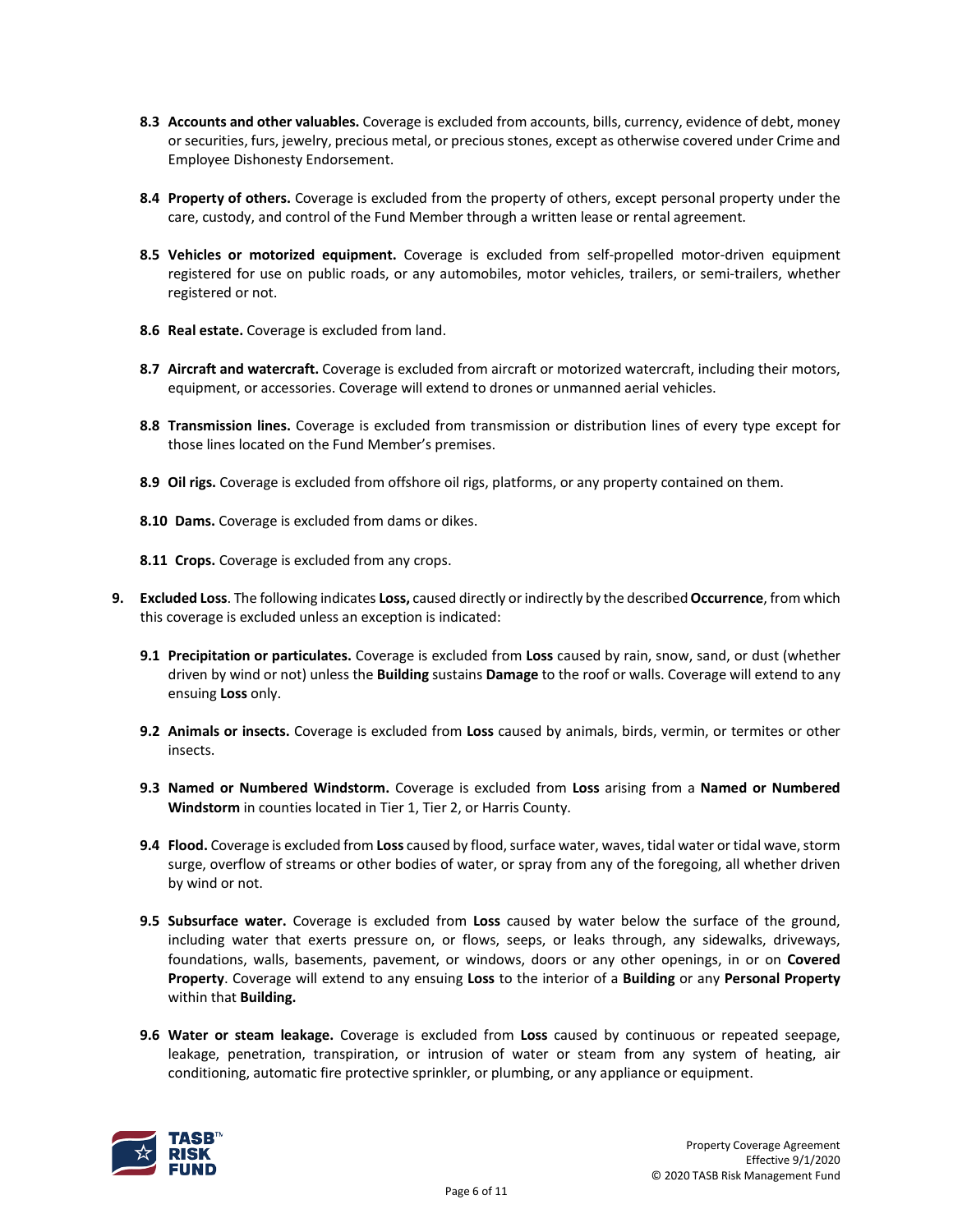- **9.7 Earth movement.** Coverage is excluded from **Loss** caused by earth movement, including earthquake, landslide, or mudflow, or earth sinking, rising, or shifting.
- **9.8 Expansion or contraction.** Coverage is excluded from **Loss** caused by settling, swelling, cracking, contraction, bulging, or expansion of any pavements, foundations, walls, floors, roofs, or ceilings.
- **9.9 Faulty workmanship.** Coverage is excluded from **Loss** caused by faulty workmanship to, the use of faulty or defective materials with, or inadequate maintenance to any property on or off the Fund Member's premises.
- **9.10 Faulty planning or construction.** Coverage is excluded from **Loss** caused by faulty or inadequate planning, adherence to zoning requirements, site preparation, development, design, remodeling, or construction.
- **9.11 New construction.** Coverage is excluded from **Loss** if it arose from new construction of or renovation to **Buildings** and **Other Structures** under written contract with and performed by third parties or is covered under any other coverage or insurance.
- **9.12 Deterioration or defect.** Coverage is excluded from **Loss** caused by wear and tear, deterioration, rust, corrosion, erosion, wet or dry rot, or inherent or latent defect.
- **9.13 Delay or consequential loss.** Coverage is excluded from **Loss** caused by delay, interruption of operations, or consequential loss of any nature, except as otherwise allowed by this Coverage Agreement.
- **9.14 Mechanical breakdown.** Coverage is excluded from **Loss** caused by mechanical breakdown, including rupture or bursting caused by centrifugal force.
- **9.15 Failure of equipment in general.** Coverage is excluded from **Loss** caused by the inherent defect, failure, or breakdown of machinery or equipment. Coverage will extend to any ensuing **Loss** only.
- **9.16 Failure of steam equipment in particular.** Coverage is excluded from **Loss** caused by events inside steam boilers, steam pipes, steam turbines, or steam engines unless the **Loss** is caused by a combustion explosion inside the equipment and the equipment is owned, leased, or operated by the Fund Member.
- **9.17 System failures.** Coverage is excluded from **Loss** caused by power, heating, or cooling system failure due to the disruption of power or other utility service supplied to the Fund Member unless the failure of service is a direct result of a **Loss**. Coverage will extend to any ensuing **Loss** only.
- **9.18 Generated electrical currents.** Coverage is excluded from **Loss** caused by artificially generated electrical currents unless a **Loss** by fire or explosion results. Coverage will extend to any ensuing **Loss** only.
- **9.19 Agricultural or industrial operations.** Coverage is excluded from **Loss** caused by smog, smoke, vapor, or gas from third-party agricultural or industrial operations.
- **9.20 Substances harmful to humans.** Coverage is excluded from **Loss** caused by, and expense from, the removal or other treatment of substances that are considered physically harmful to humans. This exclusion includes the removal of asbestos, **Mold**, chemicals, metals, or other sources of contamination, and whether such activities are voluntary, imposed by law, or required by administrative rulings of a governmental agency.
- **9.21 Fungi.** Coverage is excluded from **Loss** caused by, and expense from, **Mold** or other fungi. This includes any cost for testing, monitoring, repair, remediation, rebuilding, restoration, or replacement due to **Mold** or other fungi.
- **9.22 Pollutants.** Coverage is excluded from **Loss** caused by, and expense from, the actual, alleged, or threatened

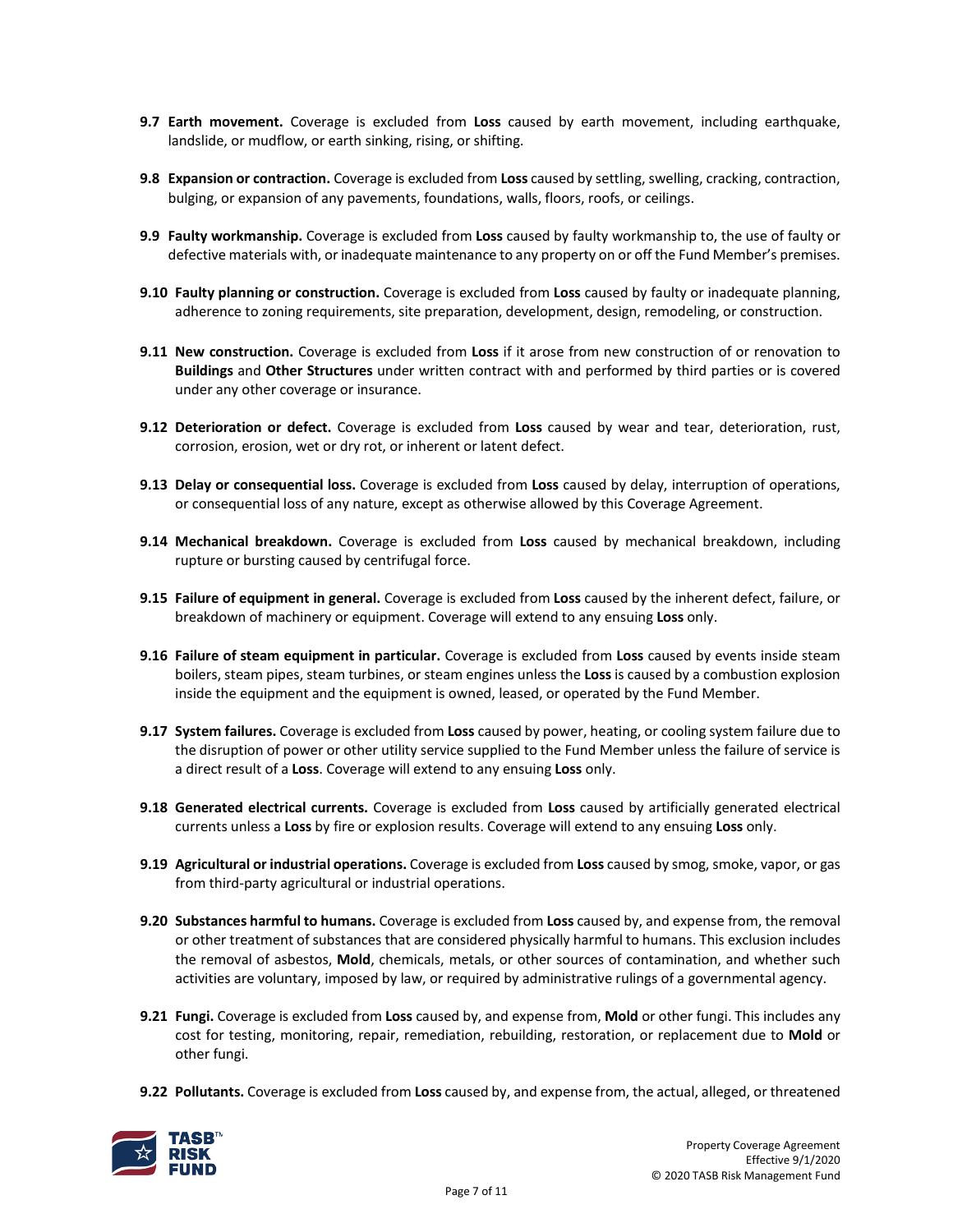discharge, dispersal, seepage, migration, release, or escape of **Pollutants**, except as provided elsewhere in this Coverage Agreement.

- **9.23 Nuclear.** Coverage is excluded from **Loss** caused by a nuclear reaction, nuclear radiation, or radioactive contamination, regardless of cause.
- **9.24 Governmental seizure.** Coverage is excluded from **Loss** caused by seizure or destruction of **Covered Property** by order of any governmental authority.
- **9.25 War.** Coverage is excluded from **Loss** caused by war, including undeclared war, civil war, warlike action by a military force, or action in hindering or defending against an actual or expected attack, by any government, sovereign, or other authority using military personnel or other agents.
- **9.26 Insurrection.** Coverage is excluded from **Loss** caused by insurrection, rebellion, revolution, usurped power, or action taken by any governmental authority in hindering or defending against any of these.
- **9.27 Terrorism.** Coverage is excluded from **Loss** caused by any acts of terrorism or actions taken by any government branch or agency in response. This exclusion applies whether any acts of terrorism are committed in concert with or on behalf of any organization or government.
- **9.28 Legal proceedings.** Coverage is excluded from **Loss** caused by or as a result of any legal proceeding.
- **9.29 Moral hazard.** Coverage is excluded from ensuing **Loss** caused by the Fund Member's neglect, intentional act, or omission, to use all reasonable means to save and preserve the **Covered Property** after a **Loss**.
- **9.30 Cyber-related Loss.** Coverage is excluded from any **Loss** directly or indirectly caused by, arising from, or resulting from a cyber-based **Occurrence** to or from any computer system, regardless of its ownership, operation, or location, including **Loss** to or from any computer system's software, associated devices, equipment, or electronic data. This exclusion applies regardless of any other cause contributing concurrently or in any sequence. Coverage will extend to any ensuing **Loss**, including coverage under § 7.4, caused by fire or explosion unless the **Loss** arises from an unauthorized, malicious or criminal act or a series of related unauthorized, malicious or criminal acts, regardless of time and place, or the threat or hoax of them, involving access to, processing of, use of or operation of any computer system.

#### PART D

#### OTHER INSURANCE OR COVERAGE

- **10. Other Coverage or Insurance.** If the Fund Member has other available coverage for the **Loss**, the following conditions and limitations apply:
	- **10.1 Other Fund coverage available.** If there is other Fund coverage available to the Fund Member under separate Fund coverage agreements that cover the same **Loss**, the Fund will determine which coverage agreement, limits, or deductibles that will apply. This provision intends that there be no accumulation or stacking of Fund coverage.
	- **10.2 Non-Fund coverage available.** If there is non-Fund coverage or insurance available to the Fund Member that covers the same **Loss**, the Fund will pay for the amount of the **Loss** in excess of the other coverage or insurance whether the Fund Member can collect it or not. In no event will the Fund pay more than the applicable limit of coverage in this Coverage Agreement or CCS. Non-Fund coverage or insurance cannot be used to satisfy a Fund deductible unless otherwise indicated by this Coverage Agreement.

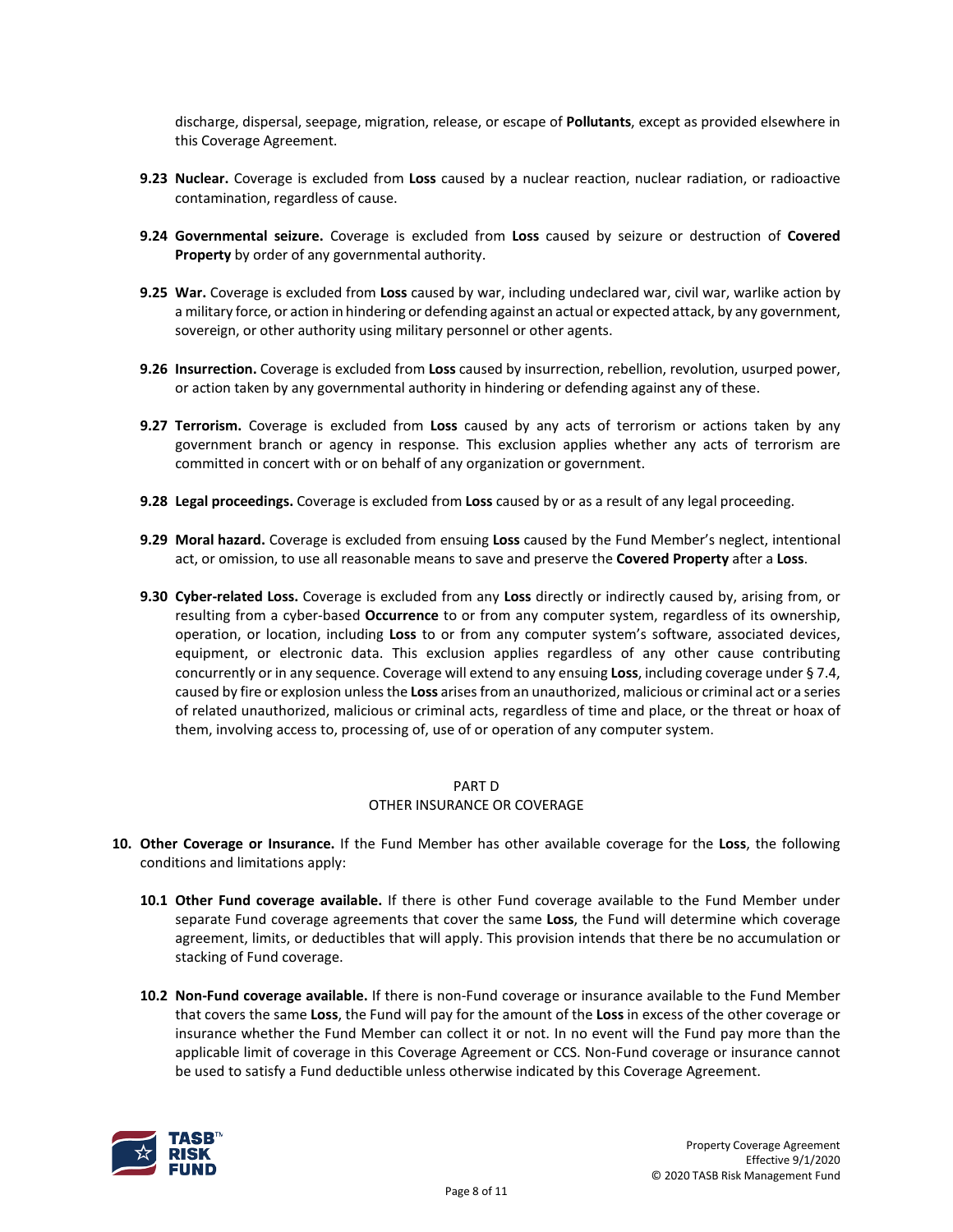#### PART E

#### FUND MEMBER WARRANTIES, REPRESENTATIONS, AND DUTIES

- **11. Representations and Warranties.** The Fund Member represents and warrants that all roofs for **Covered Property** are regularly inspected and well maintained, and that an accurate record of **Buildings** and **Other Structures** has been maintained and is available on request from the Fund.
- **12. Loss Duties.** In case of a **Loss**, the Fund Member must perform the following, and any other duties in this Coverage Agreement:
	- **12.1 Law enforcement notification.** The Fund Member must notify the proper law enforcement agency when a **Loss** is caused by employee dishonesty, crime, theft, vandalism, or other violation of the law.
	- **12.2 Cooperation.** The Fund Member must fully cooperate with and assist the Fund in its investigation and adjudication of claims including reasonable and timely access to Fund Member property, personnel, records, contracts, or any other element of the claim as often as the Fund reasonably requires, and communicate directly with the Fund and not through third parties unless agreed to by the Fund.
	- **12.3 Repair quotes.** The Fund Member must solicit multiple quotes for the repair or replacement of **Covered Property** when requested by the Fund.
	- **12.4 Vendor panel.** The Fund Member must agree to the use of any Fund preferred vendor panel when requested by the Fund.
	- **12.5 Harm mitigation.** The Fund Member must protect the **Covered Property** by making temporary repairs, providing security, or taking other actions as reasonably necessary to mitigate further harm.
	- **12.6 Recordkeeping.** The Fund Member must keep an accurate record of repair expenses that support claims, including original receipts, photographs, and other related documents, and provide these records to the Fund when requested.
	- **12.7 Loss description.** The Fund Member must furnish a complete description of the **Loss**, including an inventory of the **Personal Property** subject to the **Loss**.
	- **12.8 Legal compliance.** The Fund Member must comply with all legal requirements for securing contractors, professionals, and other service and labor providers that perform the necessary work and compensate them at the prevailing competitive rates in the area.
	- **12.9 Warranty claims.** The Fund Member must pursue all potential warranty claims for **Covered Property** subjected to **Loss** as soon as practicable and independently from any claim with the Fund. In the event of any possible warranty recovery, the Fund Member must notify the Fund immediately. If the Fund Member elects to repair or replace the **Covered Property** under § 4.1, any warranty recovery, whether monetary or otherwise, must be the primary recovery for the Fund Member. If the Fund determines that the Fund Member has reasonably exhausted any warranty claim, then the Fund will only be liable for repair or replacement of the portion of the **Covered Property** subjected to **Loss** that is not covered under warranty. If a Fund Member elects to receive an ACV payment under § 4.2 and subsequently recovers under any warranty, an immediate reimbursement to the Fund of the full ACV payment is required. Because the payment election type under § 4 is irrevocable, the Fund is not obligated for a further payment on this **Loss**.

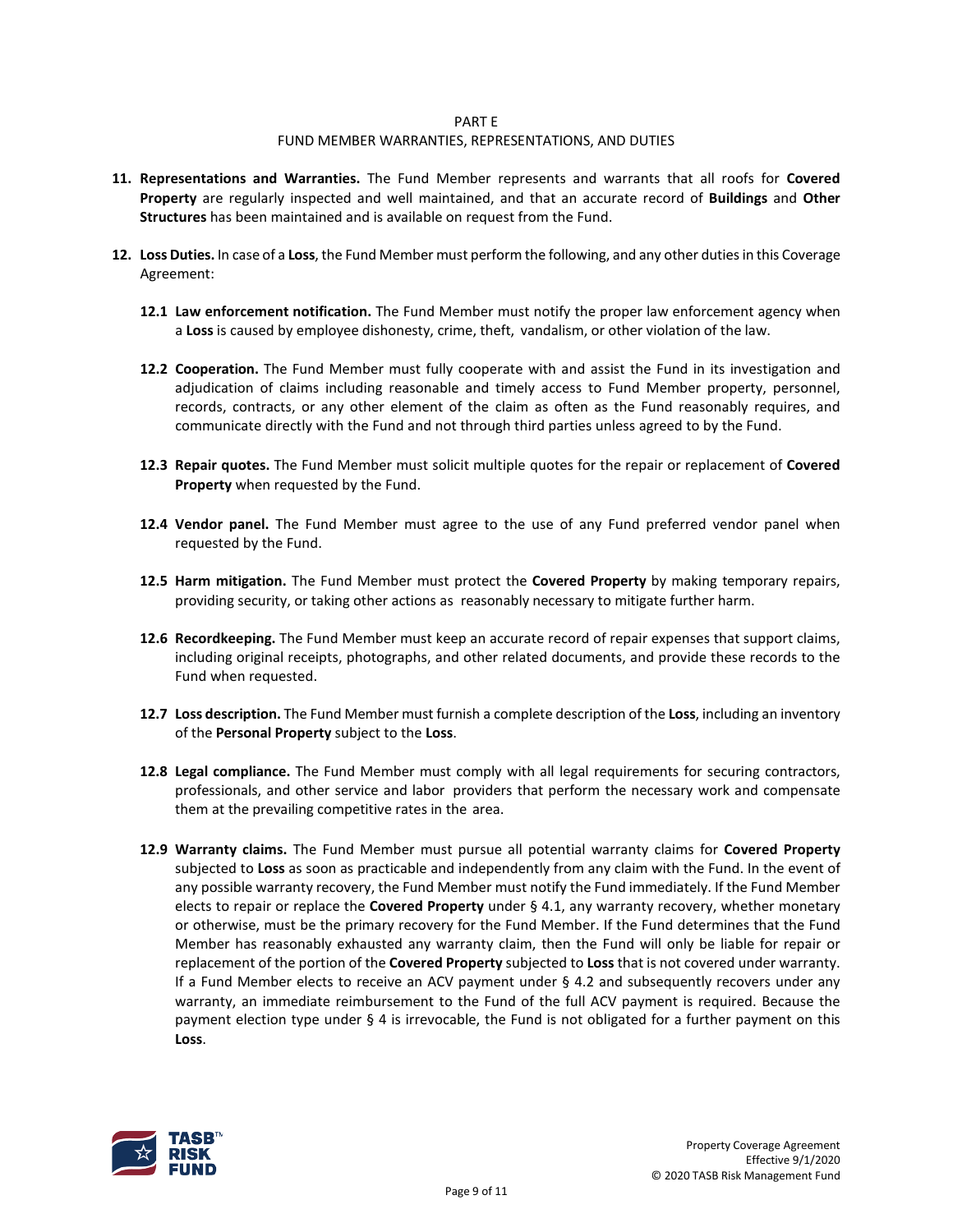#### PART F CONDITIONS OF COVERAGE

- **13. Conditions.** The Fund Member must comply with the provisions of the Agreements, including the following general conditions of coverage and any other conditions of coverage in this Coverage Agreement. If not, a delay or denial of a claim or a loss of coverage may result:
	- **13.1 Notice.** Because time is of the essence for claim administration, and because these notice provisions are a material part of the bargained-for exchange between the Fund and the Fund Member for the issuance of this Coverage Agreement, the Fund Member agrees to abide by all of the following conditions for this notice:
		- (A) **365-day requirement.** The Fund Member must give notice to the Fund of any **Loss** as soon as possible but in no event more than 365 days from the **Occurrence**;
		- (B) **Condition precedent.** This notice requirement is a condition precedent for coverage; and
		- (C) **Material breach.** Reporting any **Loss** more than 365 days after the date of the **Occurrence** is a substantial and material breach by the Fund Member of this Coverage Agreement. No coverage will be available to the Fund Member if notice is late.
	- **13.2 Property inspection and repair.** The Fund Member must regularly inspect and maintain in good repair all **Covered Property**. Any failure to do so that results in a greater **Loss** may result in a denial of coverage. The Fund may request a copy of the Fund Member's maintenance and inspection logs or similar records to verify compliance.
	- **13.3 Accuracy of information.** The Fund Member must provide complete and accurate statements of material facts in any documentation required by the Fund, including applications, worksheets, audit sheets, disclosure statements, loss forms, exhibits, renewal information forms, claim history (including pending or potential claims), and requests for proposals. The Fund Member may not intentionally conceal or misrepresent any material fact or circumstance, engage in fraudulent conduct, or make false statements.

# PART G

# MISCELLANEOUS TERMS

- **14. No Assignments.** The Fund Member may not assign their interest under this Coverage Agreement, and any attempted assignment will not bind the Fund. The Fund Member is prohibited from entering into any assignment or agreement that inhibits direct communications between the Fund and the Fund Member, as determined by the Fund.
- **15. Insolvency.** In the event of the Fund Member's insolvency, the Fund will not be relieved of the payment for any **Loss**.
- **16. Actions Against the Fund.** Fund Member may not act against the Fund unless, as a condition precedent, the Fund Member has fully complied with all provisions of the Agreements. No person has a right under this Coverage Agreement to join the Fund as a party or otherwise bring it into a suit filed against the Fund Member.
- **17. New Construction.** The Fund's coverage will not commence until any new construction or renovation is completed by the contractor, accepted by the Fund Member, and reported in writing to the Fund.

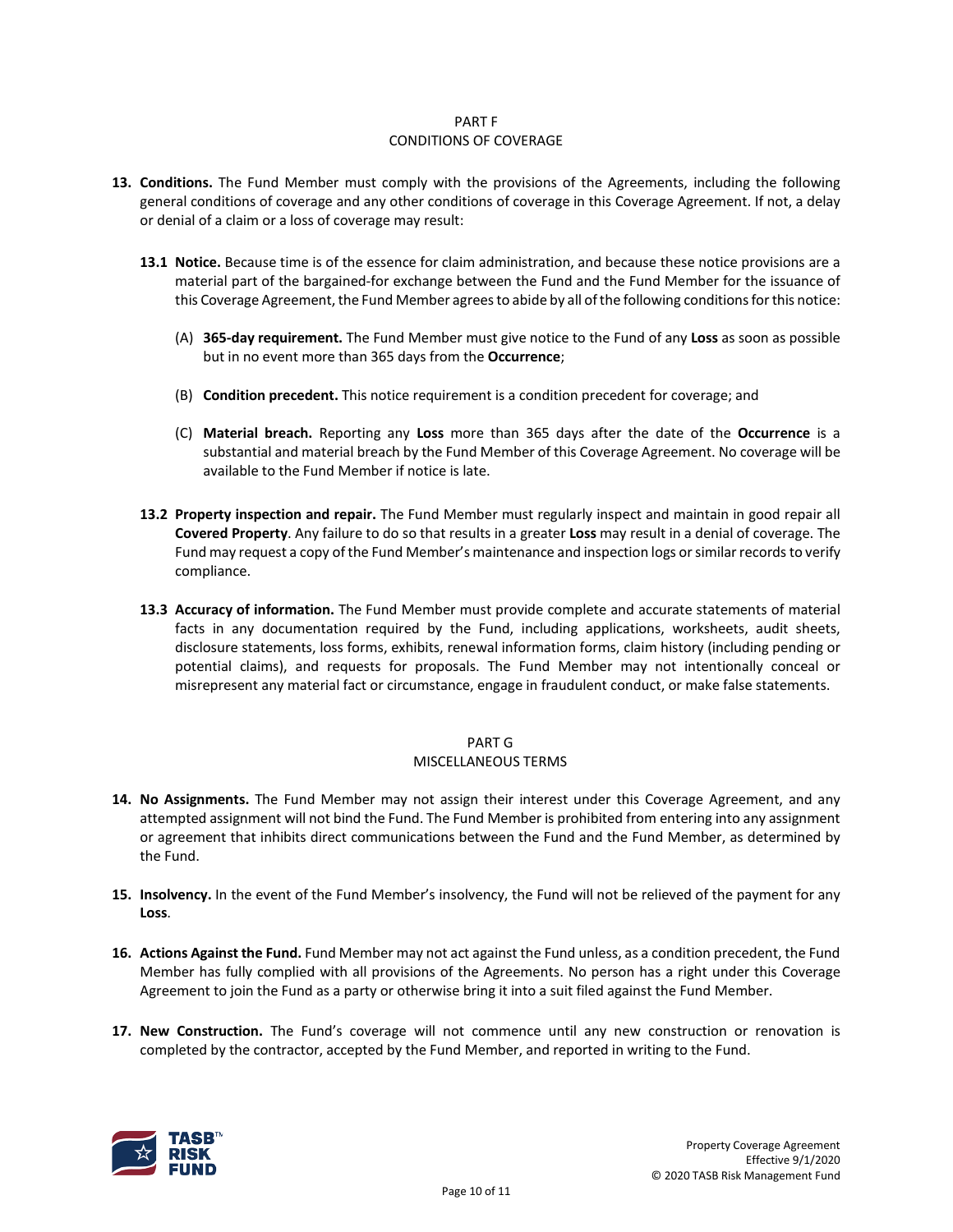- **18. "Including."** Unless the context requires otherwise, the term "including," and its variants, mean "including but not limited to."
- **19. Singular Usage.** Unless the context requires otherwise, any use of the singular form of a word will include its plural.
- **20. "Coverage Agreement."** Unless the context requires otherwise, any use of the term "Coverage Agreement" will include its endorsements and the Fund Member's CCS.
- **21. Fund Designee.** Unless the context requires otherwise, any use of the term "Fund" includes its designees.
- **22. Severability.** If a court for any reason holds a provision of this Coverage Agreement unenforceable, the rest remains fully enforceable.
- **23. Headings.** Unless the context requires otherwise, such as with the defined terms, headings are only for convenience and do not affect the interpretation of this Coverage Agreement.

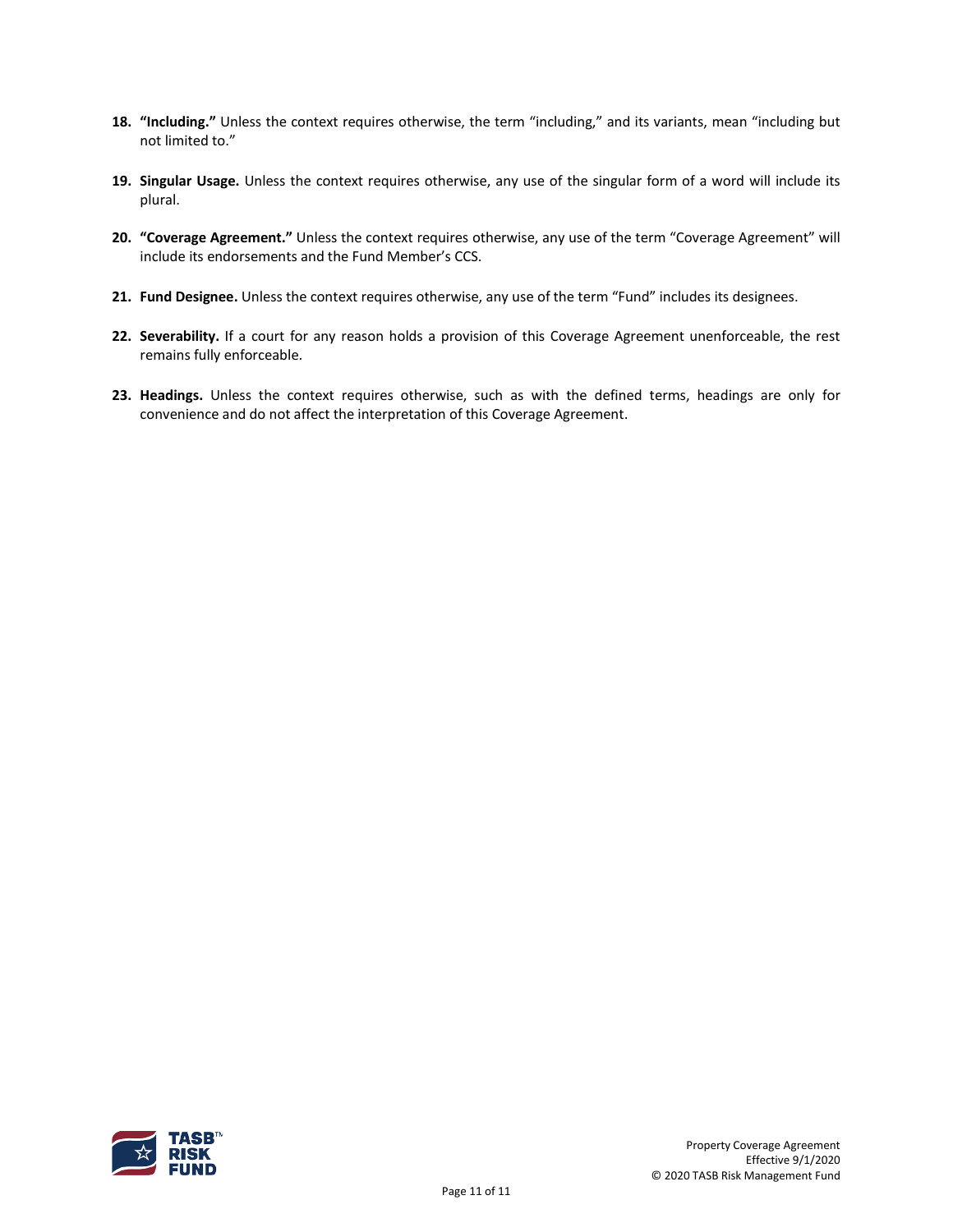# **NAMED/NUMBERED WINDSTORM ENDORSEMENT**

- **1. Endorsement Intent.** If 'Named/Numbered Windstorm' (NWS) is listed as a coverage on the Contribution and Coverage Summary (CCS), this NWS Endorsement modifies coverage under the Property Coverage Agreement. Coverage is amended, as set forth in this endorsement, and deletes the language related only to NWS as included in § 9.3 "Named or Numbered Windstorm" of Part C "Limited Coverage, Supplemental Coverage, Excluded Property, and Excluded **Loss**" of the Property Coverage Agreement.
- **2. Payments.** The Fund will pay for the amount of an NWS Loss to **Covered Property** resulting from a NWS that is in excess of the deductible amount and within the limits of coverage specified in the CCS. NWS Loss is defined as all **Loss** directly caused by, directly resulting from, or directly arising out of any named or numbered windstorm as designated by the National Weather Bureau, National Hurricane Center, or any recognized meteorological authority, including but not limited to **Loss** caused by wind driven rain, flood, storm surge, wave wash, surface water, overflow of bodies of water, or spray from any of these conditions.
- **3. Other Applicability.** All other provisions of the Property Coverage Agreement and CCS remain applicable.

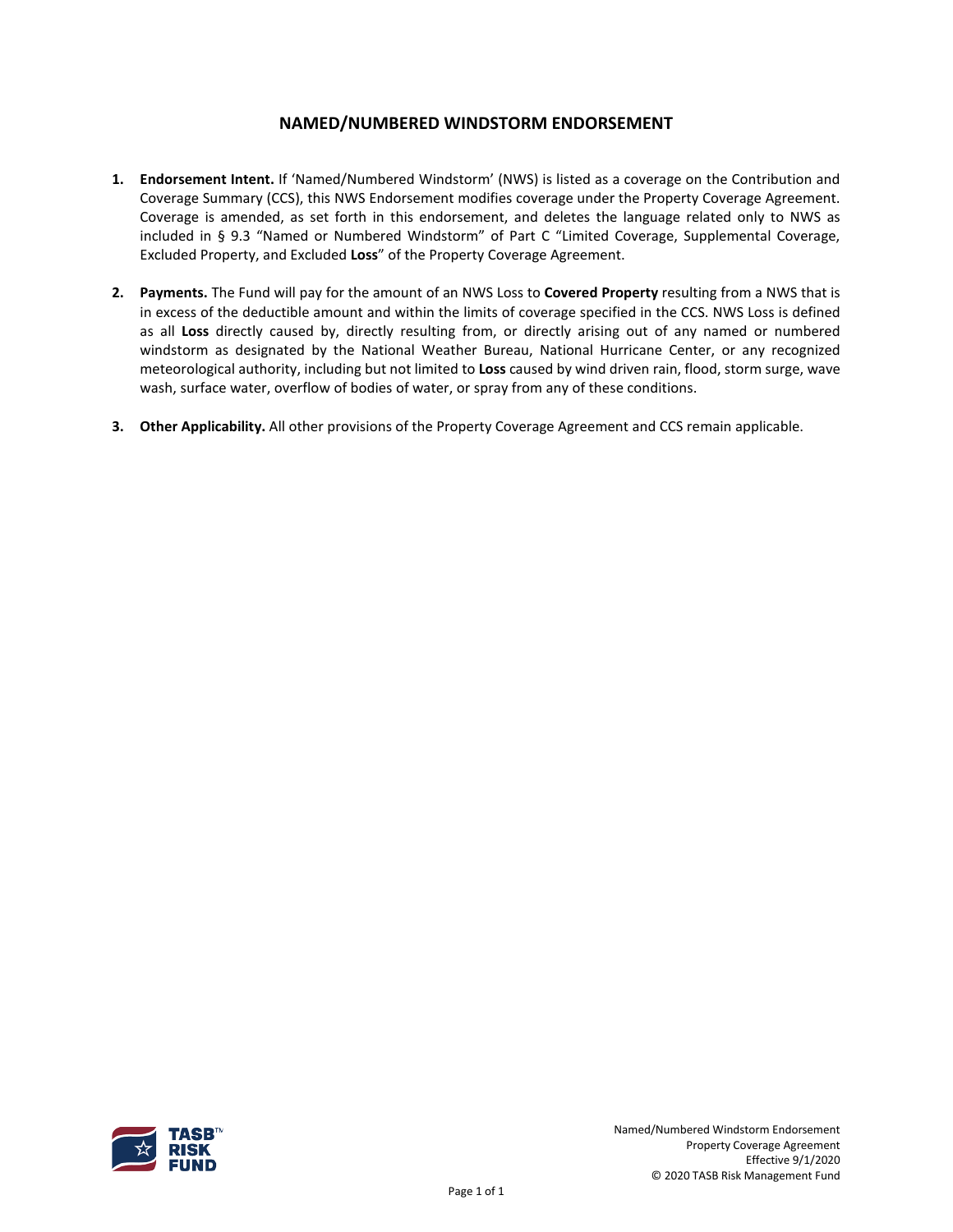# **TERRORISM ENDORSEMENT**

- **1. Endorsement Intent.** This Terrorism Endorsement modifies coverage under the Property Coverage Agreement. Coverage is amended, as set forth in this endorsement, to amend the language related only to terrorism as included in § 9.27 "terrorism" of Part C "Limited Coverage, Supplemental Coverage, Excluded Property, and Excluded **Loss**" of the Property Coverage Agreement.
- **2. Payments.** The Fund will pay for the **Loss** to **Covered Property** resulting from an Official Act of Terrorism that is in excess of the deductible amount and within the limits of coverage specified in the Contribution and Coverage Summary (CCS). An Official Act of Terrorism means any incident determined to be such by an official, department, or agency that is specifically authorized by federal statute to make such a determination.
- **3. Other Applicability.** All other provisions of the Property Coverage Agreement and CCS remain applicable.

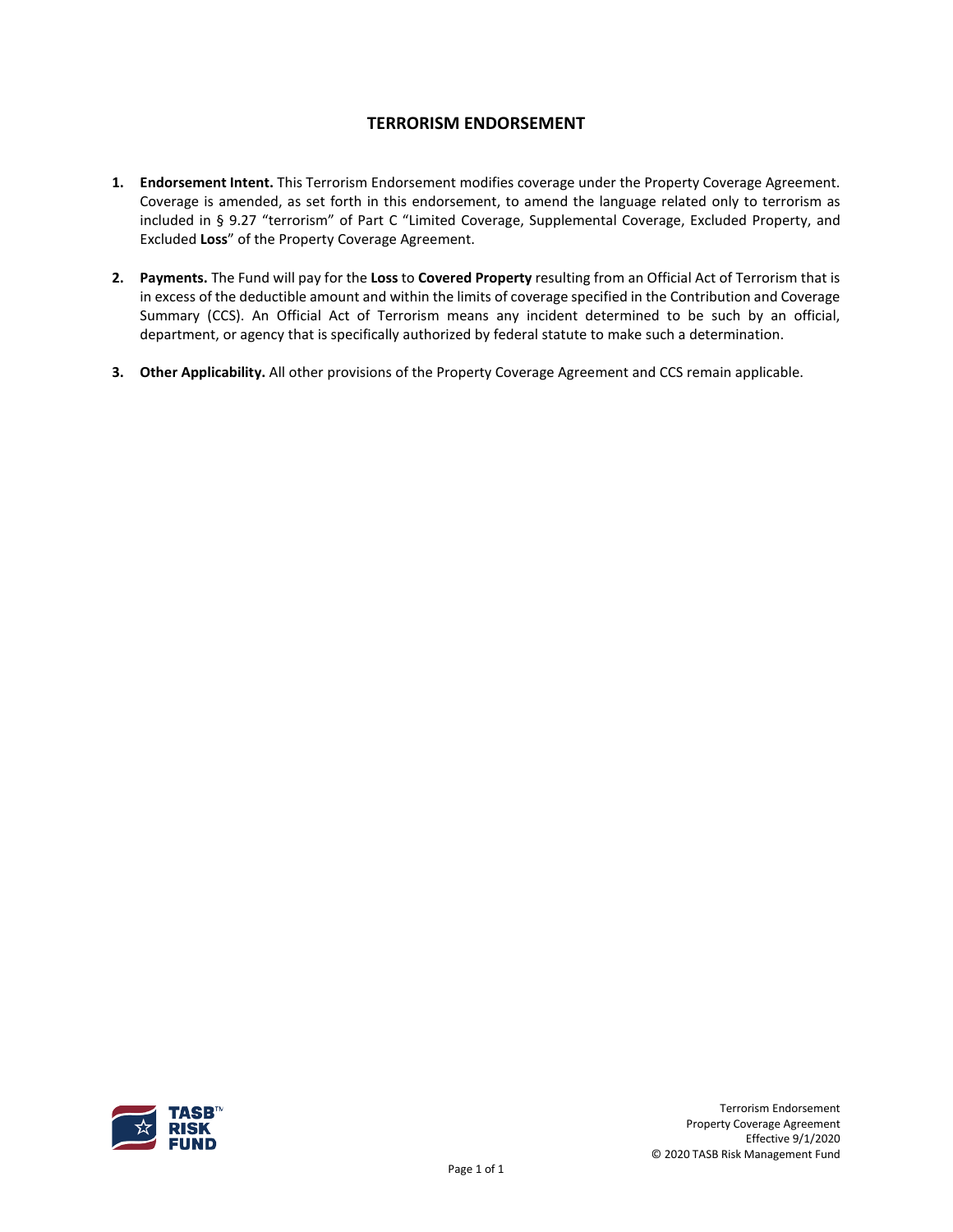# **CRIME AND EMPLOYEE DISHONESTY ENDORSEMENT**

- **1. Endorsement Intent.** This endorsement modifies the Fund's Property Coverage Agreement related to limitations for money and securities included in § 8.3 "Accounts and other valuable" of Part C "Limited Coverage, Supplemental Coverage, Excluded Property, and Excluded **Loss**."
- **2. Payments.** The Fund will pay up to \$100,000 or the limit specified in the Contribution and Coverage Summary (CCS), with the CCS amount controlling, and only for an **Occurrence** involving:
	- (A) a loss of money or securities in excess of the deductible that the Fund Member sustains as a result of an employee's fraudulent or dishonest act (including embezzlement or forgery) or omission in the performance of the employee's duty. Coverage applies whether an employee acted alone or in collusion with others; or,
	- (B) a loss of money or securities by their actual destruction, disappearance, burglary, or robbery.
- **3. Discovery and Single Occurrence.** This endorsement applies to any past such **Occurrence** discovered by the Fund Member during the **Participation Period** and reported to the Fund during the **Participation Period** or within 30 days after the expiration of the **Participation Period**. Fraudulent or dishonest acts by an employee, whether an individual act, the combined total of all separate acts whether or not related, a series of acts whether or not related, or collusion between employees regarding the any of these, will be treated as one fraudulent or dishonest act and considered a single **Occurrence**.
- **4. Applicability.** This endorsement applies only to money and securities owned by the Fund Member, or only to money in the possession of the Fund Member but owned by a Fund Member-affiliated entity at the time of loss. Coverage under this endorsement cancelsimmediately with respect to an employee upon discovery by the Fund Member of any dishonest act by that employee covered under this endorsement. This endorsement is not applicable for loss caused by any employee required by law to be individually bonded.

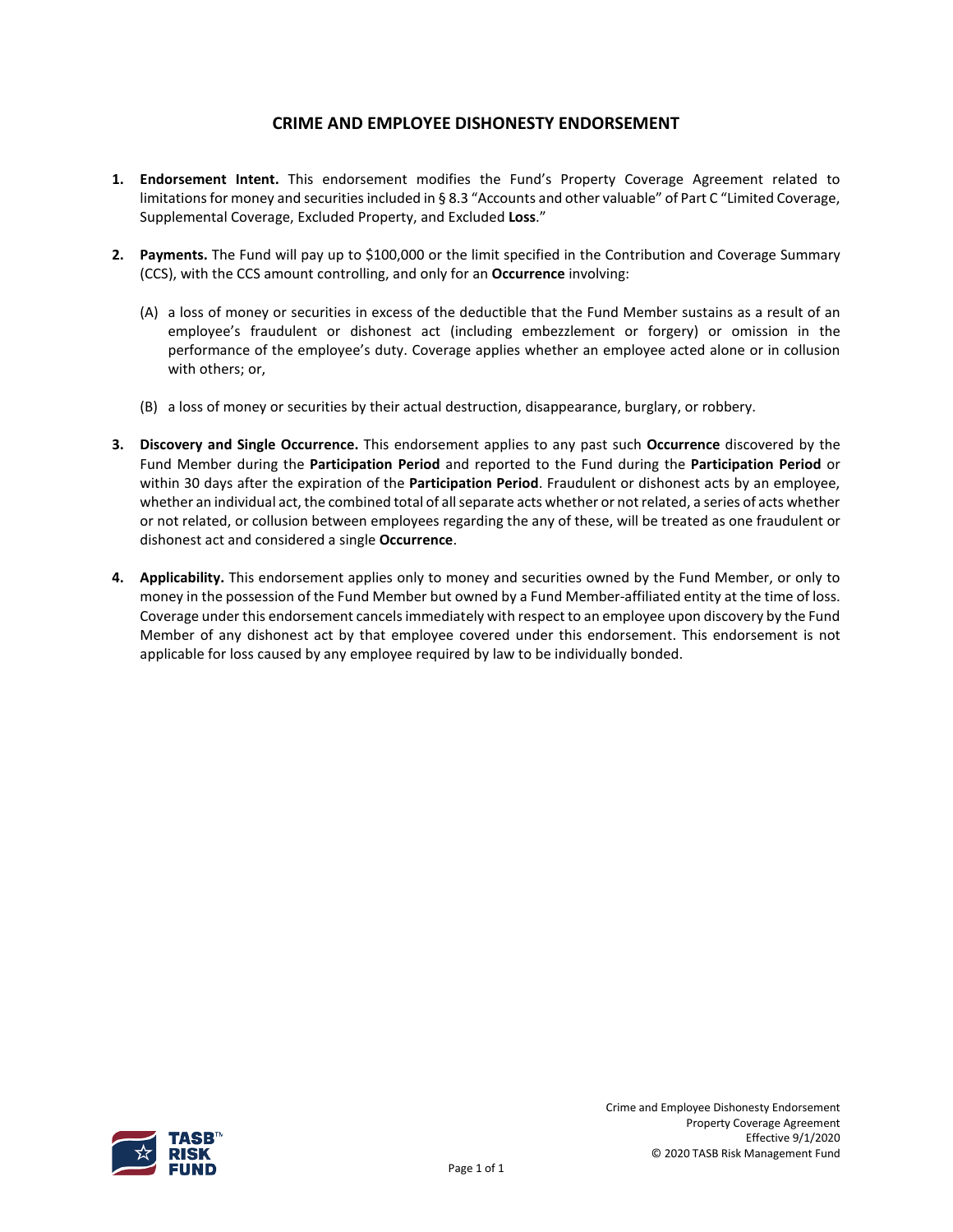# **FLOOD ENDORSEMENT**

- **1. Endorsement Intent.** This endorsement modifies coverage under the Property Coverage Agreement. Coverage is amended, as set forth in this endorsement, and deletes the language related only to **Flood** as included in § 9.4 "Flood" of Part C "Limited Coverage, Supplemental Coverage, Excluded Property, and Excluded **Loss**" of the Property Coverage Agreement. Coverage under this Flood Endorsement is excluded as an **Occurrence** if coverage is otherwise extended under the Named/Numbered Windstorm (NWS) Endorsement. For this Flood Endorsement, **Flood** means: a general and temporary condition of partial or complete inundation of normally dry land areas from the overflow of inland or tidal waters; the unusual and rapid accumulation or runoff of surface waters from any source; or a river or flow of liquid mud proximately caused by flooding. **Flood** does not include any of the following if wind-driven and resulting from a Named or Numbered Windstorm: tidal water, tidal wave, storm surge or spray.
- **2. Payments.** The Fund will pay for the amount of a **Loss** to **Covered Property** resulting from **Flood** that is in excess of the deductible amount up to \$2,000,000 per **Occurrence**/annual aggregate or the limit of coverage specified in the Contribution and Coverage Summary (CCS), with the CCS amount controlling. For this endorsement coverage to apply, the **Covered Property** must be located in either Low-risk flood zones (Zone C or X-unshaded) or Moderate-risk flood zones (Zones B or X-shaded) as designated by the National Flood Insurance Program (NFIP) Flood Insurance Rate Map (FIRM). Under this Flood Endorsement, the Low-risk zones and Moderate-risk zones are handled individually as follows:
	- (A) For **Loss** in Low-risk flood zones (Zones C and X-unshaded), the Fund will pay in excess of NFIP or any other flood coverage acquired by the Fund Member for these zones; and
	- (B) For **Loss** in Moderate-risk flood zones (Zones B and X-shaded), the Fund will pay in excess of the maximum policy limits available for buildings or contents from NFIP or any other flood coverage applicable to these zones whether the Fund Member acquires such coverage or not.
- **3. Deductible.** The deductible shown on the CCS applies as follows: for **Loss** in Low-risk flood zones (Zones C or X-unshaded), the deductible only applies if other flood coverage has not been acquired; for **Loss** in Moderate-risk flood zones (Zones B or X-shaded), the deductible is waived, whether the member acquires such underlying flood coverage or not.
- **4. Excluded Covered Property.** Fund Member **Covered Property** is excluded from coverage under this endorsement if it is located in certain Special Flood Hazard Areas (SFHA) identified on the Flood Insurance Rate Map (FIRM): Zone A, Zone AO, Zone AH, Zones A1-A30, Zone AE, Zone A99, Zone AR, Zone AR/AE, Zone AR/AO, Zone AR/A1-30, Zone AR/A, Zone AR/AH, Zone V, Zone VE, Zone VO, and Zones V1-V30.
- **5. Other Applicability.** All other provisions of the Property Coverage Agreement and CCS remain applicable.

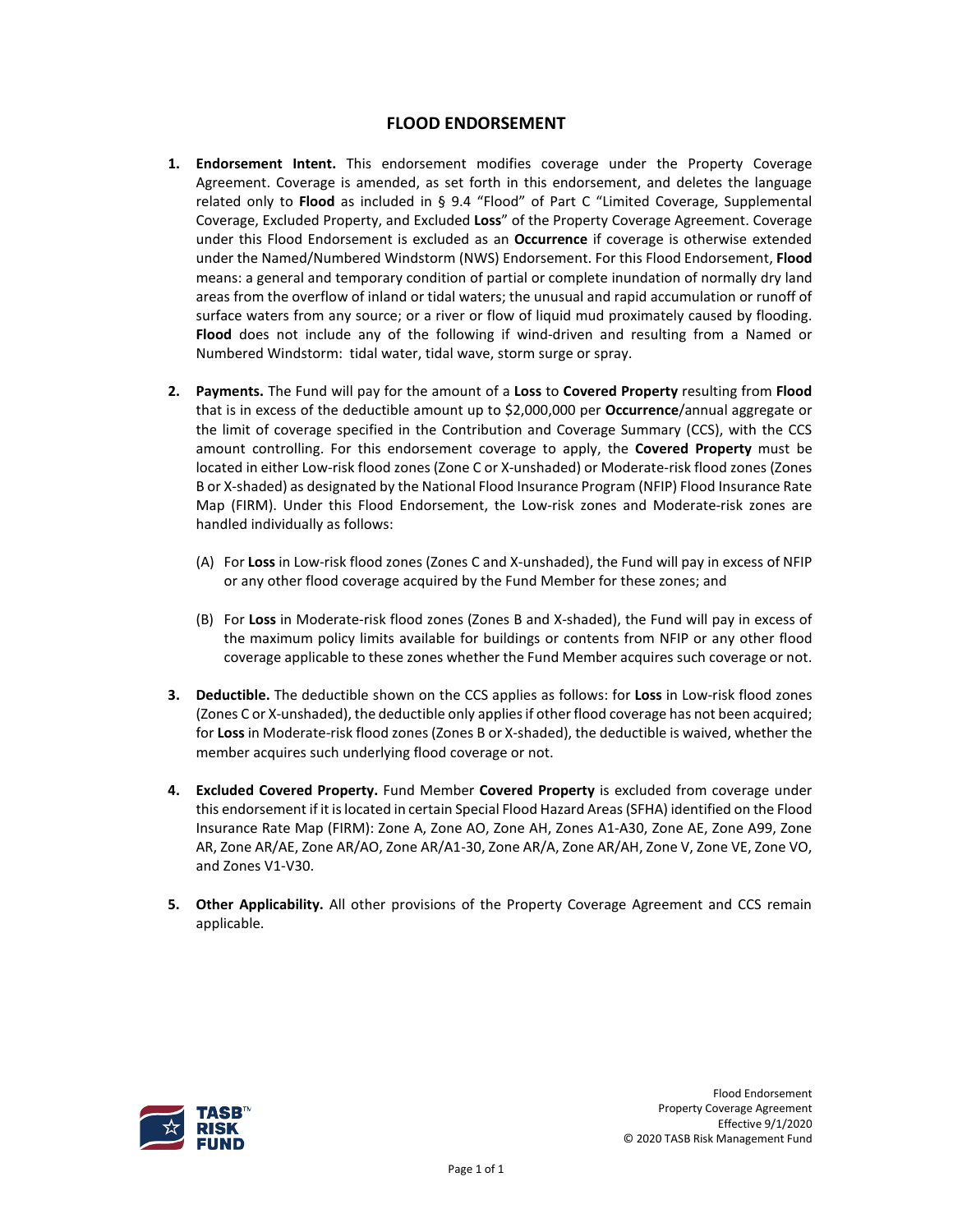# **EARTHQUAKE ENDORSEMENT**

- **1. Endorsement Intent.** This endorsement modifies coverage provided under the Property Coverage Agreement. Coverage is amended, as set forth in this endorsement, to modify the language related only to "earthquake" as included in § 9.7 "Earth Movement" of Part C "Limited Coverage, Supplemental Coverage, Excluded Property, and Excluded **Loss**" in the Property Coverage Agreement.
- **2. Payments.** The Fund will pay for the amount of a **Loss** to **Covered Property** resulting from earthquake that is in excess of the deductible amount up to \$2,000,000 per **Occurrence**/annual aggregate or the limit specified in the Contribution and Coverage Summary (CCS), with the CCS amount controlling.
- **3. Related Occurrences.** If more than one **Occurrence** involving an earthquake occurs within a period of 72 hours during the term of this coverage, such **Occurrence**, including aftershocks, will be considered a single **Occurrence**.

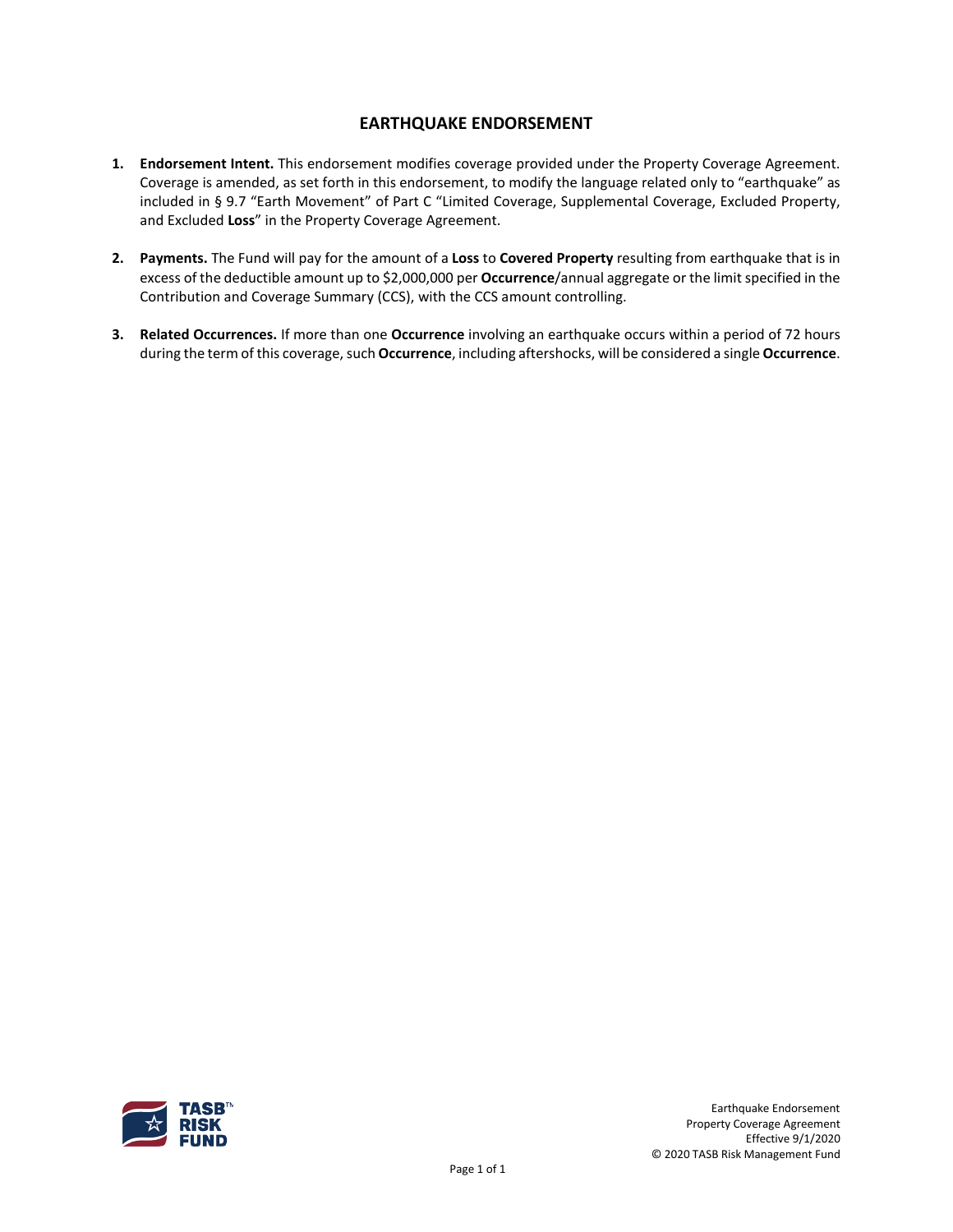# **TASB RISK MANAGEMENT FUND EQUIPMENT BREAKDOWN COVERAGE SUMMARY**

These coverages apply to the Fund Member's Covered Property under the TASB Management Fund's Property Coverage Agreement.

| Coverages                        | Limits                                                                                        |
|----------------------------------|-----------------------------------------------------------------------------------------------|
|                                  | Equipment Breakdown Limit As stated in the Contribution & Coverage Summary (CCS).<br>Included |
|                                  | Included                                                                                      |
|                                  | Included                                                                                      |
|                                  | \$250,000                                                                                     |
| Contingent Business Income       | \$250,000                                                                                     |
|                                  | \$1,000,000                                                                                   |
|                                  | \$25,000                                                                                      |
|                                  | \$250,000                                                                                     |
|                                  | \$250,000                                                                                     |
|                                  | Included                                                                                      |
| Off Premises Equipment Breakdown | \$500,000                                                                                     |
|                                  | \$1,000,000                                                                                   |
|                                  | \$250,000                                                                                     |
|                                  | \$5,000                                                                                       |
|                                  | Included                                                                                      |
|                                  |                                                                                               |

# **Deductibles \_\_\_\_\_\_\_\_\_\_\_\_\_\_\_\_\_\_\_\_\_\_\_\_\_\_\_\_\_\_\_\_\_\_\_\_\_\_\_\_\_\_\_\_\_\_\_\_\_\_\_\_\_\_\_\_\_\_\_\_\_\_\_\_\_\_\_\_\_\_\_\_\_\_\_\_\_\_\_\_\_\_\_\_**

As stated in the Contribution & Coverage Summary (CCS).

# **Other Conditions \_\_\_\_\_\_\_\_\_\_\_\_\_\_\_\_\_\_\_\_\_\_\_\_\_\_\_\_\_\_\_\_\_\_\_\_\_\_\_\_\_\_\_\_\_\_\_\_\_\_\_\_\_\_\_\_\_\_\_\_\_\_\_\_\_\_\_\_\_\_\_\_\_\_\_\_\_\_\_\_\_\_\_\_**

Newly Acquired Locations – 90 Days Extended Period of Restoration – 30 Days

*[additional Other Conditions may be added to reflect individual referral account needs]*

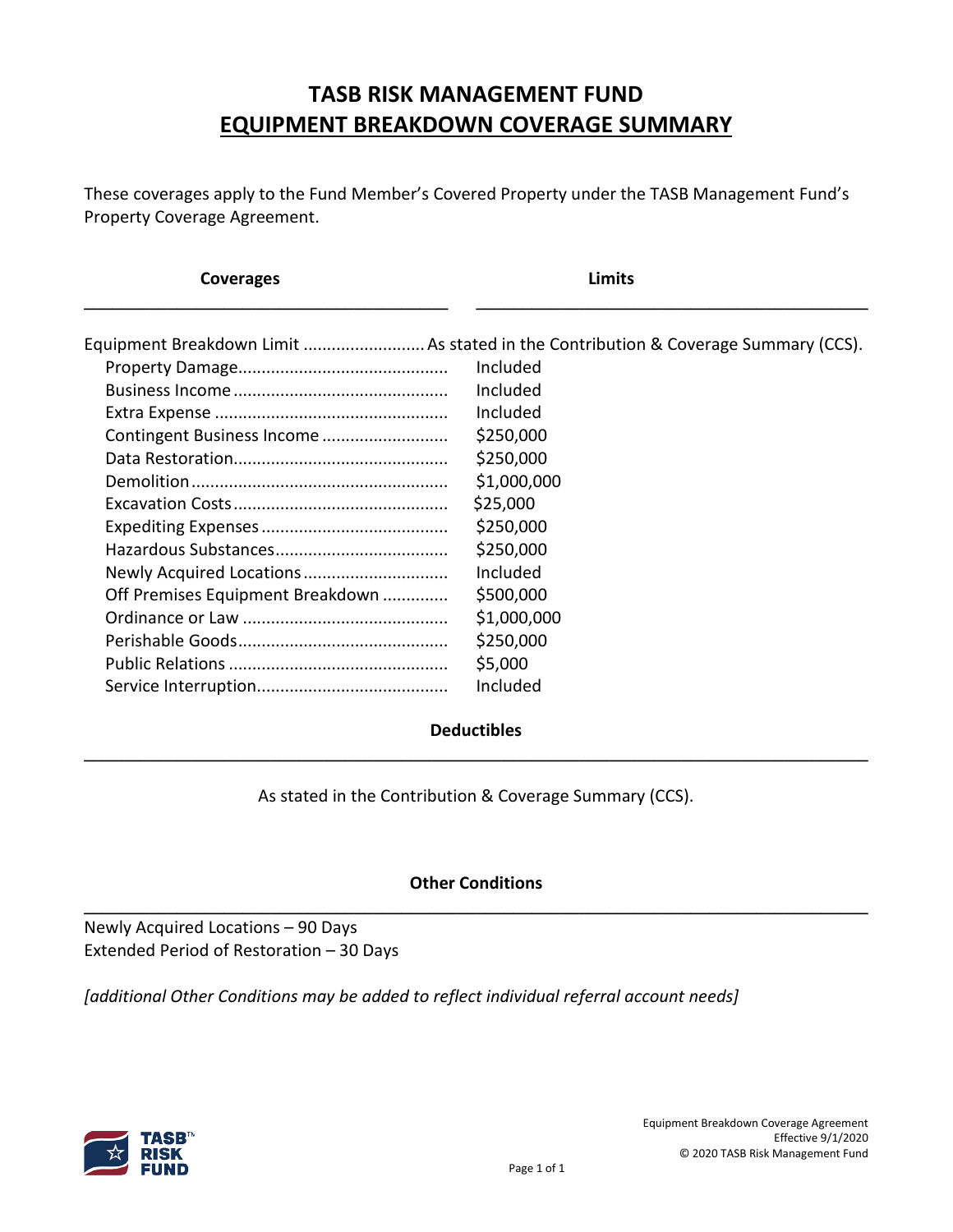# **EQUIPMENT BREAKDOWN COVERAGE AGREEMENT**

In consideration of the contribution charged, and in reliance upon the TASB Risk Management Fund Member's statements and representations, and subject to the Interlocal Participation Agreement, the Participation Period and coverage limits stated in the Contribution and Coverage Summary, the Equipment Breakdown Coverage Summary, and the terms, Exclusions, and Conditions of this Equipment Breakdown Coverage Agreement, the TASB Risk Management Fund will cover the **Fund Member** against all direct loss under the following Equipment Breakdown Coverage Agreement.

Various provisions in this Equipment Breakdown Coverage Agreement restrict coverage. Read the entire Coverage Agreement carefully to determine rights, duties, and what is and is not covered.

Throughout this Equipment Breakdown Coverage Agreement, the words "you" and "your" refer to the Fund Member shown in the Contribution and Coverage Summary. The words "we," "us" and "our" refer to the Fund providing this coverage. Words and phrases that appear in quotation marks and/or boldface have special meaning and are defined in Section G or in other parts of this Equipment Breakdown Coverage Agreement. These words and phrases and their meaning apply for Equipment Breakdown Coverage only and do not apply to any other of the Fund's Coverage Agreements. Examples are shown for illustrative purposes only and do not represent predicted or expected outcomes.

#### **A. COVERAGE**

This Equipment Breakdown Coverage provides coverage for a Covered Cause of Loss as defined in A.1. below. In the event of a Covered Cause of Loss, we will pay for loss as described in A.2. below.

#### **1. Covered Cause of Loss**

#### **"Accident" and "Electronic Circuitry Impairment"**

The Covered Cause of Loss for this Equipment Breakdown Coverage is an "accident" or "electronic circuitry impairment." Without an "accident" or "electronic circuitry impairment" there is no Equipment Breakdown Coverage.

#### **2. Coverages Provided**

This section lists the coverages that may apply in the event of a Covered Cause of Loss. Each coverage is subject to a specific limit as shown in the Equipment Breakdown Coverage Summary. See paragraph C.2. for details. These coverages apply only to the direct result of a Covered Cause of Loss. For each coverage, we will pay only for that portion of the loss, damage or expense that is solely attributable to the Covered Cause of Loss.

#### **a. Property Damage**

We will pay for physical damage to "covered property" that is at a location indicated in the Equipment Breakdown Coverage Summary at the time of the Covered Cause of Loss. We will consider "electronic circuitry impairment" to be physical damage to "covered equipment."

#### **b. Business Income**

- (1) We will pay your actual loss of "business income" during the "period of restoration" that results directly from the necessary total or partial interruption of your business.
- (2) We will also pay any necessary expenses you incur during the "period of restoration" to reduce the amount of loss under this coverage. We will pay for such expenses to the extent that they do not exceed the amount of loss that otherwise would have been payable under this coverage.
- (3) We will consider the actual experience of your business before the Covered Cause of Loss and the probable experience you would have had without the Covered Cause of Loss in determining the amount of our payment.

#### **c. Extra Expense**

We will pay the reasonable and necessary "extra expense" to operate your business during the "period of restoration."

#### **d. Contingent Business Income**

We will pay for your loss and expense as defined under Business Income and Extra Expense coverages that

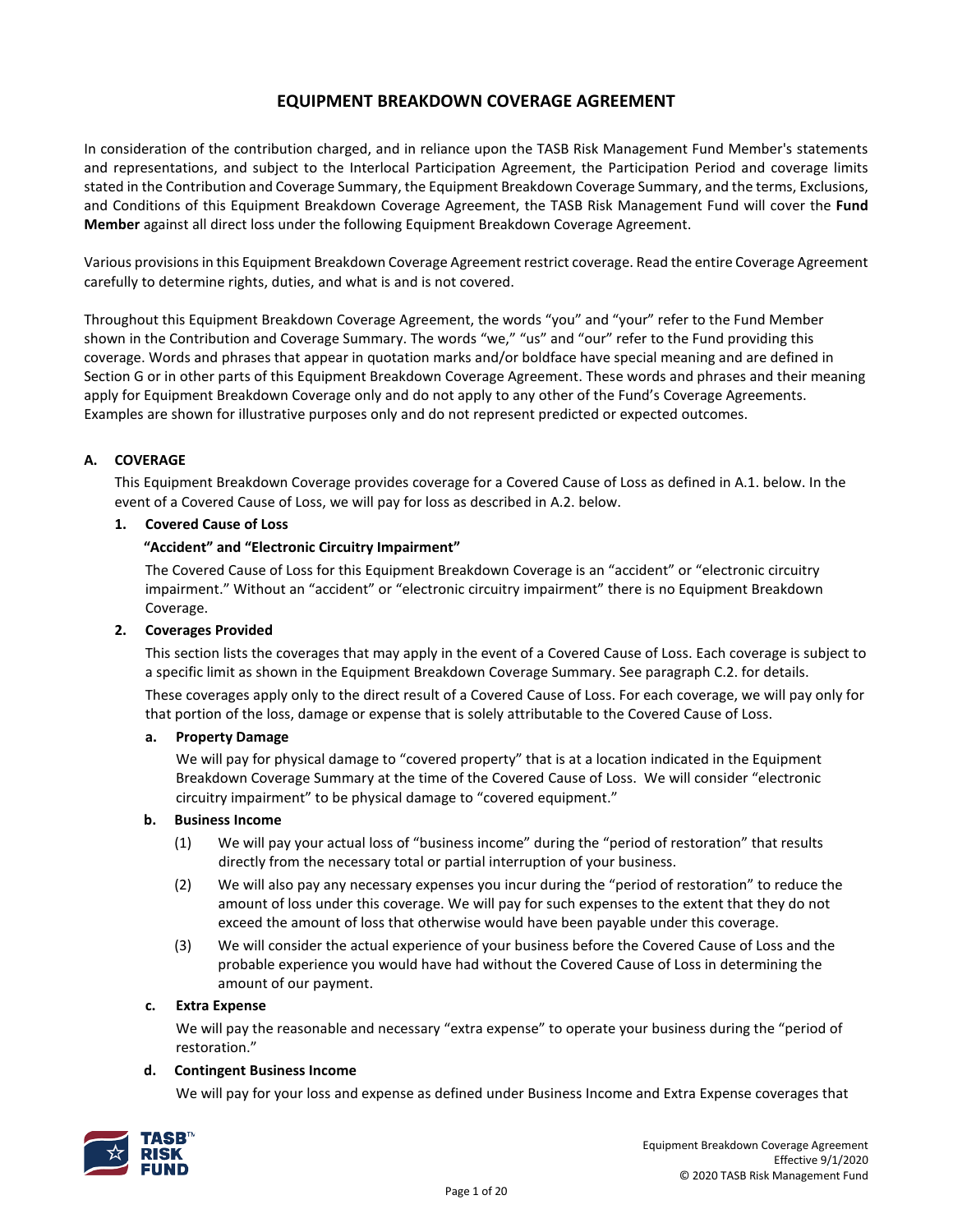results from an "interruption of supply."

# **e. Course of Construction**

This coverage is automatically included and does not need to be indicated in the Equipment Breakdown Coverage Summary.

- (1) You will notify us promptly of any expansion or rehabilitation of any location described in the Equipment Breakdown Coverage Summary.
- (2) All coverages applicable to any location described in the Equipment Breakdown Coverage Summary are extended to an expansion or rehabilitation of that location.
- (3) This coverage begins at the time you begin the expansion or rehabilitation project.

# **f. Data Restoration**

- (1) We will pay for your reasonable and necessary cost to research, replace or restore lost "data."
- (2) We will pay for your reasonable and necessary cost to research, replace or restore "data" that is lost as the result of an "interruption of service."
- (3) Coverage under f. (2) above applies to "data" stored in "covered equipment."
- (4) Coverage under f.(2) above also applies to "data" stored in the equipment of a "cloud computing services" provider with whom you have a contract.
- (5) We will also pay for your loss and expense as defined under Business Income coverage and Extra Expense coverage as described in this Equipment Breakdown Coverage Agreement that is the result of f. (1) and f.(2) above, if such coverage is otherwise applicable under this Equipment Breakdown Coverage. This coverage is included within and subject to your Data Restoration limit.

# **g. Demolition**

- (1) This coverage applies if a Covered Cause of Loss damages a building that is "covered property" and the loss is increased by an ordinance or law that:
	- (a) Requires the demolition of a building that is otherwise reparable;
	- (b) Is in force at the time of the Covered Cause of Loss; and
	- (c) Is not addressed under Hazardous Substances coverage.
- (2) We will pay for the following additional costs to comply with such ordinance or law:
	- (a) Your actual and necessary cost to demolish and clear the site of the undamaged parts of the building; and
	- (b) Your actual and necessary cost to reconstruct the undamaged parts of the building.
- (3) As used in this coverage, additional costs mean those beyond what would have been payable under this Equipment Breakdown Coverage had no such ordinance or law been in force at the time of the Covered Cause of Loss.
- (4) We will also pay for your loss and expense as defined under Business Income coverage and Extra Expense coverage as described in this Equipment Breakdown Coverage Agreement that is the result of g.(1) above, if such coverage is otherwise applicable under this Equipment Breakdown Coverage. This coverage is included within and subject to your Demolition limit.

#### **h. Excavation Costs**

We will pay to excavate "buried vessels or piping" that are a part of a Geothermal closed or open loop heating, ventilating and air conditioning system during the repair or replacement following a Covered Cause of Loss to such piping or vessels and to restore the excavated area to the same condition prior to the Covered Cause of Loss.

The most we will pay under this coverage is \$25,000. This limit is a part of, and not in addition to, the Equipment Breakdown Limit.

#### **i. Expediting Expenses**

With respect to your damaged "covered property," we will pay the reasonable extra cost to:

- (1) Make temporary repairs; and
- (2) Expedite permanent repairs or permanent replacement.

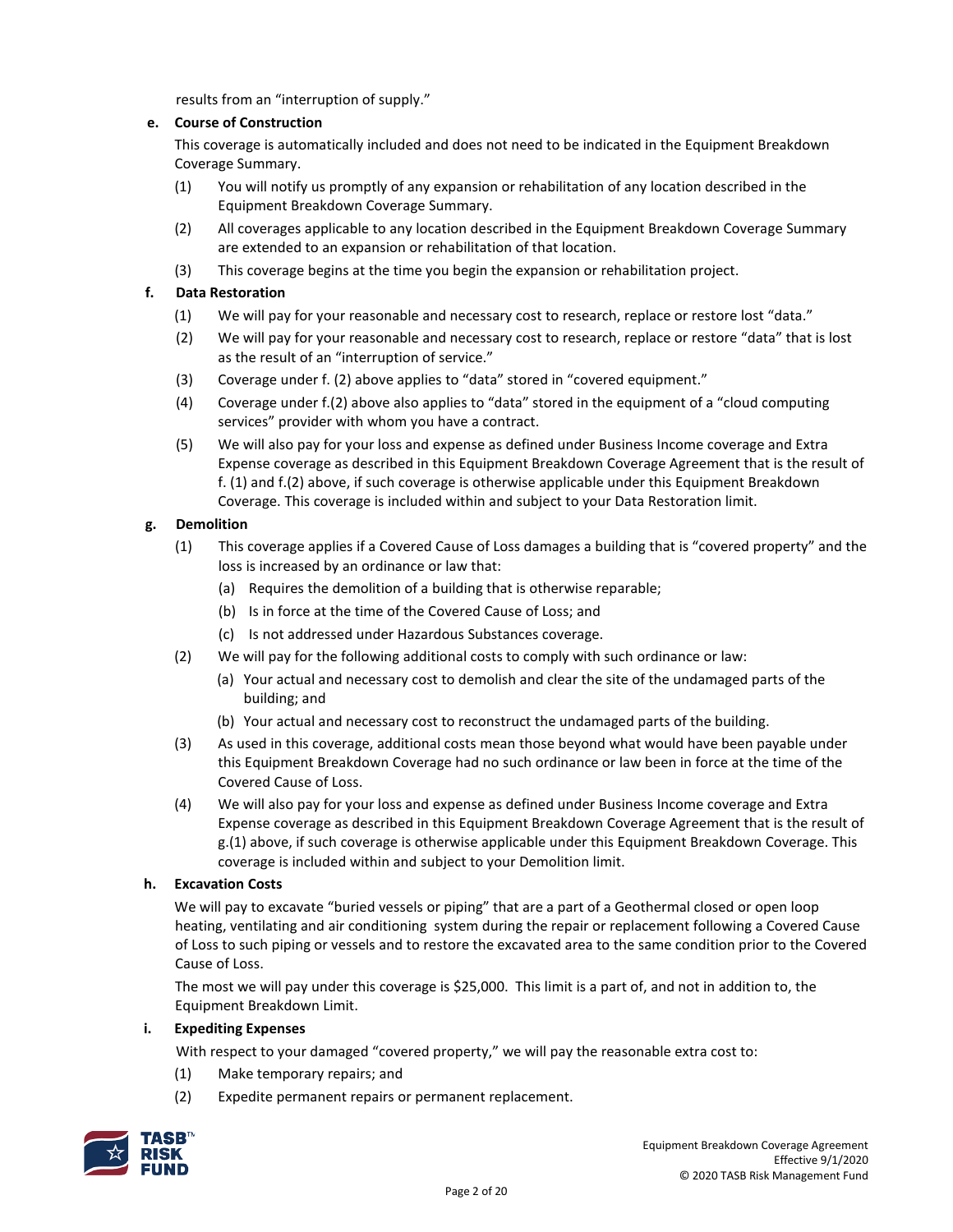# **j. Hazardous Substances**

- (1) We will pay for the additional cost to repair or replace "covered property" because of contamination by a "hazardous substance." This includes the additional expenses to clean up or dispose of such property. This does not include contamination of "perishable goods" by refrigerant, including but not limited to ammonia, which is addressed in Perishable Goods, A.2.n.(3).
- (2) As used in this coverage, additional costs mean those beyond what would have been payable under this Equipment Breakdown Coverage had no "hazardous substance" been involved.
- (3) We will also pay for your loss and expense as defined under Business Income coverage and Extra Expense coverage that is the result of j.(1) above, if such coverage is otherwise applicable under this policy. This coverage is included within and subject to your Hazardous Substances limit.

#### **k. Newly Acquired Locations**

- (1) You will notify us promptly of any newly acquired location that you have purchased or leased during the Participation Period.
- (2) All coverages applicable to any scheduled location under this Equipment Breakdown Coverage are extended to a newly acquired location that you have purchased or leased during the Participation Period.
- (3) This coverage begins at the time you acquire the property. As respects newly constructed properties, we will only consider them to be acquired by you when you have fully accepted the completed project.
- (4) This coverage ends when any of the following first occurs:
	- (a) This Equipment Breakdown Coverage expires;
	- (b) The number of days specified in the Equipment Breakdown Coverage Summary for this coverage expires after you acquire the location;
	- (c) The location is incorporated into regular coverage under the Fund's Property Coverage Agreement; or
	- (d) The location is incorporated into the regular coverage of another Equipment Breakdown Coverage Document or policy you have.
- (5) If limits or deductibles vary by location, the highest limits and deductibles will apply to newly acquired locations. However, the most we will pay for loss, damage or expense arising from any "one equipment breakdown" is the amount shown as the Newly Acquired Locations limit in the Equipment Breakdown Coverage Summary.

#### **l. Off Premises Equipment Breakdown**

- (1) We will pay for physical damage to transportable "covered equipment" that, at the time of the Covered Cause of Loss, is not at a location indicated in the Equipment Breakdown Coverage Summary; or any other location owned or leased by you.
- (2) We will also pay for your loss and expense as defined under Business Income coverage and Extra Expense coverage that is the result of l.(1) above, if such coverage is otherwise applicable under this Equipment Breakdown Coverage Agreement. This coverage is included within and subject to your Off Premises Equipment Breakdown limit.
- (3) We will also pay for your loss and expense as defined under Data Restoration coverage that is the result of l.(1) above, is such coverage is otherwise applicable under this policy. This coverage is included within and subject to your Off Premise Equipment Breakdown limit.

#### **m. Ordinance or Law**

- (1) This coverage applies if a Covered Cause of Loss damages a building that is "covered property" and the loss is increased by an ordinance or law that:
	- (a) Regulates the construction or repair of buildings, including "building utilities";
	- (b) Is in force at the time of the Covered Cause of Loss; and
	- (c) Is not addressed under Demolition coverage or Hazardous Substances coverage.
- (2) We will pay for the following additional costs to comply with such ordinance or law:
	- (a) Your actual and necessary cost to repair the damaged portions of the building;

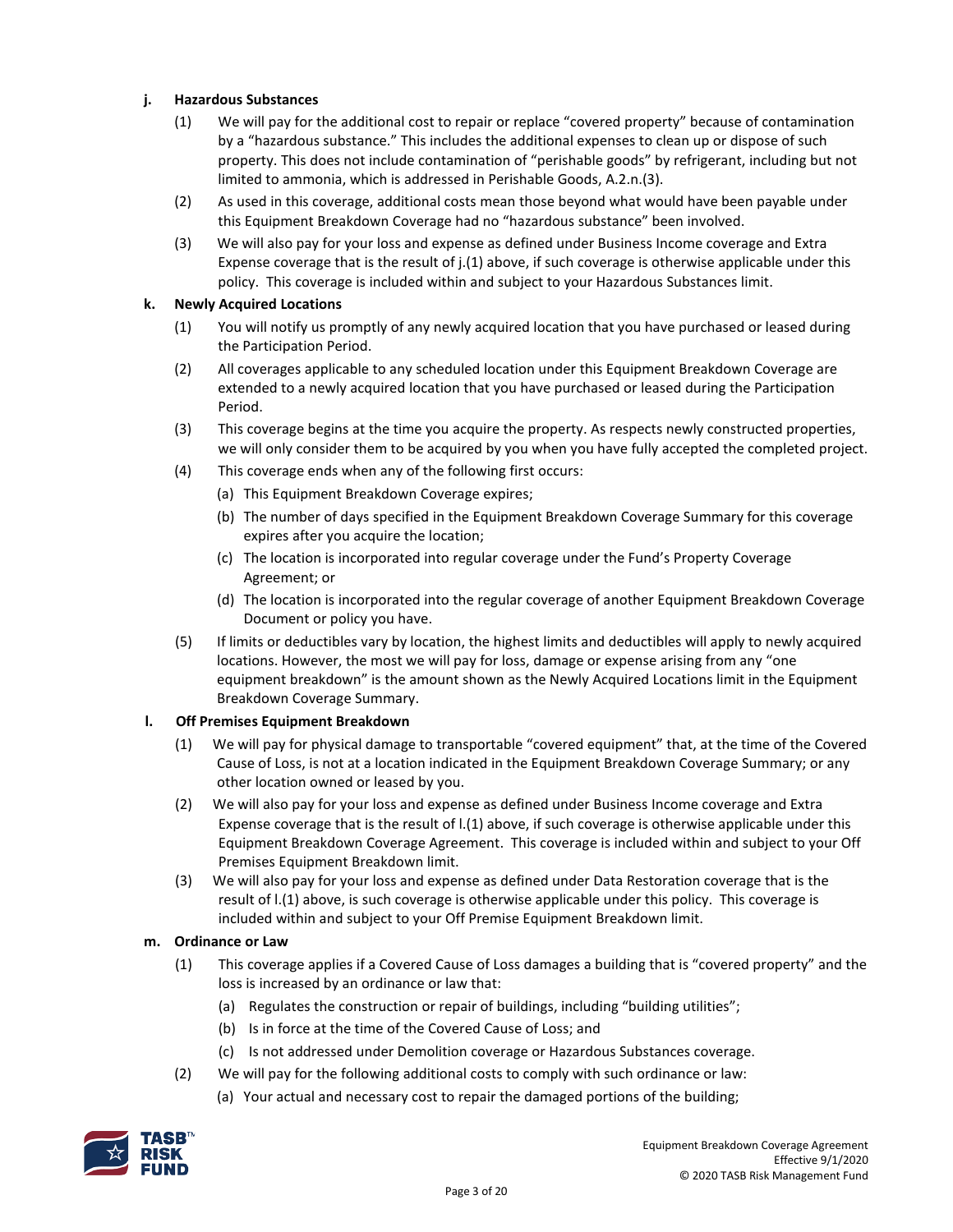- (b) Your actual and necessary cost to reconstruct the damaged portions of the building; and
- (c) Your actual and necessary cost to bring undamaged portions of the building into compliance with the ordinance or law.
- (3) As used in this coverage, additional costs mean those beyond what would have been payable under this Equipment Breakdown Coverage had no such ordinance or law been in force at the time of the Covered Cause of Loss.
- (4) We will also pay for your loss and expense as defined under Business Income coverage and Extra Expense coverage that is the result of m.(1) above, if such coverage is otherwise applicable under this Equipment Breakdown Coverage. This coverage is included within and subject to your Ordinance or Law limit.

# **n. Perishable Goods**

- (1) We will pay for physical damage to "perishable goods" due to "spoilage."
- (2) We will also pay for physical damage to "perishable goods" due to "spoilage" that is the result of an "interruption of service."
- (3) We will also pay for physical damage to "perishable goods" due to contamination from the release of refrigerant, including but not limited to ammonia.
- (4) We will also pay any necessary expenses you incur during the "period of restoration" to reduce the amount of loss under this coverage. We will pay for such expenses to the extent that they do not exceed the amount of loss that otherwise would have been payable under this coverage.

#### **o. Public Relations**

- (1) This coverage only applies if you have sustained an actual loss of "businessincome" covered under this policy.
- (2) We will pay for your reasonable costs for professionalservices to create and disseminate communications, when the need for such communications arises directly from the interruption of your business. This communication must be directed to one or more of the following:
	- (a) The media;
	- (b) The public; or
	- (c) Your customers, clients or members.
- (3) Such costs must be incurred during the "period of restoration" or up to 30 days after the "period of restoration" has ended.

#### **p. Service Interruption**

We will pay for your loss and expense as defined under Business Income coverage and Extra Expense coverage that is the result of an "interruption of service."

# **B. EXCLUSIONS**

We will not pay for any excluded loss, damage or expense, even though any other cause or event contributes concurrently or in any sequence to the loss, damage or expense.

**1.** We will not pay for loss, damage or expense caused directly or indirectly by any of the following, whether or not caused by or resulting from a Covered Cause of Loss.

#### **a. Fire and Explosion**

- (1) Fire, including smoke from a fire.
- (2) Combustion explosion. This includes, but is not limited to, a combustion explosion of any steam boiler or other fired vessel.
- (3) Any other explosion, except as specifically provided in the definition of "accident."

#### **b. Ordinance or Law**

The enforcement of, or change in, any ordinance, law, regulation, rule or ruling regulating or restricting repair, replacement, alteration, use, operation, construction or installation, except as specifically provided in A.2.g., j. and m. (Demolition, Hazardous Substances and Ordinance or Law coverages).

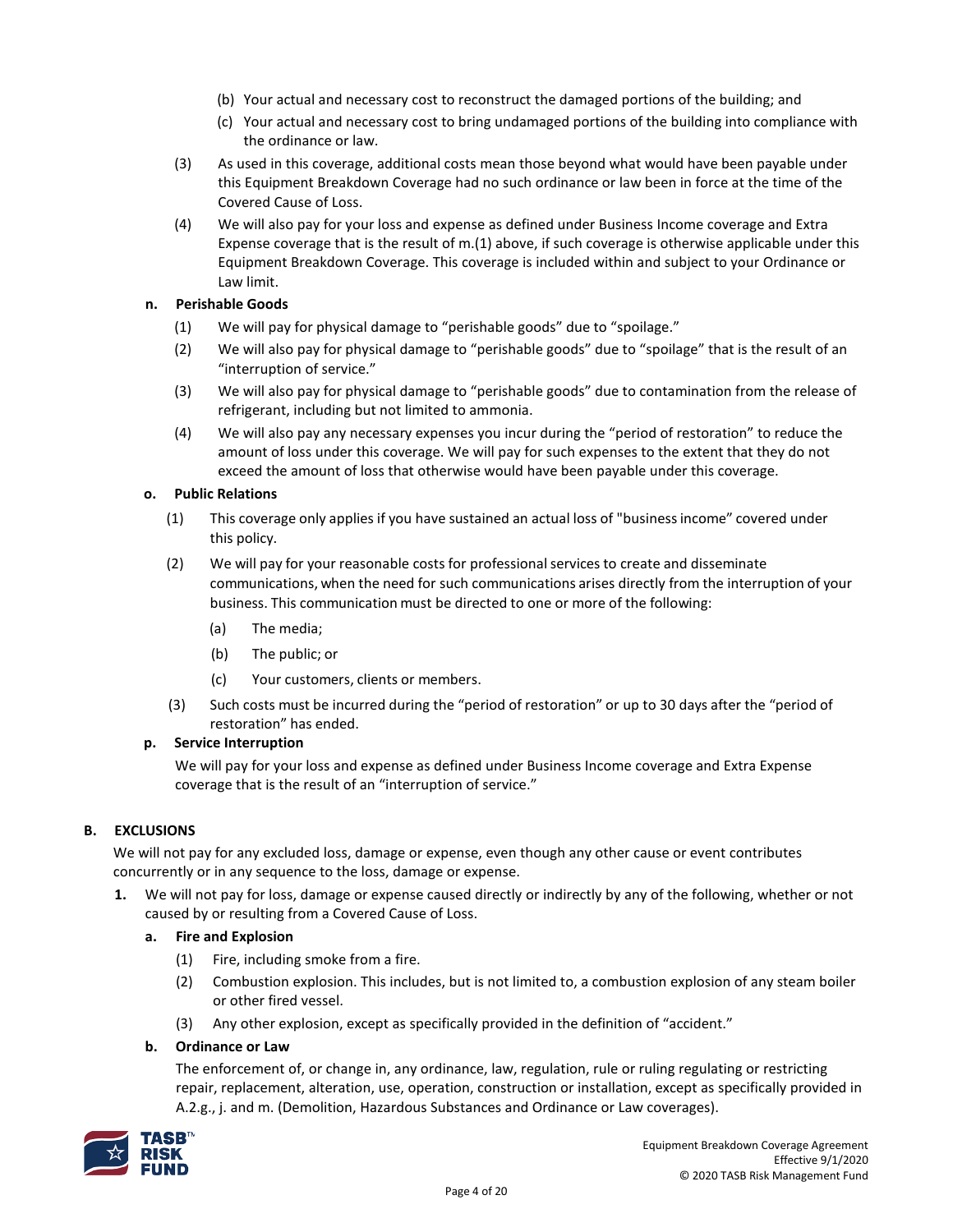# **c. Earth Movement**

Earth movement, whether natural or human-made, including but not limited to earthquake, shock, tremor, subsidence, landslide, rock fall, earth sinking, sinkhole collapse or tsunami.

# **d. Nuclear Hazard**

Nuclear reaction, detonation or radiation, or radioactive contamination, however caused.

#### **e. War and Military Action**

- (1) War, including undeclared or civil war;
- (2) Warlike action by a military force, including action in hindering or defending against an actual or expected attack, by any government, sovereign or other authority using military personnel or other agents; or
- (3) Insurrection, rebellion, revolution, usurped power, political violence or action taken by governmental authority in hindering or defending against any of these.

#### **f. Water**

- (1) Flood, surface water, waves, tides, tidal waves, overflow of any body of water, or their spray, all whether driven by wind or not;
- (2) Mudslide or mudflow; or
- (3) Water that backs up or overflows from a sewer, drain or sump.

However, if electrical "covered equipment" requires drying out because of the above, we will pay for the amount you actually expend to dry out such equipment, subject to the applicable Property Damage limit and Direct Coverage deductible. We will not pay more than the Actual Cash Value of the affected electrical "covered equipment." We will not pay to replace such equipment or for any other loss, damage or expense.

# **g. Failure to Protect Property**

Your failure to use all reasonable means to protect "covered property" from damage following a Covered Cause of Loss.

#### **h. Fines**

Fine, penalty or punitive damage.

#### **i. Mold**

Mold, fungus, mildew or yeast, including any spores or toxins created or produced by or emanating from such mold, fungus, mildew or yeast. This includes, but is not limited to, costs arising from clean-up, remediation, containment, removal or abatement of such mold, fungus, mildew, yeast, spores or toxins. However, this exclusion does not apply to "spoilage" of personal property that is "perishable goods" to the extent that such "spoilage" is covered under Perishable Goods coverage.

#### **j. Deliberate Acts**

The deliberate act of any person to cause damage or harm, including but not limited to vandalism, malicious mischief or sabotage.

#### **2.** We will not pay for a Covered Cause of Loss caused by or resulting from any of the following causes of loss:

# **a.** Lightning.

- **b.** Windstorm or Hail. However, this exclusion does not apply when:
	- (1) "Covered equipment" located within a building or structure suffers a Covered Cause of Loss that results from wind-blown rain, snow, sand or dust; and
	- (2) The building or structure did not first sustain wind or hail damage to its roof or walls through which the rain, snow, sand or dust entered.
- **c.** Collision or any physical contact caused by a "vehicle." This includes damage by objects falling from aircraft. However, this exclusion does not apply to any unlicensed "vehicles" which you own or which are operated in the course of your business.
- **d.** Riot or Civil Commotion.
- **e.** Leakage or discharge of any substance from an automatic sprinkler system, including collapse of a tank that is part of the system.

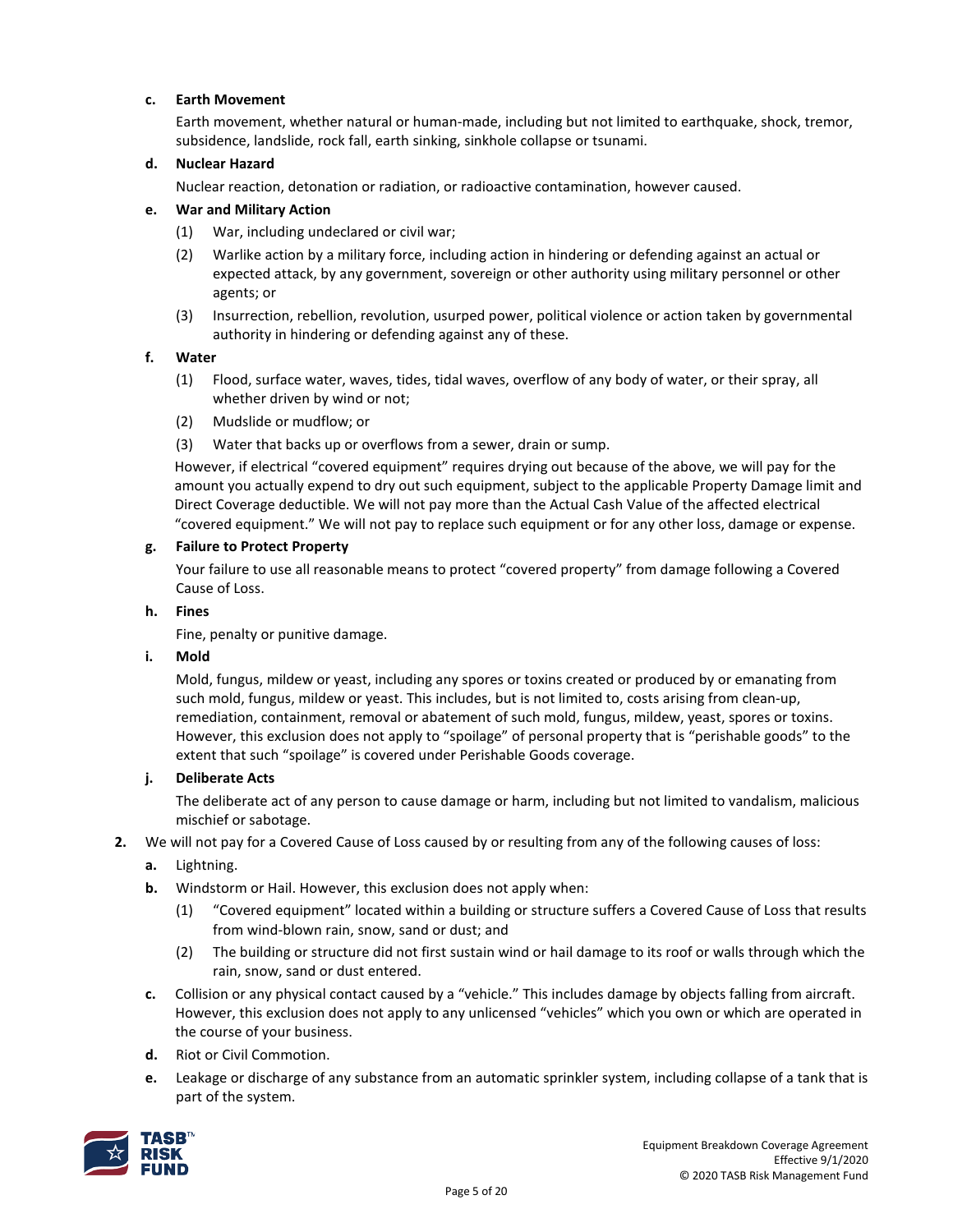- **f.** Volcanic Action.
- **g.** An electrical insulation breakdown test.
- **h.** A hydrostatic, pneumatic or gas pressure test.
- **i.** Water or other means intended to extinguish a fire, even when such an attempt is unsuccessful.
- **j.** Elevator collision.
- **3.** We will not pay for a Covered Cause of Loss caused by or resulting from any of the following perils, if such peril is a covered cause of loss under another coverage part or policy of insurance you have, whether collectible or not, and without regard to whether or not the other coverage part or policy of insurance provides the same coverage or scope of coverage as this policy.
	- **a.** Falling Objects.
	- **b.** Weight of Snow, Ice or Sleet.
	- **c**. Water Damage, meaning discharge or leakage of water or steam as the direct result of the breaking apart or cracking of any part of a system or appliance containing water or steam.
	- **d.** Collapse.
	- **e.** Breakage of Glass.
	- **f.** Freezing caused by cold weather.
	- **g.** Discharge of molten material from equipment, including the heat from such discharged material.
- **4.** Exclusions 2. and 3. do not apply if all of the following are true:
	- **a.** The excluded peril occurs away from any location described in the Equipment Breakdown Coverage Summary and causes an electrical surge or other electrical disturbance;
	- **b.** Such surge or disturbance is transmitted through utility service transmission lines to a described location;
	- **c.** At the described location, the surge or disturbance results in a Covered Cause of Loss to "covered equipment" that is owned or operated under the control of you or your landlord; and
	- **d.** The loss, damage or expense caused by such surge or disturbance is not a covered cause of loss under another coverage or insurance policy you have, whether collectible or not, and without regard to whether or not the other coverage or insurance policy provides the same coverage or scope of coverage as this Equipment Breakdown Coverage.
- **5.** With respect to Business Income, Extra Expense and Service Interruption coverages, we will also not pay for:
	- **a.** Loss associated with business that would not or could not have been carried on if the Covered Cause of Loss had not occurred;
	- **b.** Loss caused by your failure to use due diligence and dispatch and all reasonable means to resume business;
	- **c.** That part of any loss that extends beyond or occurs after the "period of restoration." This includes, but is not limited to:
		- (1) "Business income" that would have been earned after the "period of restoration," even if such loss is the direct result of the suspension, lapse or cancellation of a contract during the "period of restoration"; and
		- (2) "Extra expense" to operate your business after the "period of restoration," even if such loss is contracted for and paid during the "period of restoration."
	- **d.** Any increase in loss resulting from an agreement between you and your customer or supplier. This includes, but is not limited to, contingent bonuses or penalties, late fees, demand charges, demurrage charges and liquidated damages.
- **6**. With respect to Contingent Business Income, Off-Premises Equipment Breakdown, Service Interruption, paragraph (2) of Data Restoration and paragraph (2) of Perishable Goods, we will also not pay for a Covered Cause of Loss caused by or resulting from any of the perils listed in Exclusion 3. above, whether or not such peril is a covered cause of loss under another coverage part or policy of insurance you have.
- **7.** With respect to Data Restoration coverage, we will also not pay to reproduce:
	- **a.** Software programs or operating systems that are not commercially available; or
	- **b.** "Data" that is obsolete, unnecessary or useless to you.

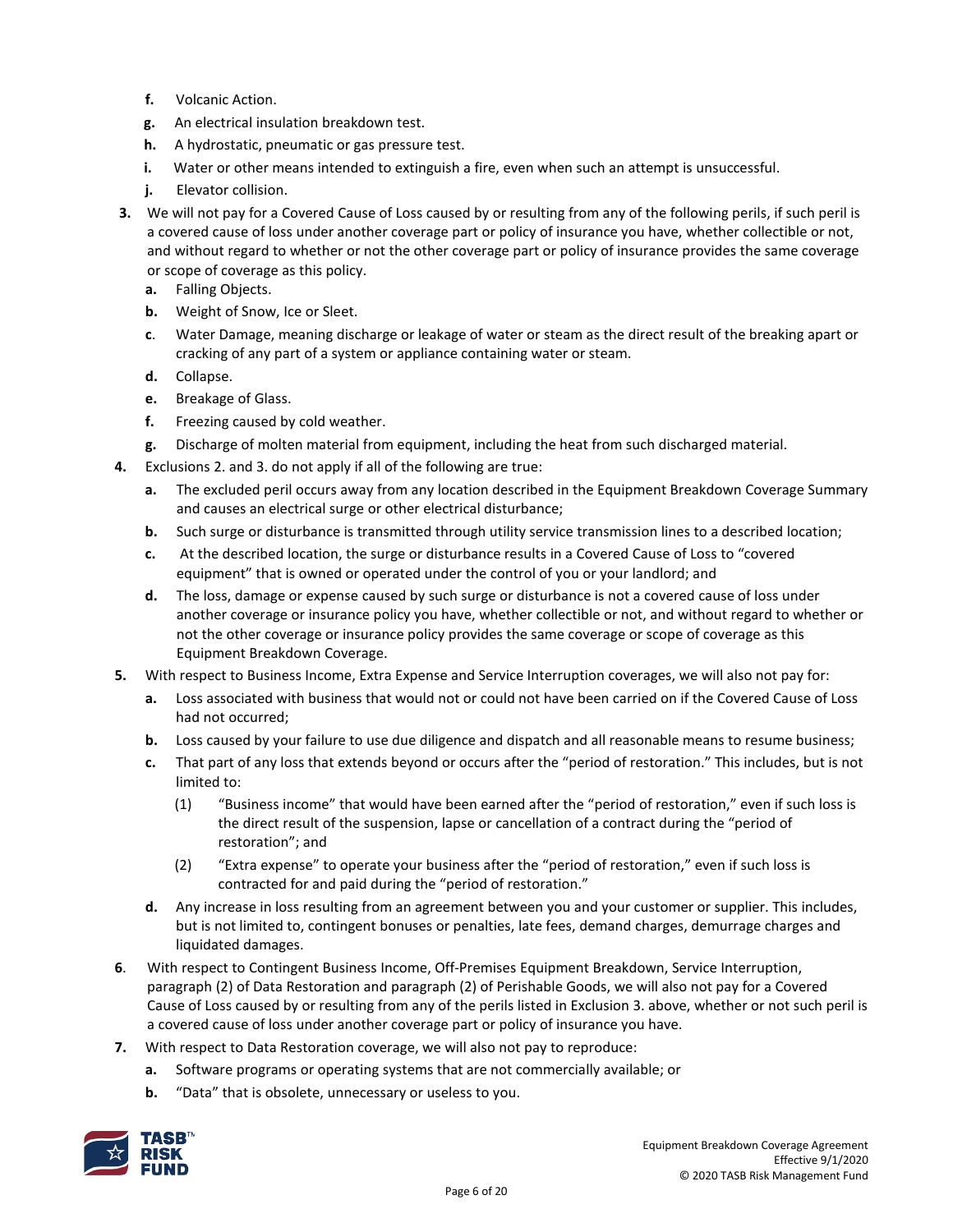- **8.** With respect to Demolition and Ordinance or Law coverages, we will also not pay for:
	- **a.** Increased demolition or reconstruction costs until they are actually incurred; or
	- **b.** Loss due to any ordinance or law that:
		- (1) You were required to comply with before the loss, even if the building was undamaged; and
		- (2) You failed to comply with;

whether or not you were aware of such non-compliance.

#### **C. LIMITS OF INSURANCE**

Any payment made under this Equipment Breakdown Coverage will not be increased if more than one Fund Member is shown in the Contribution and Coverage Summary or if you are comprised of more than one legal entity.

#### **1. Equipment Breakdown Limit**

The most we will pay for loss, damage or expense arising from any "one equipment breakdown" is the amount shown as the Equipment Breakdown Limit in the Equipment Breakdown Coverage Summary.

#### **2. Coverage Limits**

- **a.** The limit of your coverage under each of the coverages listed in A.2. from loss, damage or expense arising from any "one equipment breakdown" is the amount indicated for that coverage in the Equipment Breakdown Coverage Summary. These limits are a part of, and not in addition to, the Equipment Breakdown Limit. If an amount of time is shown, coverage will continue for no more than that amount of time immediately following the "accident." If a coverage is shown as "Included," that coverage is provided up to the remaining amount of the Equipment Breakdown Limit. If no limit is shown in the Equipment Breakdown Coverage Summary for a coverage, or if a coverage is shown as Excluded in the Equipment Breakdown Coverage Summary, that coverage will be considered to have a limit of \$0.
- **b.** Loss arising from any "one equipment breakdown" may continue to be present or recur in a later policy period. In such a case, the most we will pay for all loss, damage or expense arising out of any "one equipment breakdown" is the coverage limit applicable at the time of the Covered Cause of Loss.
- **c.** If two or more coverage limits apply to the same loss or portion of a loss, we will pay only the smallest of the applicable limits for that loss or portion of the loss. This means that if:
	- (1) You have a loss under one of the coverages listed in A.2.; and
	- (2) All or part of the loss is not covered because the applicable coverage is excluded or has a limit that is less than the amount of your loss,
	- we will not pay the remaining amount of such loss under any other coverage.

#### **EXAMPLE 1**

Property Damage Limit: \$7,000,000

Business Income Limit: \$1,000,000

Newly Acquired Locations Limit: \$500,000

There is a Covered Cause of Loss at a newly acquired location that results in a Property Damage loss of \$200,000 and a Business Income loss of \$800,000.

We will pay \$500,000, because the entire loss is subject to the Newly Acquired Locations Limit of \$500,000.

#### **EXAMPLE 2**

Property Damage Limit: \$7,000,000

Business Income Limit: \$500,000

Hazardous Substances Limit: \$25,000

There is a Covered Cause of Loss that results in a loss of \$100,000. If no "hazardous substance" had been involved, the property damage loss would have been \$10,000 and the business income loss would have been \$20,000. The presence of the "hazardous substance" increased the loss by \$70,000 (increasing the clean up and repair costs by \$30,000 and increasing the business income loss by \$40,000).

We will pay \$55,000 (\$10,000 property damage plus \$20,000 business income plus \$25,000 hazardous substances).

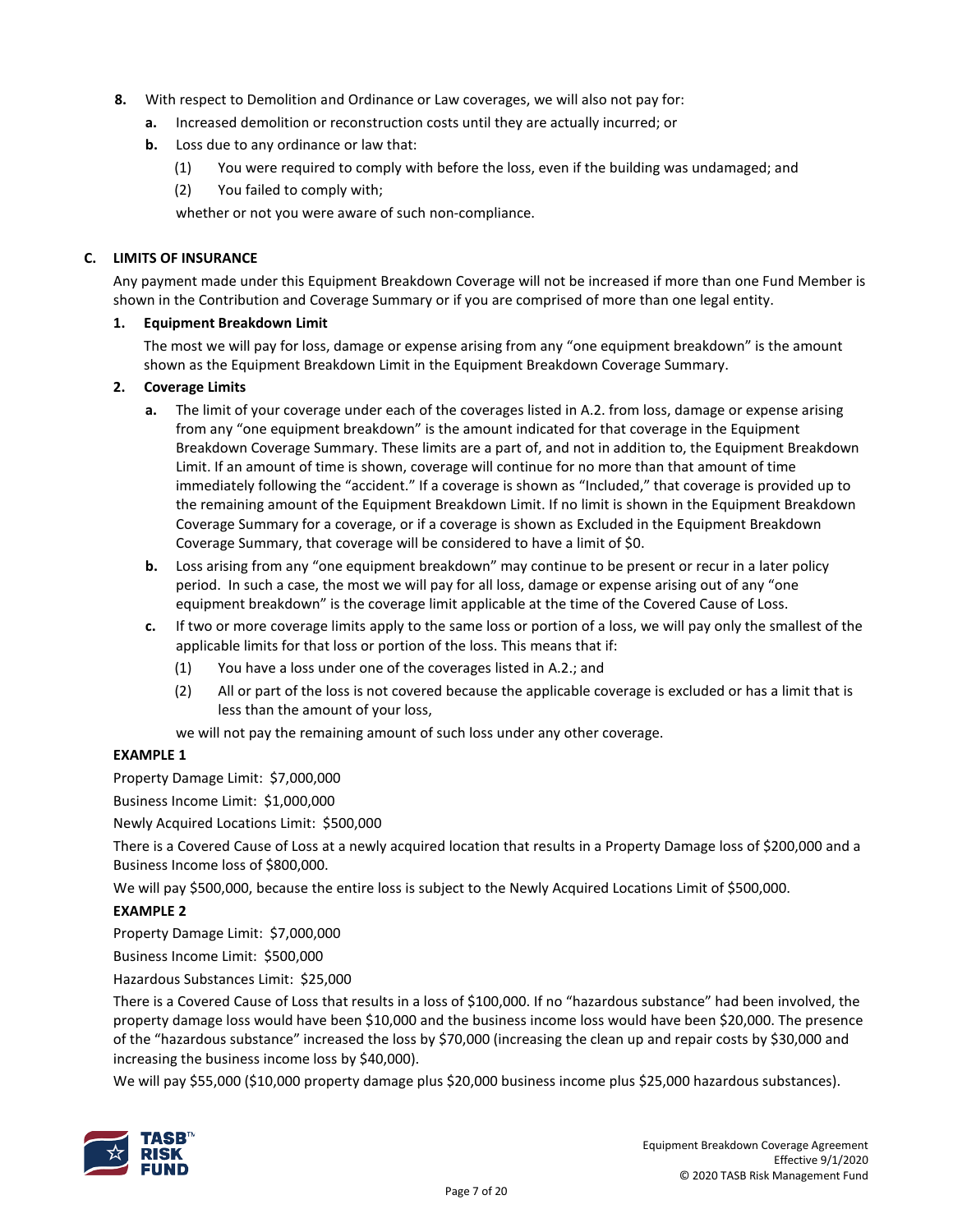#### **D. DEDUCTIBLES**

#### **1. Deductibles for Each Coverage**

- **a.** Unless the Equipment Breakdown Coverage Summary indicates that your deductible is combined for all coverages, multiple deductibles may apply to any "one equipment breakdown."
- **b.** We will not pay for loss, damage or expense under any coverage until the amount of the covered loss or damage exceeds the deductible amount indicated in the Equipment Breakdown Coverage Summary. We will then pay the amount of loss, damage or expense in excess of the applicable deductible amount, subject to the applicable limit indicated in the Equipment Breakdown Coverage Summary.
- **c.** If deductibles vary by type of "covered equipment" and more than one type of "covered equipment" is involved in any "one equipment breakdown," only the highest deductible for each coverage will apply.
- **d.** The following applies when a deductible is expressed as a function of the horsepower rating of a refrigerating or air conditioning system. If more than one compressor is used with a single system, the horsepower rating of the largest motor or compressor will determine the horsepower rating of the system.

#### **2. Direct and Indirect Coverages**

- **a.** Direct Coverages Deductibles and Indirect Coverages Deductibles, if applicable, may be indicated in the Equipment Breakdown Coverage Summary.
- **b.** Unless more specifically indicated in the Equipment Breakdown Coverage Summary:
	- (1) Indirect Coverages Deductibles apply to Business Income and Extra Expense loss, regardless of where such coverage is provided in this Equipment Breakdown Coverage; and
	- (2) Direct Coverages Deductibles apply to all remaining loss, damage or expense covered by this Equipment Breakdown Coverage.

#### **EXAMPLE**

A Covered Cause of Loss results in covered losses as follows:

\$100,000 Total Loss (all applicable coverages)

\$35,000 Business Income Loss (including \$2,000 of business income loss payable under Data Restoration coverage)

\$5,000 Extra Expense Loss

In this case, the Indirect coverages loss totals \$40,000 before application of the Indirect Coverage Deductible. The Direct coverages loss totals the remaining \$60,000 before application of the Direct Coverage Deductible.

#### **3. Application of Deductibles**

#### **a. Dollar Deductibles**

We will not pay for loss, damage or expense resulting from any "one equipment breakdown" until the amount of loss, damage or expense exceeds the applicable deductible or deductibles shown in the Equipment Breakdown Coverage Summary. We will then pay the amount of loss, damage or expense in excess of the applicable deductible or deductibles, subject to the applicable limits shown in the Equipment Breakdown Coverage Summary.

#### **b. Time Deductibles**

If a time deductible is shown in the Equipment Breakdown Coverage Summary, we will not be liable for any loss occurring during the specified number of hours or days immediately following the Covered Cause of Loss. If a time deductible is expressed in days, each day shall mean twenty-four consecutive hours.

#### **c. Multiple of Average Daily Value (ADV) Deductibles**

If a deductible is expressed as a number times ADV, that amount will be calculated as follows:

The ADV (Average Daily Value) will be the "business income" that would have been earned during the period of interruption had no Covered Cause of Loss occurred, divided by the number of working days in that period. The ADV applies to the "business income" value of the entire location, whether or not the loss affects the entire location. If more than one location is included in the valuation of the loss, the ADV will be the combined value of all affected locations. For purposes of this calculation, the period of interruption may not extend beyond the "period of restoration."

The number indicated in the Equipment Breakdown Coverage Summary will be multiplied by the ADV as

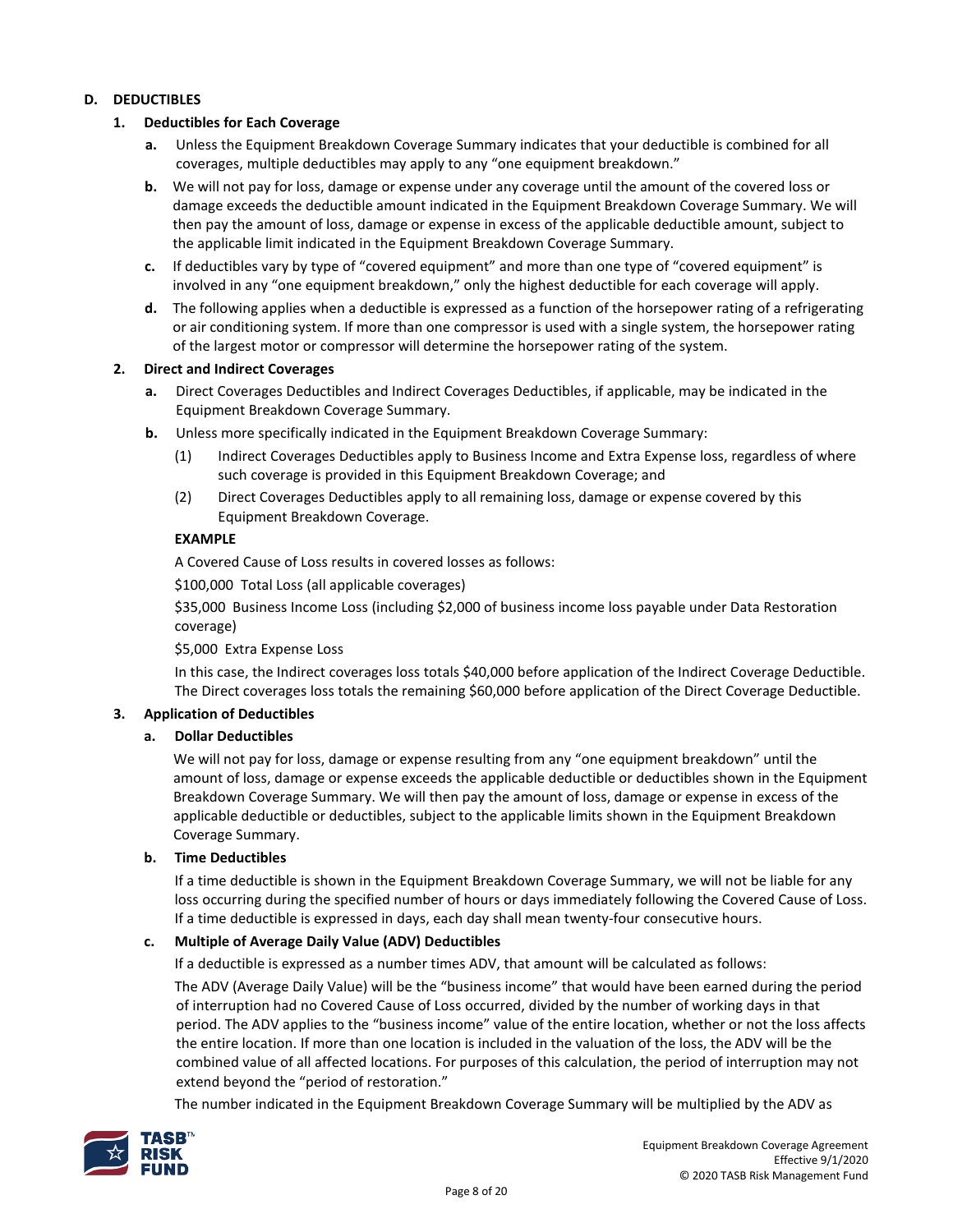determined above. The result will be used as the applicable deductible.

# **EXAMPLE**

Business is interrupted, partially or completely, for 10 working days. If there had been no Covered Cause of Loss, the total "business income" at the affected location for those 10 working days would have been \$5,000. The Indirect Coverages Deductible is 3 Times ADV.

 $$5,000 / 10 = $500$  ADV

3 X \$500 = \$1,500 Indirect Coverages Deductible

# **d. Percentage of Loss Deductibles**

If a deductible is expressed as a percentage of loss, we will not be liable for the indicated percentage of the gross amount of loss, damage or expense (prior to any applicable deductible or coinsurance) insured under the applicable coverage. If the dollar amount of such percentage is less than the indicated Minimum Deductible, the Minimum Deductible will be the applicable deductible.

# **E. LOSS CONDITIONS**

The following conditions apply in addition to the Additional Conditions:

# **1. Abandonment**

There can be no abandonment of any property to us.

# **2. Brands and Labels**

If branded or labeled merchandise that is "covered property" is damaged by a Covered Cause of Loss, but retains a salvage value, you may, at your expense:

- **a.** Stamp the word SALVAGE on the merchandise or its containers if the stamp will not physically damage the merchandise; or
- **b.** Remove the brands or labels, if doing so will not physically damage the merchandise. You must re-label the merchandise or its containers to comply with the law.

We will pay for any reduction in value of the salvage merchandise resulting from either of these two actions, subject to all applicable limits.

If a Brands and Labels Limit is shown on the Equipment Breakdown Coverage Summary, we will not pay more than the indicated amount for coverage under this Condition.

#### **3. Coinsurance - Business Income Coverage**

- **a.** Unless otherwise shown in the Equipment Breakdown Coverage Summary, Business Income coverage is subject to coinsurance. This means that we will not pay the full amount of any "business income" loss if the "business income actual annual value" is greater than the "business income estimated annual value" at the affected location at the time of the Covered Cause of Loss. Instead, we will determine the most we will pay using the following steps:
	- (1) Divide the "business income estimated annual value" by the "business income actual annual value" at the time of the Covered Cause of Loss;
	- (2) Multiply the total amount of the covered loss of "business income" by the amount determined in paragraph (1) above;
	- (3) Subtract the applicable deductible from the amount determined in paragraph (2) above;

The resulting amount, or the Business Income Limit, whichever is less, is the most we will pay. For the remainder, you will either have to rely on other insurance or absorb the loss yourself.

- **b.** Coinsurance applies separately to each location owned by the Fund Member.
- **c.** If you report a single "business income estimated annual value" for more than one location, without providing information on how that amount should be distributed among the locations, we will distribute the amount evenly among all applicable locations.

#### **EXAMPLE 1 (Underinsurance)**

When:

The "business income actual annual value" at the location of loss at the time of the Covered Cause of Loss is \$200,000.

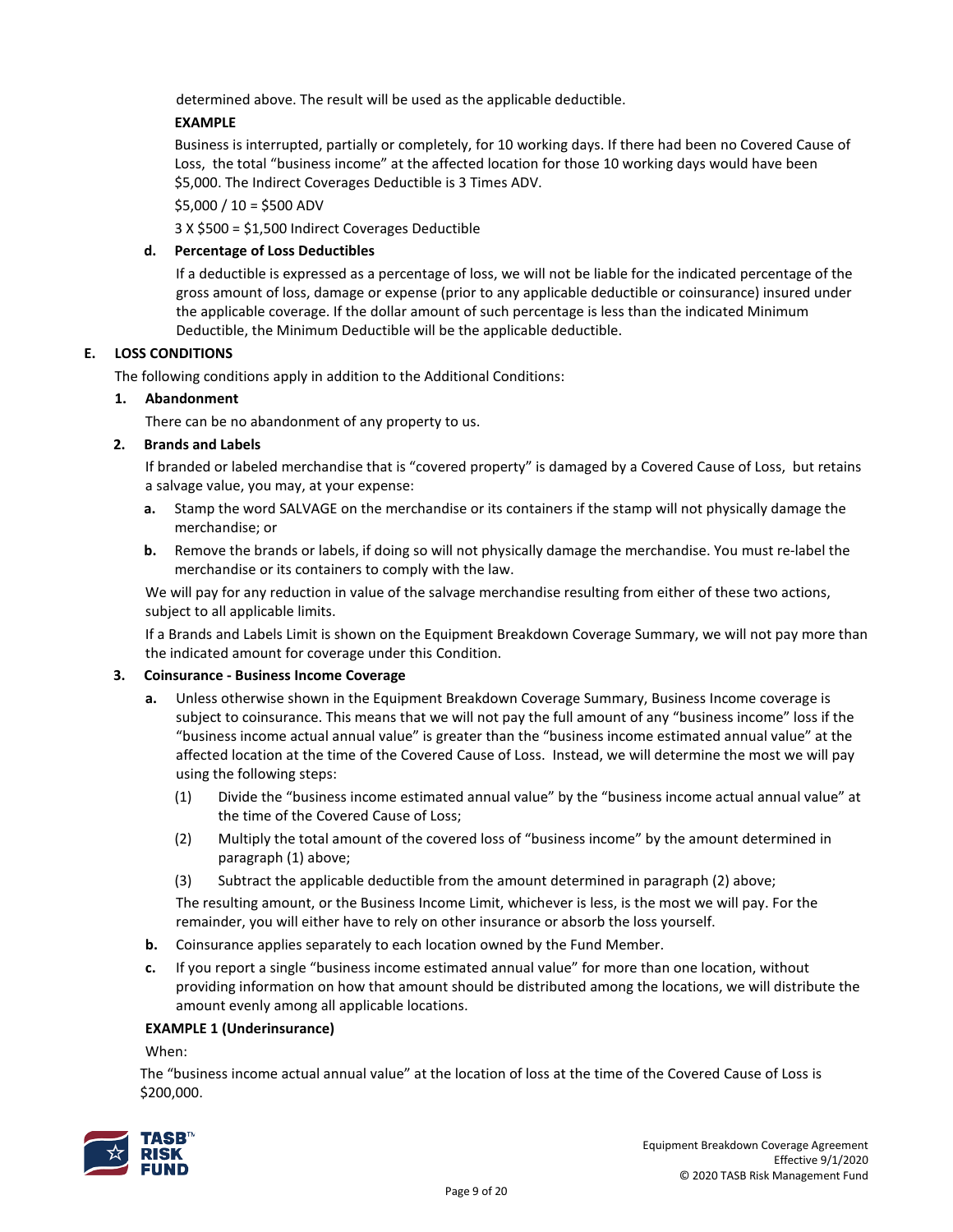The "business income estimated annual value" shown in the Equipment Breakdown Coverage Summary for the location of loss is \$100,000.

The actual loss of "business income" resulting from the Covered Cause of Loss is \$40,000.

The Business Income limit is \$100,000.

The Business Income deductible is \$5,000.

Step 1: \$100,000 / \$200,000 = .5

Step 2: \$40,000 x.5 = \$20,000

Step 3: \$20,000 - \$5,000 = \$15,000

The total "business income" loss recovery, after deductible, would be \$15,000. For the remainder, you will either have to rely on other insurance or absorb the loss yourself.

We will also charge you an additional contribution in recognition of the "business income actual annual value."

#### **EXAMPLE 2 (Adequate insurance)**

When:

The "business income actual annual value" at the location of loss at the time of the Covered Cause of Loss is \$200,000.

The "business income estimated annual value" shown in the Equipment Breakdown Coverage Summary for the location of loss is \$200,000.

The actual loss of "business income" resulting from the Covered Cause of Loss is \$40,000.

The Business Income limit is \$100,000.

The Business Income deductible is \$5,000.

Step 1: \$200,000 / \$200,000 = 1

Step 2:  $$40,000 \times 1 = $40,000$ 

Step 3: \$40,000 - \$5,000 = \$35,000

The total "business income" loss recovery, after deductible, would be \$35,000.

#### **4. Coinsurance – Coverages other than Business Income**

Coverages other than Business Income may be subject to coinsurance if so indicated in the Equipment Breakdown Coverage Summary. If a Coinsurance percentage is shown in the Equipment Breakdown Coverage Summary, the following condition applies.

**a.** We will not pay the full amount of any loss if the value of the property subject to the coverage at the time of the Covered Cause of Loss times the Coinsurance percentage shown for it in the Equipment Breakdown Coverage Summary is greater than the applicable limit.

Instead, we will determine the most we will pay using the following steps:

- (1) Multiply the value of the property subject to the coverage at the time of the Covered Cause of Loss by the Coinsurance percentage;
- (2) Divide the applicable limit by the amount determined in step (1);
- (3) Multiply the total amount of loss, before the application of any deductible, by the amount determined in step (2); and
- (4) Subtract the deductible from the amount determined in step (3).

We will pay the amount determined in step (4) or the applicable limit, whichever is less. For the remainder, you will either have to rely on other insurance or absorb the loss yourself.

**b.** Coinsurance applies separately to each member location.

#### **EXAMPLE 1 (Underinsurance)**

When:

The actual value of "perishable goods" at the location of loss at the time of the Covered Cause of Loss is \$200,000. The Perishable Goods limit is \$100,000 @ 80% coinsurance.

The loss under Perishable Goods coverage resulting from the Covered Cause of Loss is \$60,000.

The Perishable Goods deductible is \$5,000.

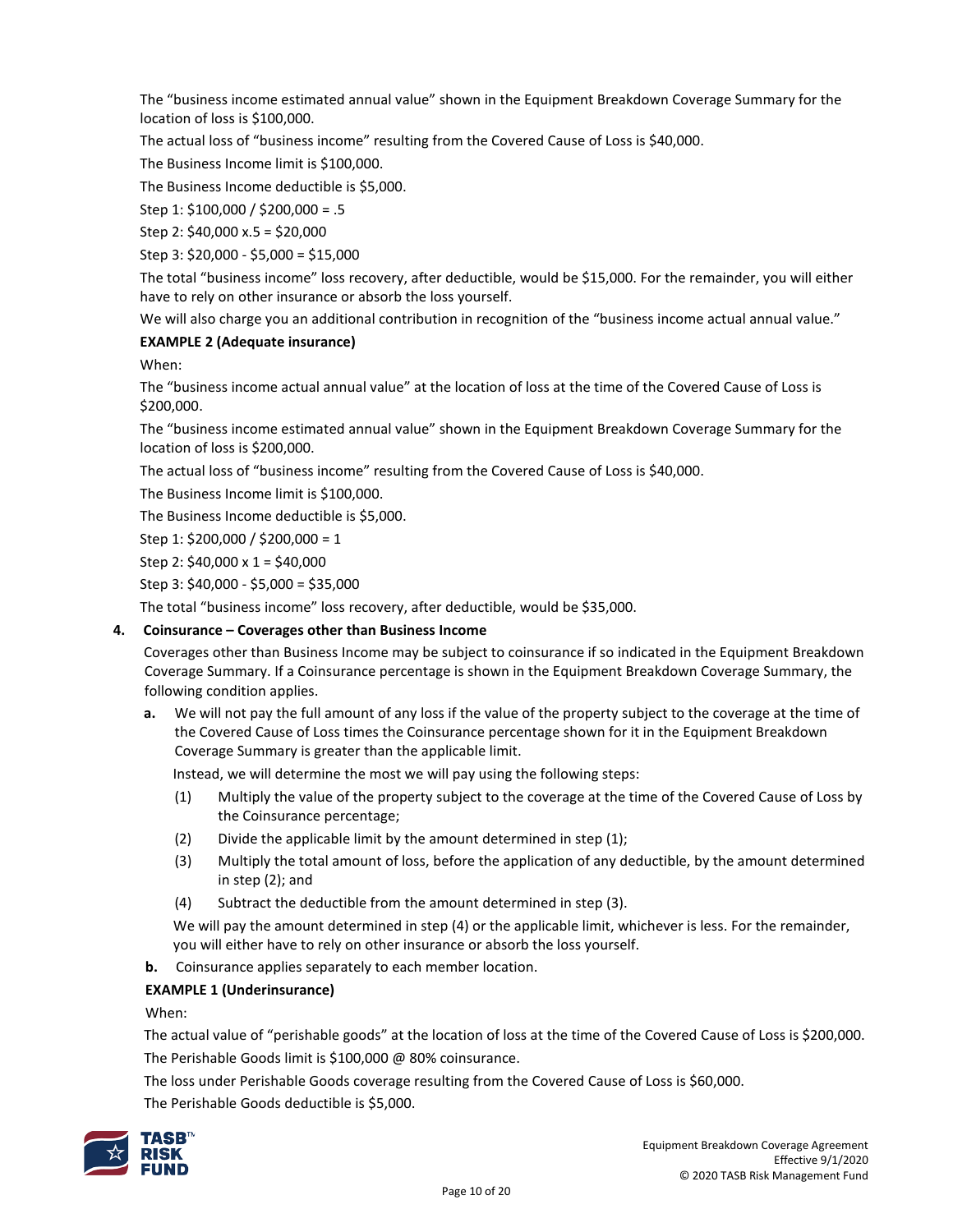Step 1: \$200,000 x 80% = \$160,000

Step 2: \$100,000/\$160,000 = .625

Step 3: \$60,000 x .625 = \$37,500

Step 4: \$37,500 - \$5,000 = \$32,500

The total Perishable Goods loss recovery, after deductible, would be \$32,500. For the remainder, you will either have to rely on other insurance or absorb the loss yourself.

# **EXAMPLE 2 (Adequate insurance)**

# When:

The actual value of "perishable goods" at the location of loss at the time of the Covered Cause of Loss is \$100,000. The Perishable Goods limit is \$100,000 @ 80% coinsurance.

The loss under Perishable Goods coverage resulting from the Covered Cause of Loss is \$60,000.

The Perishable Goods deductible is \$5,000.

Step 1: \$100,000 x 80% = \$80,000

Step 2: \$100,000/\$80,000 = 1.25

Coinsurance does not apply.

Step 3: \$60,000 - \$5,000 = \$55,000

The total Perishable Goods loss recovery, after deductible, would be \$55,000.

#### **5. Defense**

We have the right, but are not obligated, to defend you against suits arising from claims of owners of property in your care, custody or control. When we do this, it will be at our expense.

#### **6. Duties in the Event of Loss or Damage**

You must see that the following are done in the event of loss or damage:

- **a.** Give us a prompt notice of the loss or damage, including a description of the property involved.
- **b.** You must reduce your loss, damage or expense, if possible, by:
	- (1) Protecting property from further damage. We will not pay for your failure to protect property, as stated in Exclusion B.1.g.;
	- (2) Resuming business, partially or completely at the location of loss or at another location;
	- (3) Making up lost business within a reasonable amount of time. This includes working extra time or overtime at the location of loss or at another location. The reasonable amount of time does not necessarily end when the operations are resumed;
	- (4) Using merchandise or other property available to you;
	- (5) Using the property or services of others; and
	- (6) Salvaging the damaged property.
- **c.** Allow us a reasonable time and opportunity to examine the property and premises before repair or replacement is undertaken or physical evidence of the Covered Cause of Loss is removed. But you must take whatever measures are necessary for protection from further damage.
- **d.** Make no statement that will assume any obligation or admit any liability, for any loss, damage or expense for which we may be liable, without our consent.
- **e.** Promptly send us any legal papers or notices received concerning the loss, damage or expense.
- **f.** As often as may be reasonably required, permit us to inspect your property, premises and records. Also permit us to take samples of damaged and undamaged property for inspection, testing and analysis, and permit us to make copies from your books and records.
- **g.** If requested, permit us to examine you and any of your agents, employees and representatives under oath. We may examine any agent, employee or representative under oath while not in the presence of any other agent, employee or representative. Such examination:
	- (1) May be at any time reasonably required;
	- (2) May be about any matter relating to this insurance, your loss, damage or expense, or your claim,

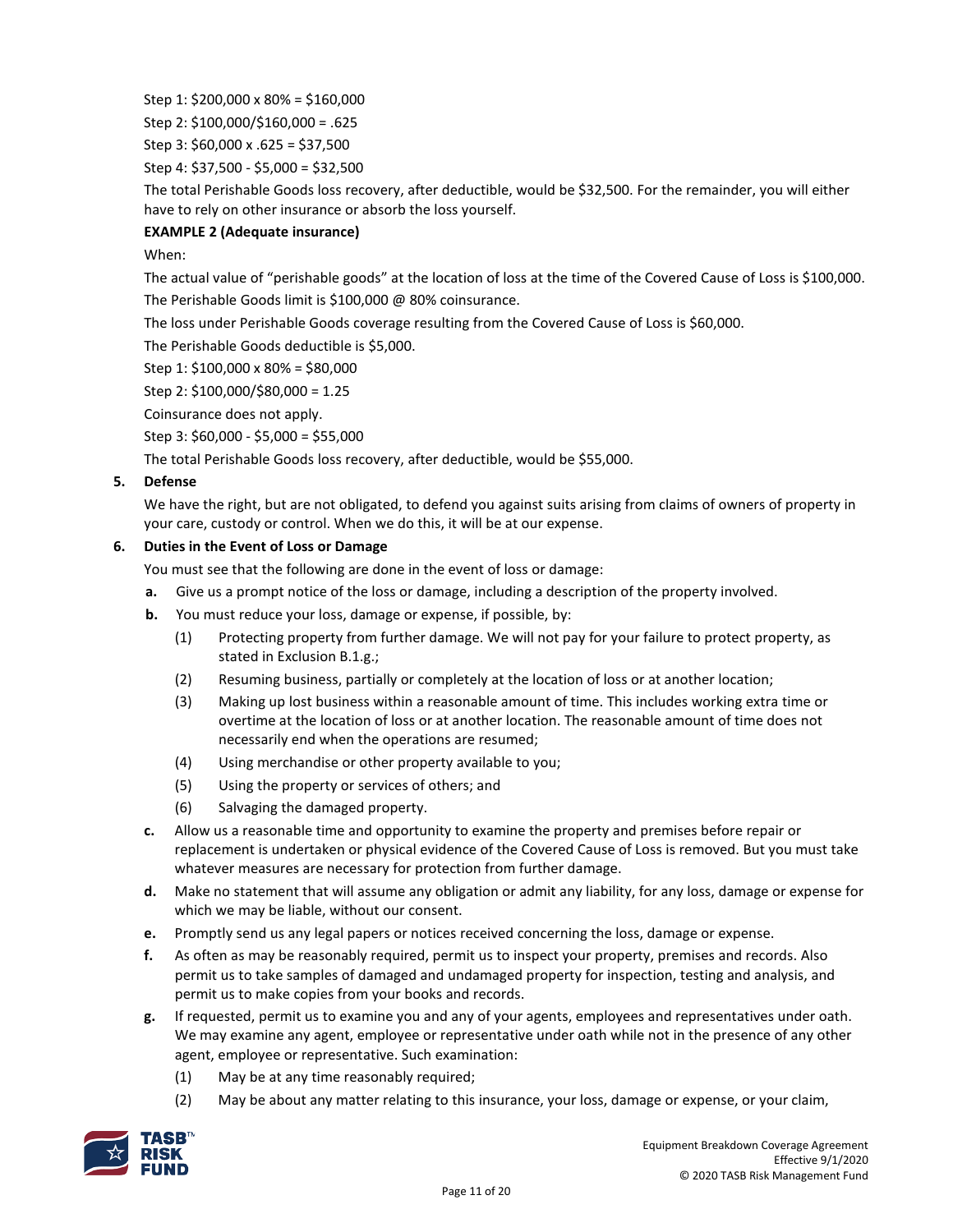including, but not limited to, your books and records; and

- (3) May be recorded by us by any methods we choose.
- **h.** Send us a signed, sworn proof of loss containing the information we request. You must do this within 60 days after our request.
- **i.** Cooperate with us in the investigation and settlement of the claim.

# **7. Errors and Omissions**

**a.** We will pay your loss covered by this Equipment Breakdown Coverage if such loss is otherwise not payable solely because of any of the following:

(1) Any error or unintentional omission in the description or location of property as covered under the Fund's Property Coverage Agreement;

- (2) Any failure through error to include any premises owned or occupied by you at the inception of the Fund's Property Coverage Agreement; or
- (3) Any error or unintentional omission by you that results in cancellation of any premises covered under the Fund's Property Coverage Agreement.
- **b.** No coverage is provided as a result of any error or unintentional omission by you in the reporting of values or the coverage you requested.
- **c.** It is a condition of this Equipment Breakdown Coverage that such errors or unintentional omissions shall be reported and corrected when discovered. The contribution may be adjusted accordingly to reflect the date the premises should have been added had no error or omission occurred.
- **d.** If an Errors and Omissions Limit is shown on the Equipment Breakdown Coverage Summary, we will not pay more than the indicated amount for coverage under this Condition.

# **8. Proving Your Loss**

It is your responsibility, at your own expense, to provide documentation to us:

- **a.** Demonstrating that the loss, damage or expense is the result of a Covered Cause of Loss covered under this Equipment Breakdown Coverage; and
- **b.** Calculating the dollar amount of the loss, damage and expense that you claim is covered.

Your responsibility in 8.a. above is without regard to whether or not the possible Covered Cause of Loss occurred at your premises or involved your equipment.

#### **9. Salvage and Recoveries**

When, in connection with any loss under this Equipment Breakdown Coverage, any salvage or recovery is received after the payment for such loss, the amount of the loss shall be refigured on the basis on which it would have been settled had the amount of salvage or recovery been known at the time the loss was originally determined. Any amounts thus found to be due either party from the other shall be paid promptly.

# **10. Valuation**

We will determine the value of "covered property" as follows:

- **a.** Except as specified otherwise, our payment for damaged "covered property" will be the smallest of:
	- (1) The cost to repair the damaged property;
	- (2) The cost to replace the damaged property on the same site; or
	- (3) The amount you actually spend that is necessary to repair or replace the damaged property.
- **b.** The amount of our payment will be based on the most cost-effective means to replace the function, capacity and remaining useful life of the damaged property. This may include the use of generic, used or reconditioned parts, equipment or property.
- **c.** Except as described in d. below, you must pay the extra cost of replacing damaged property with property of a better kind or quality or of a different size or capacity.
- **d.** Environmental, Safety and Efficiency Improvements

If "covered equipment" requires replacement due to a Covered Cause of Loss, we will pay your additional cost to replace with equipment that we agree is better for the environment, safer for people or more energy or water efficient than the equipment being replaced, subject to the following conditions:

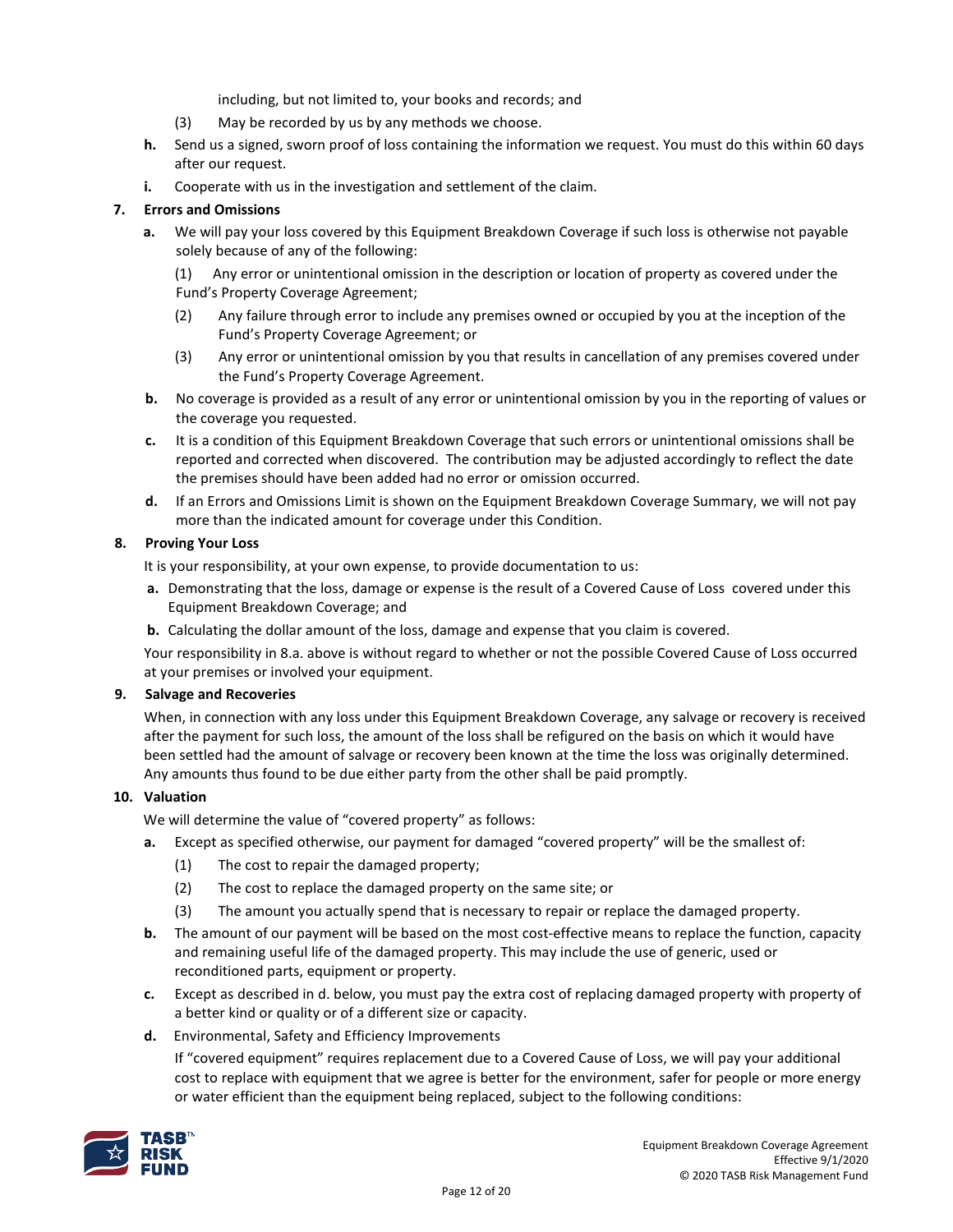- (1) We will not pay more than 150% of what the cost would have been to replace with like kind and quality;
- (2) We will not pay to increase the size or capacity of the equipment;
- (3) This provision only applies to Property Damage coverage;
- (4) This provision does not increase any of the applicable limits;
- (5) This provision does not apply to any property valued on an Actual Cash Value basis; and
- (6) This provision does not apply to the replacement of component parts.
- **e.** The following property will be valued on an Actual Cash Value basis:
	- (1) Any property that does not currently serve a useful or necessary function for you;
	- (2) Any "covered property" that you do not repair or replace within 24 months after the date of the Covered Cause of Loss; and
	- (3) Any "covered property" for which Actual Cash Value coverage is specified in the Equipment Breakdown Coverage Summary.

Actual Cash Value includes deductions for depreciation.

- **f.** If any one of the following conditions is met, property held for sale by you will be valued at the sales price as if no loss or damage had occurred, less any discounts and expenses that otherwise would have applied:
	- (1) The property was manufactured by you;
	- (2) The sales price of the property is less than the replacement cost of the property; or
	- (3) You are unable to replace the property before its anticipated sale.
- **g.** Except as specifically provided for under Data Restoration coverage, "data" and "media" will be valued on the following basis:
	- (1) For mass-produced and commercially available software, at the replacement cost.
	- (2) For all other "data" and "media," at the cost of blank "media" for reproducing the records. We will not pay for "data" representing financial records based on the face value of such records.
- **h.** Air conditioning or refrigeration equipment that utilizes a refrigerant containing CFC (chlorofluorocarbon) substances will be valued at the cost to do the least expensive of the following:
	- (1) Repair or replace the damaged property and replace any lost CFC refrigerant;
	- (2) Repair the damaged property, retrofit the system to accept a non-CFC refrigerant and charge the system with a non-CFC refrigerant; or
	- (3) Replace the system with one using a non-CFC refrigerant.

In determining the least expensive option, we will include any associated Business Income or Extra Expense loss. If option (2) or (3) is more expensive than (1), but you wish to retrofit or replace anyway, we will consider this better for the environment and therefore eligible for valuation under paragraph d., Environmental, Safety and Efficiency Improvements. In such case, E.10.d.(1) is amended to read: "We will not pay more than 150% of what the cost would have been to repair or replace with like kind and quality."

#### **F. ADDITIONAL CONDITIONS**

The following conditions apply in addition to the Loss Conditions:

**1. Loss Payee** 

If a person or organization is designated in this Equipment Breakdown Coverage as a Loss Payee, we will consider them to be covered under this Equipment Breakdown Coverage only to the extent of their interest in the "covered property."

# **2. Bankruptcy**

The bankruptcy or insolvency of you or your estate will not relieve you or us of any obligation under this Equipment Breakdown Coverage.

#### **3. Concealment, Misrepresentation or Fraud**

We will not pay for any loss and coverage will be void if you or any Loss Payee at any time:

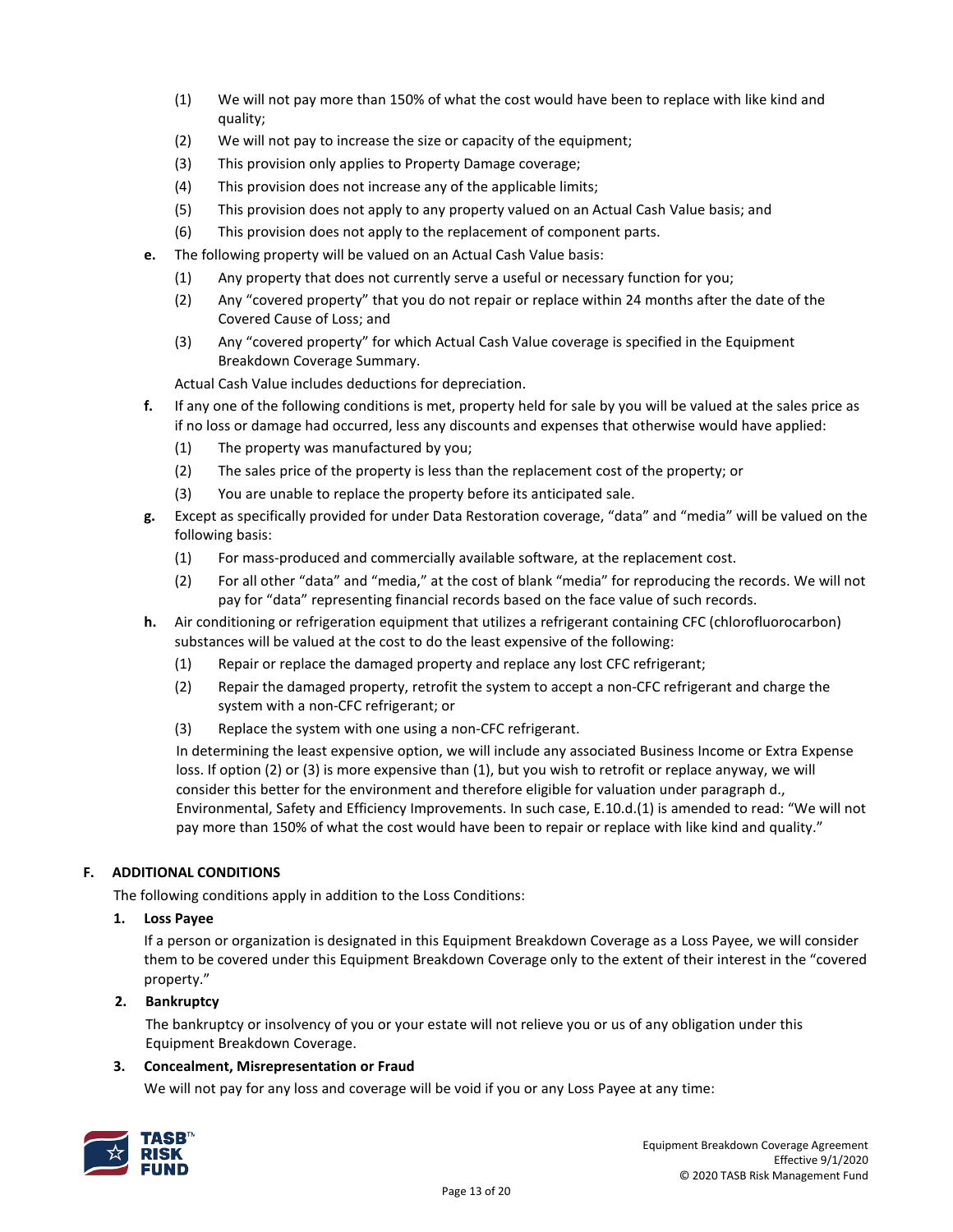- **a.** Intentionally cause or allow loss, damage or expense in order to collect on insurance; or
- **b.** Intentionally conceal or misrepresent a material fact concerning:
	- (1) This Equipment Breakdown Coverage;
	- (2) The "covered property";
	- (3) Your interest in the "covered property"; or
	- (4) A claim under this Equipment Breakdown Coverage.

#### **4. Jurisdictional Inspections**

It is your responsibility to comply with any state or municipal boiler and pressure vessel regulations. If any "covered equipment" that is "covered property" requires inspection to comply with such regulations, at your option we agree to perform such inspection.

# **5. Liberalization**

If we adopt any standard form revision for general use that would broaden the coverage under this Equipment Breakdown Coverage without additional contribution, the broadened coverage will apply to this Equipment Breakdown Coverage commencing on the date that such revision becomes effective in the jurisdiction where the Covered Cause of Loss occurs.

#### **6. Loss Payable**

- **a.** We will pay you and the loss payee shown in the Equipment Breakdown Coverage Summary for loss covered by this Equipment Breakdown Coverage, as interests may appear. This Equipment Breakdown Coverage protects the interest of the loss payee unless the loss results from conversion, secretion or embezzlement on your part or on the part of the loss payee.
- **b.** The Fund may cancel this Equipment Breakdown Coverage as allowed by Interlocal Participation Agreement.
- **c.** If we make any payment to the loss payee, we will obtain their rights against any other party as provided within the Interlocal Participation Agreement.

#### **7. Maintaining Covered Property and Equipment**

It is your responsibility to appropriately maintain your property and equipment. We will not pay your costs to maintain, operate, protect or enhance your property or equipment, even if such costs are to comply with our recommendations or prevent loss, damage or expense that would be covered under this Equipment Breakdown Coverage.

#### **8. Mortgage Holders**

- **a.** The term mortgage holder includes trustee.
- **b.** We will pay for direct damage to "covered property" due to a Covered Cause of Loss to "covered equipment" to you and each mortgage holder shown in the Equipment Breakdown Coverage Summary in their order of precedence, as interests in the "covered property" may appear.
- **c.** The mortgage holder has the right to receive loss payment even if the mortgage holder has started foreclosure or similar action on the "covered property."
- **d.** If we deny your claim because of your acts or because you have failed to comply with the terms of this Equipment Breakdown Coverage Agreement, the mortgage holder will still have the right to receive loss payment, provided the mortgage holder does all of the following:
	- (1) Pays any contribution due under this Equipment Breakdown Coverage at our request if you have failed to do so;
	- (2) Submits a signed, sworn proof of loss within 60 days after receiving notice from us of your failure to do so;
	- (3) Has notified us of any change in ownership or material change in risk known to the mortgage holder; and
	- (4) Has complied with all other terms and conditions of this Equipment Breakdown Coverage Agreement and any Fund participation documents or agreements.

All of the terms of this Equipment Breakdown Coverage Agreement will then apply directly to the mortgage holder.

**e.** If we pay the mortgage holder for any loss and deny payment to you because of your acts or because you

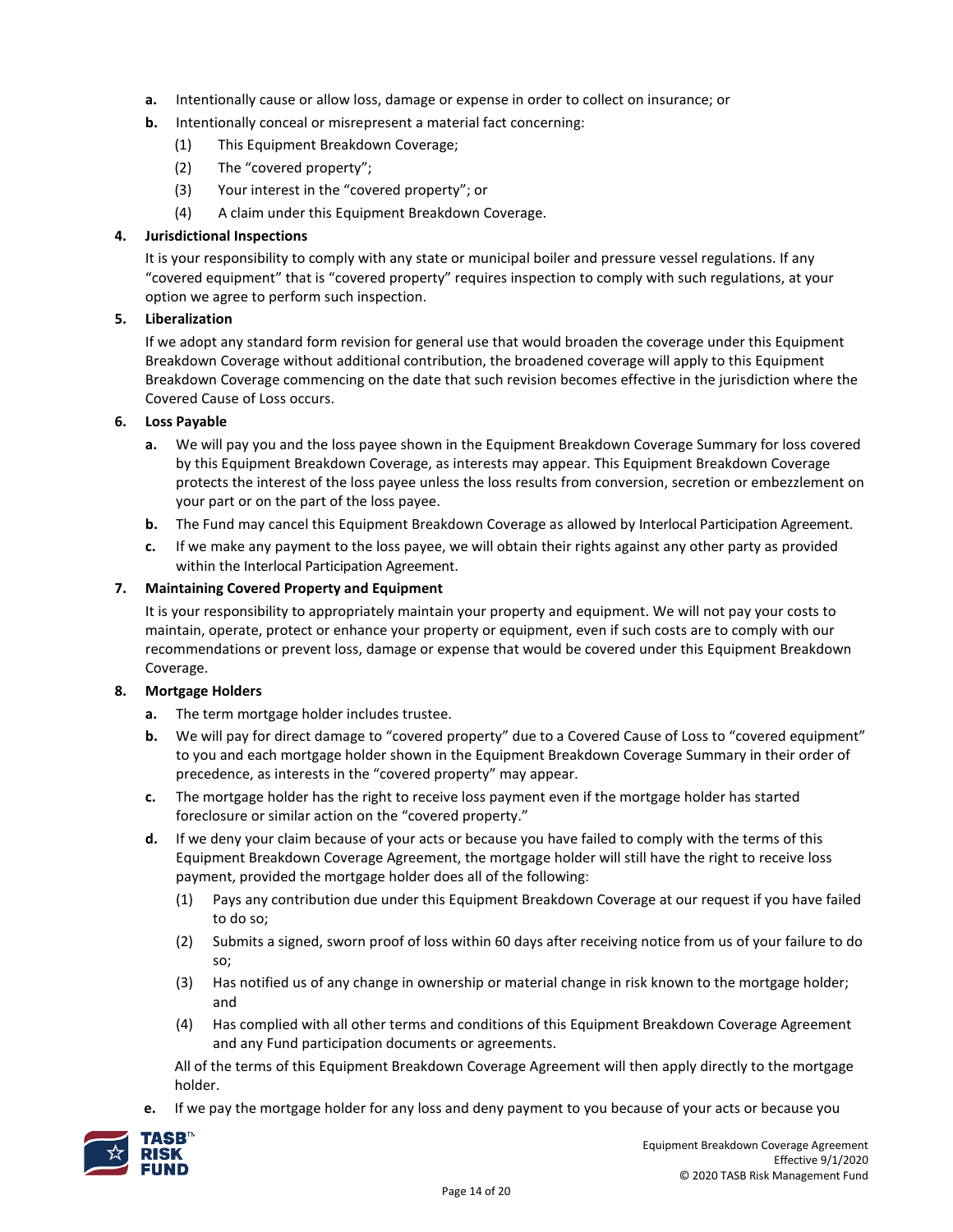have failed to comply with the terms of this Equipment Breakdown Coverage Agreement:

- (1) The mortgage holder's right under the mortgage will be transferred to us to the extent of the amount we pay; and
- (2) The mortgage holder's right to recover the full amount of the mortgage holder's claim will not be impaired.

At our option, we may pay to the mortgage holder the whole principal on the mortgage plus any accrued interest. In this event, your mortgage and note will be transferred to us and you will pay your remaining mortgage debt to us.

#### **9. Other Insurance**

If there is other insurance that applies to the same loss, damage or expense, this Equipment Breakdown Coverage shall apply only as excess insurance after all other applicable insurance has been exhausted.

#### **10. Participation Period, Coverage Territory**

Under this Equipment Breakdown Coverage:

- **a.** The Covered Cause of Loss must occur during the Participation Period as stated on the Contribution and Coverage Summary, but expiration of the Participation Period does not limit our liability.
- **b.** The Covered Cause of Loss must occur within the following coverage territory:
	- (1) The United States of America (including its territories and possessions);
	- (2) Puerto Rico; and
	- (3) Canada.
- **c.** As respects Off Premises Equipment Breakdown coverage only, the Covered Cause of Loss may occur in any country except one in which the United States has imposed sanctions, embargoes or similar restrictions on the provision of insurance.

#### **11. Privilege to Adjust with Owner**

In the event of loss, damage or expense involving property of others in your care, custody or control, we have the right to settle the loss, damage or expense with respect to such property with the owner of the property. Settlement with owners of that property will satisfy any claim of yours.

#### **12. Suspension**

Whenever "covered equipment" is found to be in, or exposed to, a dangerous condition, any of our representatives may immediately suspend the coverage against loss from a Covered Cause of Loss to that "covered equipment." This can be done by delivering or mailing a written notice of suspension to:

- **a.** Your last known address; or
- **b.** The address where the "covered equipment" is located.

Once suspended in this way, coverage can be reinstated only by an endorsement for that "covered equipment."

If we suspend your coverage, you may receive a pro rata refund of contribution for that "covered equipment" for the period of suspension. But the suspension will be effective even if we have not yet made or offered a refund.

#### **13. Transfer of Rights of Recovery Against Others to the Fund**

If any person or organization to or for whom we make payment under this Equipment Breakdown Coverage has rights to recover damages from another, those rights are transferred to us to the extent of our payment as provided within the Interlocal Participation Agreement. That person or organization must do everything necessary to secure our rights and must do nothing after loss to impair them. But you may waive your rights against another party in writing:

- **a.** Prior to a Covered Cause of Loss.
- **b.** After a Covered Cause of Loss only if, at time of the Covered Cause of Loss, that party is one of the following:
	- (1) Someone insured by this Equipment Breakdown Coverage; or
	- (2) A business firm:
		- (a) Owned or controlled by you; or
		- (b) That owns or controls you.

#### **G. DEFINITIONS**

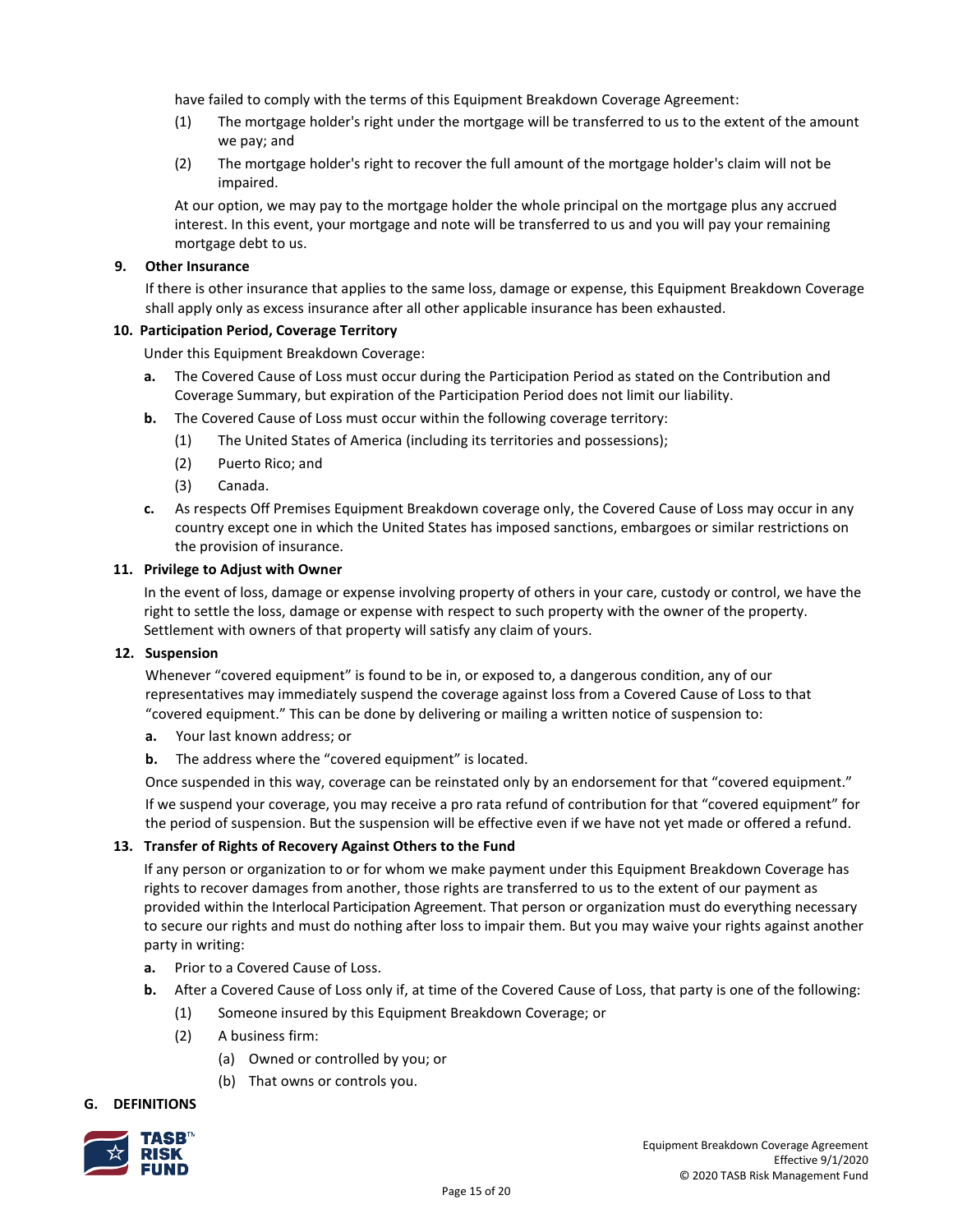# **1. "Accident"**

- **a. "Accident"** means a fortuitous event that causes direct physical damage to "covered equipment." The event must be one of the following:
	- (1) Mechanical breakdown, including rupture or bursting caused by centrifugal force;
	- (2) Artificially generated electrical current, including electrical arcing, that damages electrical devices, appliances or wires;
	- (3) Explosion, other than combustion explosion, of steam boilers, steam piping, steam engines or steam turbines;
	- (4) An event inside steam boilers, steam pipes, steam engines or steam turbines that damages such equipment;
	- (5) An event inside hot water boilers or other water heating equipment that damages such equipment; or
	- (6) Bursting, cracking or splitting.
- **b.** None of the following is an "accident," however caused and without regard to whether such condition or event is normal and expected or unusual and unexpected:
	- (1) Depletion, deterioration, rust, corrosion, erosion, settling or wear and tear;
	- (2) Any gradually developing condition;
	- (3) Any defect, programming error, programming limitation, computer virus, malicious code, loss of "data," loss of access, loss of use, loss of functionality or other condition within or involving "data" or "media" of any kind;
	- (4) Contamination by a "hazardous substance"; or
	- (5) Misalignment, miscalibration, tripping off-line, or any condition which can be corrected by resetting, tightening, adjusting or cleaning, or by the performance of maintenance.
- **2. "Boilers and Vessels"** means:
	- **a.** Boilers;
	- **b.** Steam piping;
	- **c.** Piping that is part of a closed loop used to conduct heat from a boiler;
	- **d.** Condensate tanks; and
	- **e.** Unfired vessels which, during normal usage, operate under vacuum or pressure, other than the weight of contents.

This term does not appear elsewhere in this coverage form, but may appear in the Equipment Breakdown Coverage Summary.

- **3. "Building Utilities"** means "covered equipment" permanently mounted on or in a building and used to provide any of the following services within the building: heating, ventilating, air conditioning, electrical power, hot water, elevator or escalator services, central vacuum, natural gas service or communications. "Building utilities" does not include personal property or equipment used in manufacturing or processing.
- **4. "Buried Vessels or Piping"**
	- **a.** "Buried Vessels or Piping" means any piping or vessel buried or encased in the earth, concrete or other material, whether above or below grade, or in an enclosure which does not allow access for inspection and repair.
	- **b.** "Buried Vessels or Piping" does not mean piping or vessels buried or encased in the earth, concrete or other material that are a part of a Geothermal closed or open loop heating, ventilating and air conditioning system used for building heating or cooling.
- **5. "Business Income"** means the sum of:
	- **a.** The Net Income (net profit or loss before income taxes) that would have been earned or incurred; and
	- **b.** Continuing normal and necessary operating expenses incurred, including employee payroll.
- **6. "Business Income Actual Annual Value"** means the "business income" for the current fiscal year that would have been earned had no Covered Cause of Loss occurred.

In calculating the "business income actual annual value," we will take into account the actual experience of your

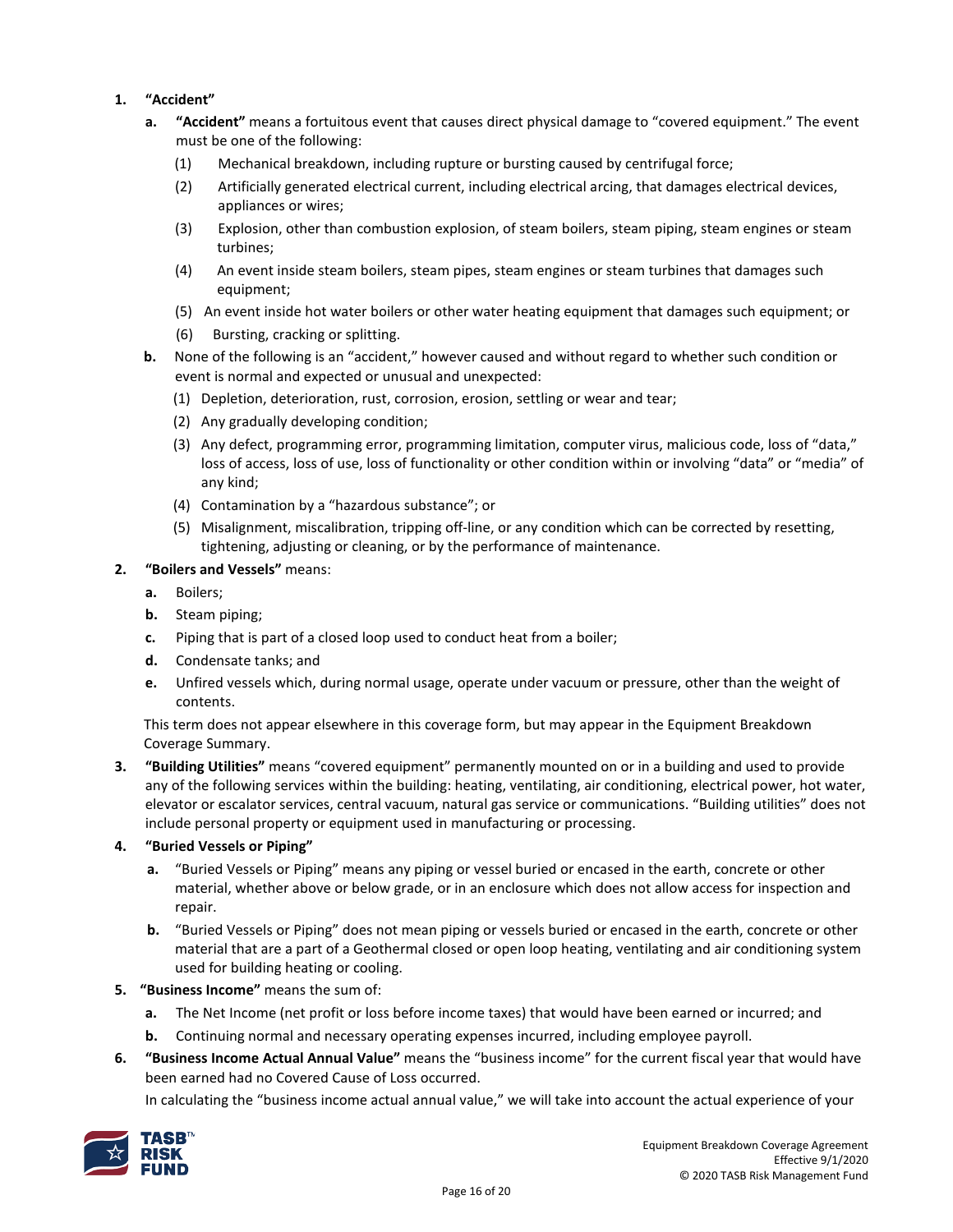business before the Covered Cause of Loss and the probable experience you would have had without the Covered Cause of Loss.

- **7. "Business Income Estimated Annual Value"** means the anticipated "business income" reported to us and shown in the Equipment Breakdown Coverage Summary. If no value is shown in the Equipment Breakdown Coverage Summary, the "business income estimated annual value" will be the most recent report of anticipated "business income" values on file with us.
- **8. "Cloud Computing Services"** means professional, on-demand,self-service data storage or data processing services provided through the Internet or over telecommunications lines. This includes services known as IaaS (infrastructure as a service), PaaS (platform as a service), SaaS (software as a service) and NaaS (network as a service). This includes business models known as public clouds, community clouds and hybrid clouds. "Cloud computing services" include private clouds if such services are owned and operated by a third party.

# **9. "Covered Equipment"**

- **a. "Covered Equipment"** means the following:
	- (1) Unless specified otherwise in the Equipment Breakdown Coverage Summary:
		- (a) Equipment that generates, transmits or utilizes energy, including electronic communications and data processing equipment; or
		- (b) Equipment which, during normal usage, operates under vacuum or pressure, other than the weight of its contents.

"Covered equipment" may utilize conventional design and technology or new or newly commercialized design and technology.

- (2) Except as specifically provided for under Contingent Business Income, Off Premises Equipment Breakdown, Service Interruption, Contingent Business Income and paragraph (2) of Perishable Goods, such equipment must be at a location described in the Equipment Breakdown Coverage Summary and must be owned or leased by you or operated under your control.
- **b.** None of the following is "covered equipment":
	- (1) Structure, including but not limited to the structural portions of buildings and towers and scaffolding;
	- (2) Foundation;
	- (3) Cabinet, compartment, conduit or ductwork;
	- (4) Insulating or refractory material;
	- (5) "Buried vessels or piping";
	- (6) Waste, drainage or sewer piping;
	- (7) Piping, valves or fittings forming a part of a sprinkler or fire suppression system;
	- (8) Water piping that is not part of a closed loop used to conduct heat or cooling from a boiler or a refrigeration or air conditioning system;
	- (9) "Vehicle" or any equipment mounted on a "vehicle";
	- (10) Satellite, spacecraft or any equipment mounted on a satellite or spacecraft;
	- (11) Dragline, excavation or construction equipment;
	- (12) Equipment manufactured by you for sale;
	- (13) "Data; or
	- (14) Well casings.

#### **10. "Covered Property"**

- **a.** "Covered Property" means property that you own or property that is in your care, custody or control and for which you are legally liable. Such property must be at a location described in the Equipment Breakdown Coverage Summary except as provided under Off Premises Equipment Breakdown coverage.
- **b.** None of the following is "covered property":
	- (1) Accounts, bills, currency, deeds or other evidences of debt, money, notes or securities;
	- (2) Fine arts, jewelry, furs or precious stones;
	- (3) Precious metal, unless forming a part of "covered equipment";

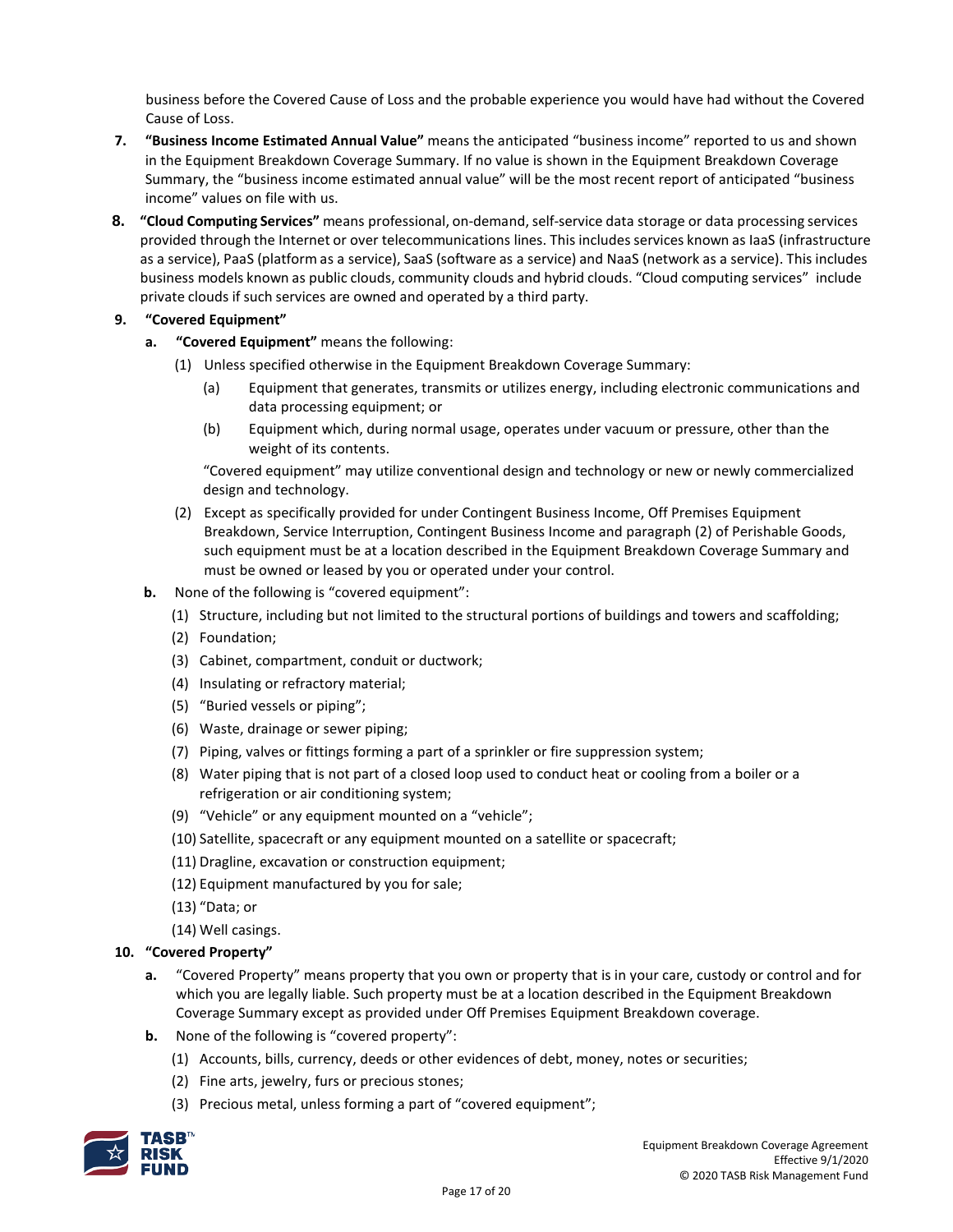- (4) Animals;
- (5) Contraband, or property in the course of illegal transportation or trade;
- (6) Land (including land on which the property is located), water, trees, growing crops or lawns; or
- (7) Shrubs or plants, unless held indoors for retail sale.
- **11. "Data"** means information or instructions stored in digital code capable of being processed by machinery.

# **12. "Electrical Generating Equipment"**

- **a.** "Electrical Generating Equipment" means equipment which converts any other form of energy into electricity. This includes, but is not limited to, the following:
	- (1) Boilers used primarily to provide steam for one or more turbine-generator units;
	- (2) Turbine-generators (including steam, gas, water or wind turbines);
	- (3) Engine-generators;
	- (4) Fuel cells or other alternative electrical generating equipment;
	- (5) Electrical transformers, switchgear and power lines used to convey the generated electricity; and
	- (6) Associated equipment necessary for the operation of any of the equipment listed in (1) through (5) above.
- **b.** "Electrical Generating Equipment" does not mean:
	- (1) Elevator or hoist motors that generate electricity when releasing cable; or
	- (2) Equipment intended to generate electricity solely on an emergency, back-up basis.

This term does not appear elsewhere in this coverage form, but may appear in the Equipment Breakdown Coverage Summary.

**13. "Electronic Circuitry"** means microelectronic components, including but not limited to circuit boards, integrated circuits, computer chips and disk drives.

#### **14. "Electronic Circuitry Impairment"**

- **a.** "Electronic circuitry impairment" means a fortuitous event involving "electronic circuitry" within "covered equipment" that causes the "covered equipment" to suddenly lose its ability to function as it had been functioning immediately before such event. This definition is subject to the conditions specified in b., c., and d. below.
- **b.** We shall determine that the reasonable and appropriate remedy to restore such "covered equipment's" ability to function is the replacement of one or more "electronic circuitry" components of the "covered equipment."
- **c.** The "covered equipment" must be owned or leased by you, or operated under your control.
- **d.** None of the following is an "electronic circuitry impairment":
	- (1) Any condition that can be reasonably remedied by:
		- (a) Normal maintenance, including but not limited to replacing expendable parts, recharging batteries or cleaning;
		- (b) Rebooting, reloading or updating software or firmware; or
		- (c) Providing necessary power or supply.
	- (2) Any condition caused by or related to:
		- (a) Incompatibility of the "covered equipment" with any software or equipment installed, introduced or networked within the prior 30 days; or
		- (b) Insufficient size, capability or capacity of the "covered equipment."
	- (3) Exposure to adverse environmental conditions, including but not limited to change in temperature or humidity, unless such conditions result in an observable loss of functionality. Loss of warranty shall not be considered an observable loss of functionality.
- **15. "Extra Expense"** means the additional cost you incur to operate your business over and above the cost that you normally would have incurred to operate your business during the same period had no Covered Cause of Loss occurred.

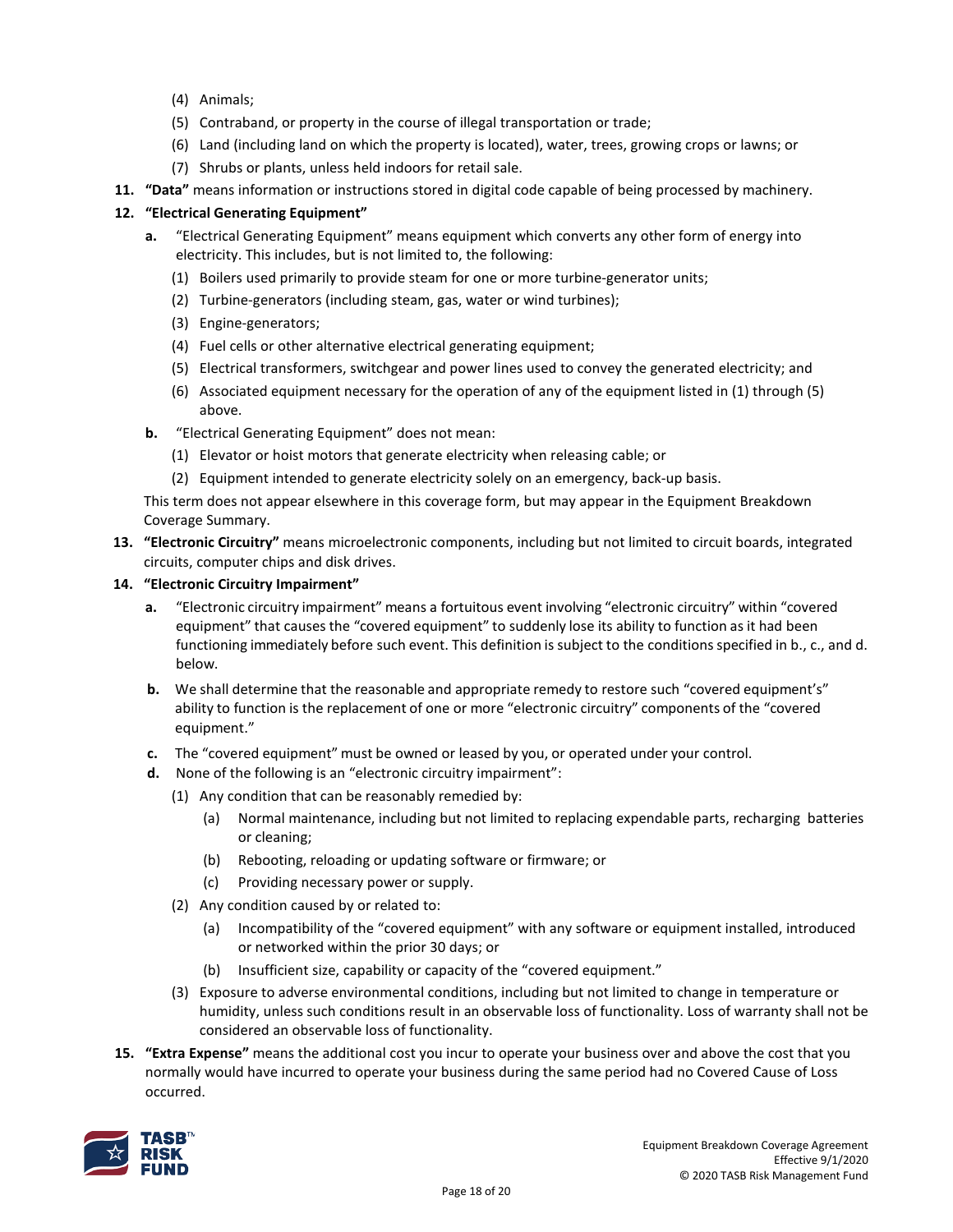**16. "Hazardous Substance"** means any substance that is hazardous to health or has been declared to be hazardous to health by a governmental agency.

# **17. "Interruption of Service"**

- **a.** "Interruption of Service" means a failure or disruption of the normal supply of any of the Covered Services listed in b. below, when such failure or disruption is caused by an "accident" to "covered equipment," subject to the conditions listed in c. through f. below. The failure or disruption must arise from an "accident."
- **b.** Covered Services are electrical power, waste disposal, air conditioning, refrigeration, heating, natural gas, compressed air, water, steam, Internet access, telecommunications services, wide area networks, "cloud computing services" and data transmission.
- **c.** The "covered equipment" must either be:
	- (1) Owned by a company with whom you have a contract to supply you with one of the Covered Services; or
	- (2) Used to supply you with one of the Covered Services and located within one mile of a location described in the Equipment Breakdown Coverage Summary.
- **d.** If a Service Interruption Distance Limitation is indicated in the Equipment Breakdown Coverage Summary, the "covered equipment" suffering the "accident" must be located within the indicated distance of any location described in the Equipment Breakdown Coverage Summary.
- **e.** Unless otherwise shown in the Equipment Breakdown Coverage Summary, no failure or disruption of service will be considered to qualify as an "interruption of service" until the failure or disruption exceeds 24 hours immediately following the "accident."
- **f.** "Interruption of service" does not include any failure or disruption, whether or not arising from or involving an "accident," in which a supplier could have continued to provide service to the location but chose for any reason to reduce or discontinue service.

# **18. "Interruption of Supply"**

- **a.** "Interruption of Supply" means a failure or disruption of the normal supply of any of the Covered Contingencies listed below, when such failure or disruption is caused by an "accident" to "covered equipment" that is located at a Contingent Business Income supplier or receiver location indicated in the Equipment Breakdown Coverage Summary. If no Contingent Business Income supplier or receiver location is indicated in the Equipment Breakdown Coverage Summary, the "covered equipment" must be owned by a supplier from whom you have received the Covered Contingency for at least six months prior to the "accident" or a receiver to whom you have supplied the Covered Contingency for at least six months prior to the "accident."
- **b.** Covered Contingencies are raw materials, intermediate products, finished products, packaging materials and product processing services.
- **19. "Media"** means material on which "data" is recorded, such as magnetic tapes, hard disks, optical disks or floppy disks.
- **20. "One Equipment Breakdown"** means all "accidents" or "electronic circuitry impairments" occurring at the same time from the same event. If an "accident" or "electronic circuitry impairment" causes other "accidents" or "electronic circuitry impairments," all will be considered "one equipment breakdown."
- **21. "Ordinary Payroll"** means the Payroll Expenses associated with all employees other than executives, department managers and employees under contract.

As used above, Payroll Expenses means all payroll, employee benefits directly related to payroll, FICA payments you pay, union dues you pay and workers compensation contributions.

"Ordinary payroll" does not include pensions or directors fees.

This term does not appear elsewhere in this coverage form, but may appear in the Equipment Breakdown Coverage Summary.

- **22. "Period of Restoration"** means the period of time that begins at the time of the Covered Cause of Loss and continues until the earlier of:
	- **a.** The date the physical damage to "covered equipment" is repaired or replaced; or
	- **b.** The date on which such damage could have been repaired or replaced with the exercise of due diligence and dispatch,